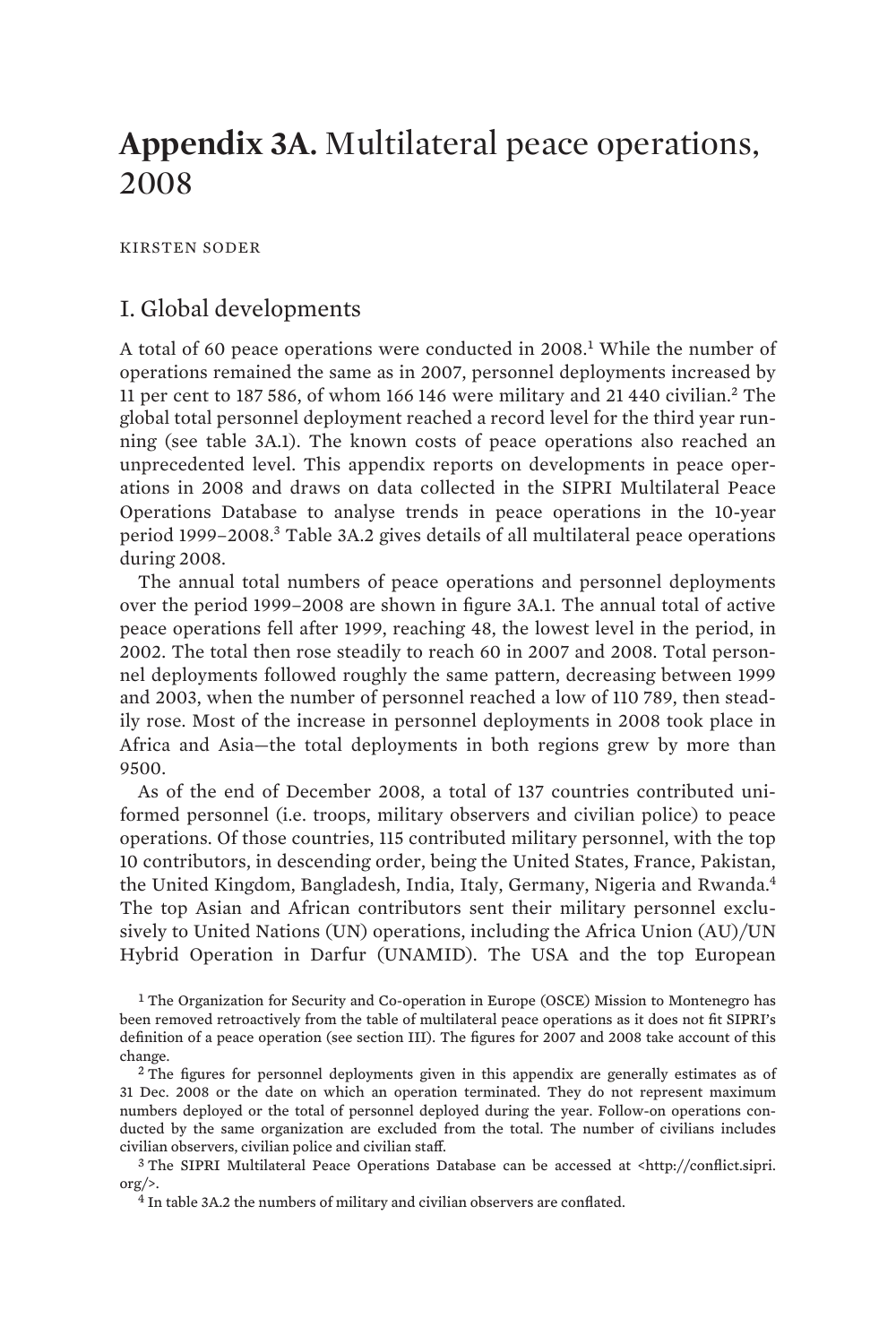| Conducting organization                | Africa | Americas Asia |        | Europe | Middle East World |        |
|----------------------------------------|--------|---------------|--------|--------|-------------------|--------|
| United Nations <sup>a</sup>            | 11     |               | 4      | 3      | 4                 | 23     |
| Regional organizations<br>or alliances | 7      |               | 3      | 16     | 4                 | 31     |
| Ad hoc coalitions                      |        |               | 3      |        | 2                 | 6      |
| <b>Total operations</b>                | 19     | $\mathbf{2}$  | 10     | 19     | 10                | 60     |
| Total personnel deployed               | 78975  | 9 621         | 55 542 | 26797  | 16 651            | 187586 |

**Table 3A.1.** Number of peace operations and personnel deployed, by region and organization, 2008

*<sup>a</sup>* UN figures include peace operations led by the UN Department of Peacekeeping Operations, those led by the UN Department of Political Affairs and the AU–UN Hybrid Operation in Darfur.

*Source*: SIPRI Multilateral Peace Operations Database, <http://conflict.sipri.org/>.

contributors sent personnel mainly to operations conducted or led by the North Atlantic Treaty Organization (NATO), making smaller contributions to operations conducted by the UN, the European Union (EU) and ad hoc coalitions of states. The largest numbers of military personnel came from Europe, followed by Asia and the Americas.

A total of 13 409 civilian police were deployed as of December 2008, contributed by 112 countries. UN operations accounted for 86 per cent of civilian police deployed. The top 10 contributors of civilian police were Bangladesh, Jordan, Nigeria, Pakistan, Nepal, Ghana, India, Senegal, France and Turkey. The top eight only deployed police to UN operations. France contributed police exclusively to EU operations and Turkey sent police to both EU and UN operations. Only one operation not conducted by the EU or the UN included civilian police, the Regional Assistance Mission to Solomon Islands (RAMSI), which is conducted by an ad hoc coalition.

More than 21 000 civilians were deployed to peace operations in 2008, the highest annual figure since SIPRI started compiling data on civilian deployments, in 1999. The number of civilians deployed doubled between 2003 and 2008, while the military component increased by 66 per cent. Thus, the share of civilians in total deployments has grown. Nevertheless, civilians still accounted for only 11.6 per cent of peace operation personnel in 2008.

The UN was still the main conductor of peace operations in 2008, carrying out 23 of the 60 operations and deploying 98 614 personnel—53 per cent of all personnel deployed to peace operations during the year. Both figures were higher than in 2007, when the UN conducted 22 operations and deployed 90 305 personnel. Between 1999 and 2008, UN personnel deployments increased by 350 per cent.<sup>5</sup>

<sup>5</sup> In 1993 the UN deployed 69 961 uniformed peacekeeping personnel. United Nations, 'Summary of contributions to peace-keeping operations by countries', 31 Dec. 1993.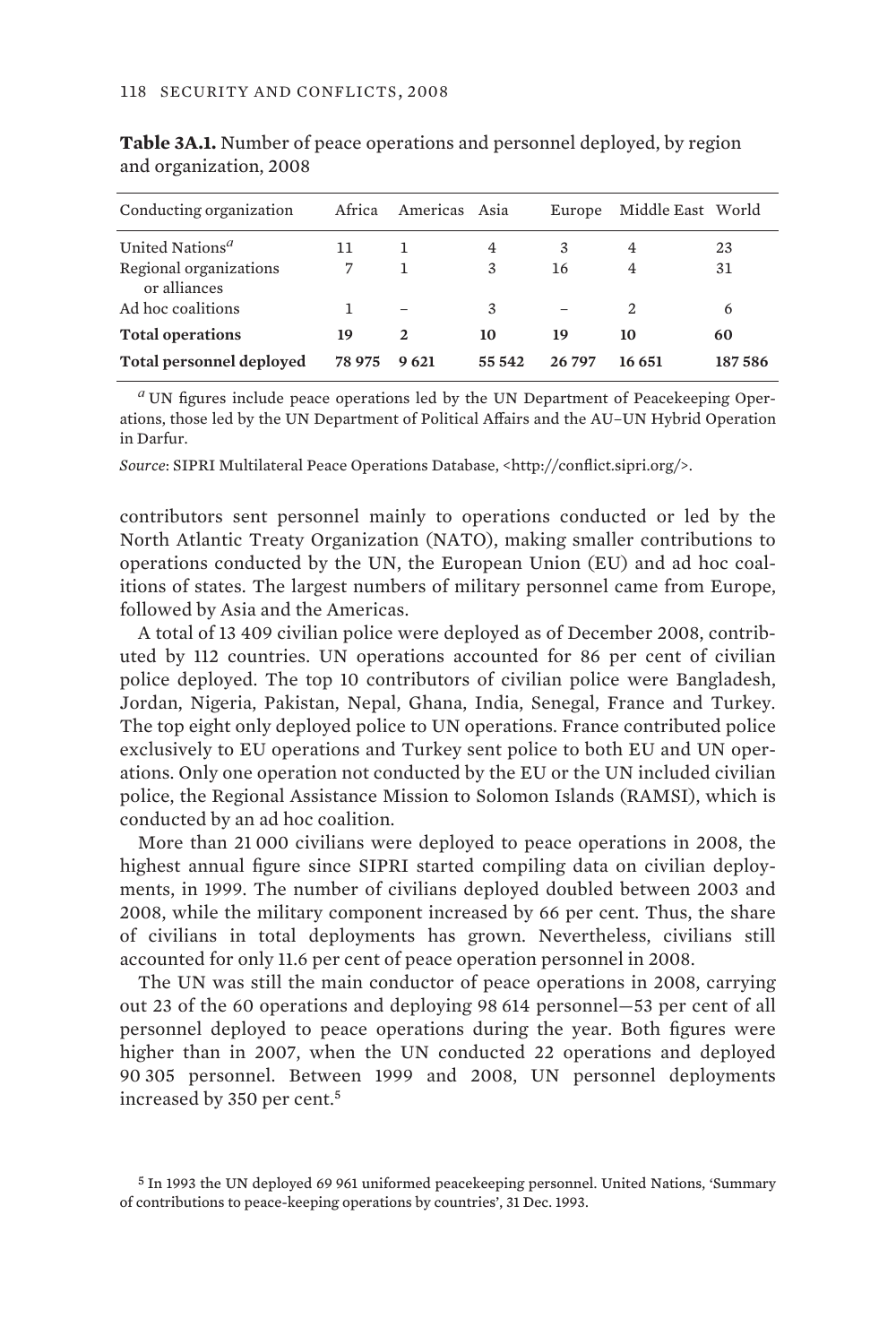

**Figure 3A.1.** Total numbers of peace operations and personnel deployed, 1999–2008

*Note*: The bar graph shows number of operations (left axis). The line graph shows personnel deployed (right axis). The Multi-National Force in Iraq is not included.

Despite this, total UN deployments were about 22 800 below the total authorized personnel levels. This discrepancy was mainly due to slow progress in the deployment of UNAMID and a recent increase in the authorized troop and police numbers for the UN Mission in the Democratic Republic of the Congo (MONUC). Fifteen months after its initial deployment, UNAMID had only 58 per cent of its 27 482 authorized personnel on the ground. Following unrest in eastern Democratic Republic of the Congo (DRC), in November 2008 the UN Security Council increased the authorized strength of MONUC by 3085 personnel—bringing the total authorized strength to 23 182—but this new level was not achieved by the end of the year.<sup>6</sup> Of the four categories of personnel deployed by the UN—troops, observers, civilian police and civilian staff—the greatest absolute shortfall was in troop numbers. However, troop deployments represented 84 per cent of the authorized total, whereas only 66 per cent of the total authorized police were deployed.

For the third year running, in 2008 the largest peace operation was the NATO-led International Security Assistance Force (ISAF) in Afghanistan, with 51 356 troops. Troop deployments to ISAF increased by about 9600 between 2007 and 2008. The second and third largest deployments were to MONUC and UNAMID, respectively. In total, nine operations were conducted with more than 5000 personnel. Seven of these were under UN command—or, in the case of UNAMID, joint AU–UN command—and two under NATO command. The UN and NATO together deployed 164 592 personnel, accounting for about 88 per cent of total deployments, roughly the same level as in 2007.

<sup>6</sup> The reinforcement was authorized by UN Security Council Resolution 1843, 20 Nov. 2008. The UN documents cited here can be accessed at <http://www.un.org/documents/>.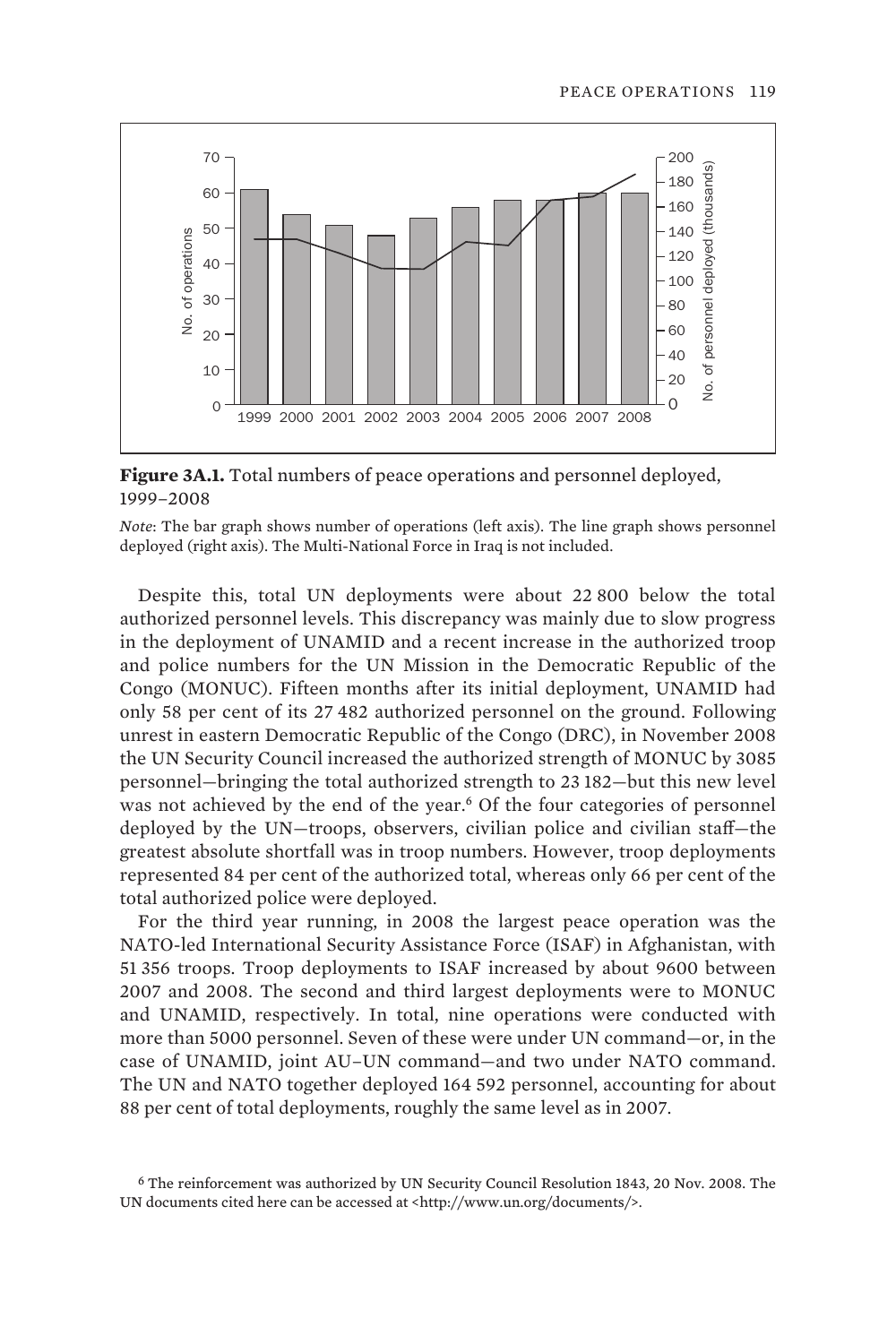Five peace operations were launched in 2008: four by the EU and one by the UN. The UN Peacebuilding Office in Sierra Leone (UNIPSIL) opened as a follow-on operation to the UN Office in Sierra Leone (UNIOSIL). The four new EU peace operations in 2008 brought the total number of active EU operations to 12. The new operations were the EU Military Operation in Chad and the Central African Republic (EUFOR Tchad/RCA), the EU Rule of Law Mission in Kosovo (EULEX Kosovo), the EU Advisory Mission for Security Sector Reforms in Guinea-Bissau (EU SSR Guinea-Bissau) and the EU Monitoring Mission (EUMM) in Georgia.<sup>7</sup> While the deployment of EUFOR Tchad/RCA and EULEX Kosovo followed long planning processes, the first of the EUMM observers were deployed only 15 days after the initial EU Council joint action and less than two months after the end of the conflict in Georgia.<sup>8</sup>

Six peace operations ended in 2008. The mandate of the UN Mission in Eritrea and Ethiopia (UNMEE) was terminated because of a lack of cooperation, mostly from the Eritrean side.<sup>9</sup> Alternatives for maintaining a UN presence were rejected.<sup>10</sup> Following hostilities between Georgian Government forces and separatists in the Abkhazia and South Ossetia regions supported by Russian forces, Georgia withdrew its support for the Commonwealth of Independent States (CIS) peacekeeping forces in both regions, thus terminating the operations.<sup>11</sup> The AU Electoral and Security Assistance Mission to the Comoros (MAES) ended in October 2008 after finally managing to deploy to the island of Anjouan, stabilize the security situation and assist the electoral process. UNIOSIL and the Organization for Security and Co-operation in Europe (OSCE) Centre in Dushanbe, Tajikistan, also closed.

## II. Regional developments

During 2008, the region with both the highest number of peace operations and the highest number of personnel deployed was Africa. Asia had the second

7 On 13 Dec. 2008 the EU launched the EU Naval Force Somalia under the European Security and Defence Policy (ESDP). As the operation does not meet SIPRI's definition of a peace operation (see section III), it is not included in table 3A.2.

8 The EUMM was established under Council Joint Action 2008/736/CFSP of 15 Sep. on the European Union Monitoring Mission in Georgia, EUMM Georgia, *Official Journal of the European Union*, L248 17 Sep. 2008. On the planning for EUFOR Tchad/RCA and EULEX Kosovo see Wiharta, S., 'Planning and deploying peace operations', *SIPRI Yearbook 2008: Armaments, Disarmament and International Security* (Oxford University Press: Oxford, 2008). On difficulties in the deployment, and challenges to the legitimacy, of both operations, see chapter 3, section II. On the conflict in Georgia see chapter 2, section V, in this volume.

9 United Nations, Security Council, Special report of the Secretary-General on the United Nations Mission in Ethiopia and Eritrea, S/2008/226, 7 Apr. 2008.

10 Alternatives suggested by the UN Secretary-General included: (*a*) a small military observer mission in Ethiopia; (*b*) a small political and military liaison office in Ethiopia; and (*c*) a special envoy of the Secretary-General based in New York. United Nations, Security Council, Letter dated 28 July 2008 from the Secretary-General addressed to the President of the Security Council, S/2008/496, 29 July 2008.

11 On the termination of the South Ossetia Joint Peacekeeping Forces (JPKF) see chapter 3, section II. The JPKF was terminated automatically by Georgia retracting its support. A decision of the CIS Council of Foreign Ministers was required to terminate the operation in Abkhazia, the CIS Peacekeeping Forces in Georgia.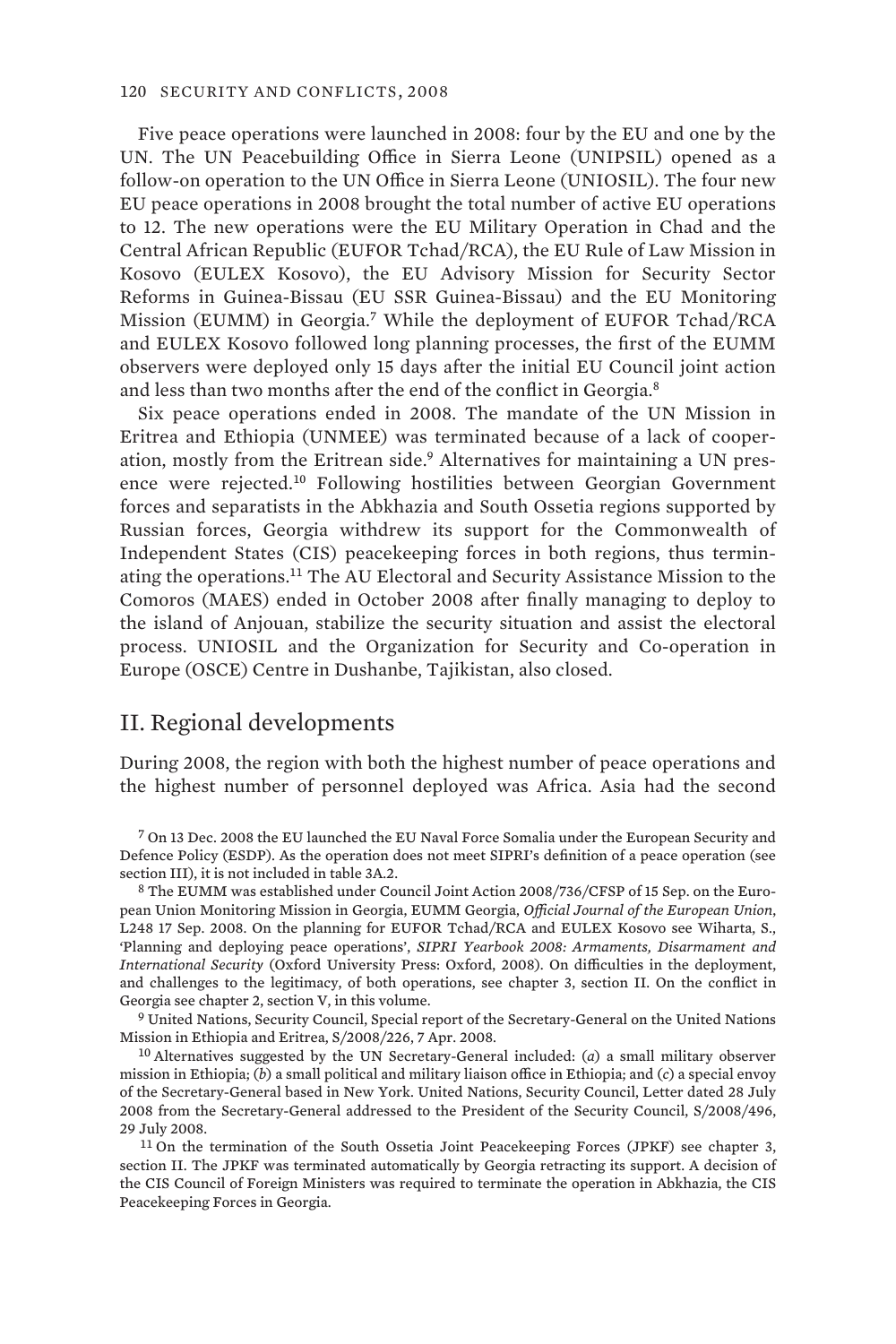largest number of personnel deployed, followed by Europe, the Middle East and the Americas (see table 3A.1). The rest of this section briefly discusses developments in each region.

#### **Africa**

In 2008, 19 peace operations were conducted in Africa, deploying 78 975 personnel. Both were the highest annual totals in the region in the past decade (see figure 3A.2). For the sixth year running, Africa accounted for the largest share of personnel deployments of any region and had the highest concentration of large operations (i.e. operations deploying more than 5000 personnel). More than 42 per cent of all peace operation personnel deployed in 2008 were located in Africa.

The UN conducted 11 peace operations in Africa in 2008, deploying 69 570 personnel. Other organizations deploying personnel to Africa in 2008 were the AU (3560 troops, not including UNAMID), the EU (3532 personnel), the Communauté Économique des États de l'Afrique Centrale (CEEAC, Economic Community of the Central African States; 504 troops) and France (Operation Licorne, 1809 troops).

Personnel deployments in Africa rose by almost 400 per cent between 1999 and 2008 (see figure 3A.2). The increase in personnel deployments to Africa in 2008 mainly took place in central and eastern Africa. The build-ups of UNAMID, the UN Mission in the Central African Republic and Chad (MINURCAT) and the AU Mission in Somalia (AMISOM) continued, although none reached their authorized personnel numbers. In the case of AMISOM, the number of deployed troops doubled in 2008 but the operation was still more than 4000 short of its authorized troop strength. The new operation EUFOR Tchad/RCA is the largest and has the longest mandate (at one year) of any EU military peace operation in Africa to date.<sup>12</sup> MINURCAT, with an authorized reinforcement of 5200 troops, is scheduled to take over from EUFOR Tchad/ RCA when the EU force's mandate expires on 15 March 2009.<sup>13</sup> The Multinational Force in the Central African Republic (Force Multinationale en Centrafrique, FOMUC) was renamed the Mission for the Consolidation of Peace in the Central African Republic (Mission de Consolidation de la Paix en Centrafrique, MICOPAX) and its troop numbers increased from 378 to 504.

In West Africa, improved security situations enabled the UN Mission in Liberia (UNMIL) and Operation Licorne—the French military support operation to the UN Operation in Côte d'Ivoire (UNOCI)—to reduce their deployments. UNMIL's military and police component decreased by almost 3000 personnel. Although the elections in Côte d'Ivoire scheduled for 2008 were

13 UN Security Council Resolution 1861, 14 Jan. 2009.

<sup>12</sup> Before 2008, the EU had twice sent troops to the DRC: Operation Artemis in 2003 and EUFOR RD Congo in 2006. See Dwan, R. and Wiharta, S., 'Multilateral peace missions', *SIPRI Yearbook 2004: Armaments, Disarmament and International Security* (Oxford University Press: Oxford, 2004); and Wiharta, S. and Soder, K., 'Multilateral peace mission in 2006', *SIPRI Yearbook 2007: Armaments, Disarmament and International Security* (Oxford University Press: Oxford, 2007), pp. 130–31.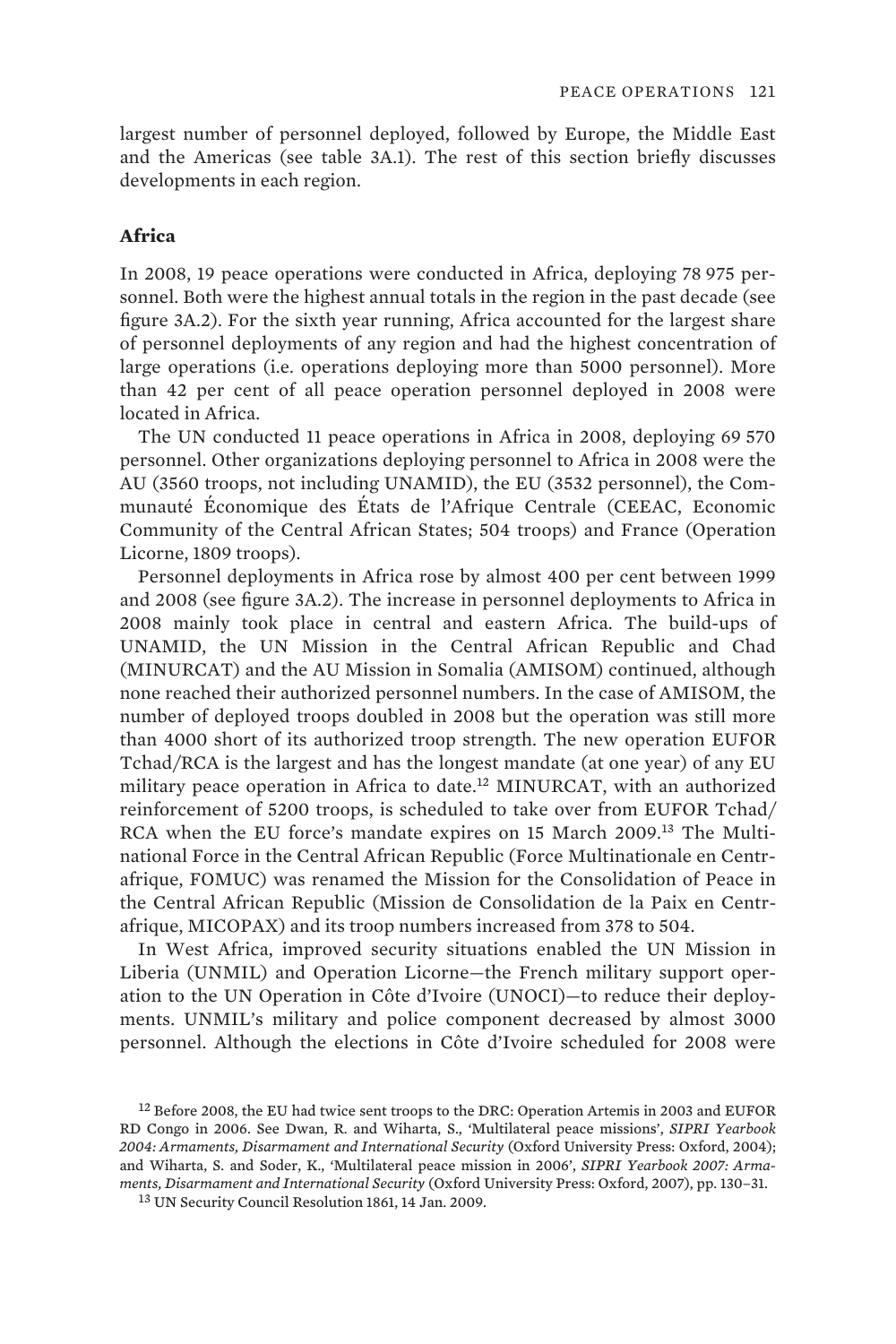

**Figure 3A.2.** Numbers of peace operations and personnel deployed in Africa, 1999–2008

*Note*: The bar graph shows number of operations (left axis). The line graph shows personnel deployed (right axis).



**Figure 3A.3.** Numbers of peace operations and personnel deployed in the Americas, 1999–2008

*Note*: The bar graph shows number of operations (left axis). The line graph shows personnel deployed (right axis).

postponed, Operation Licorne further decreased its strength to around 1800 troops. UNOCI, however, maintained the same personnel level as in 2007.

## **The Americas**

Only two peace operations were carried out in the Americas in 2008: the UN Stabilization Mission in Haiti (MINUSTAH), with 9581 personnel, and the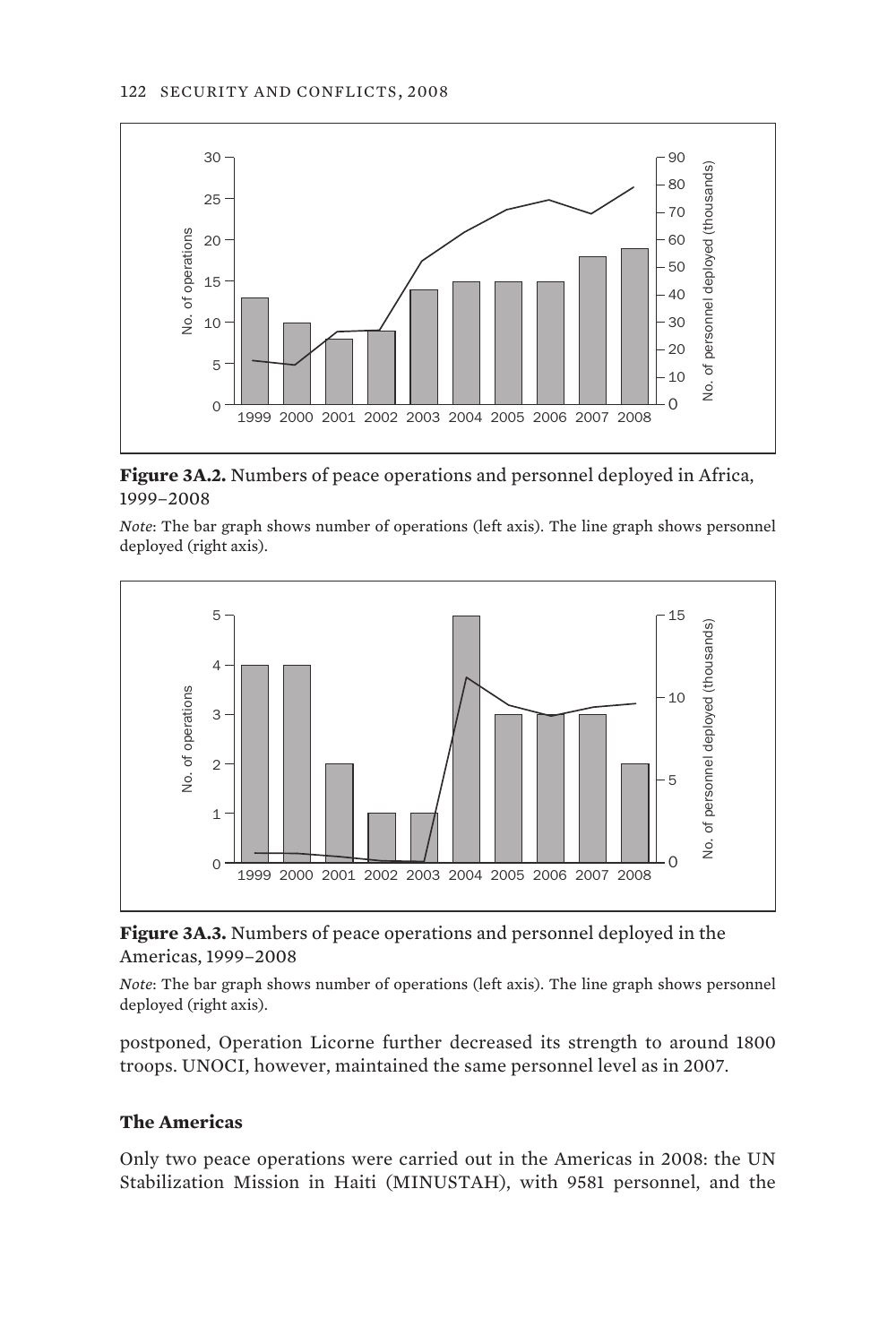

**Figure 3A.4.** Numbers of peace operations and personnel deployed in Asia, 1999–2008

*Note*: The bar graph shows number of operations (left axis). The line graph shows personnel deployed (right axis).

Mission to Support the Peace Process in Colombia (MAPP/OEA), run by the Organization of American States (OAS), with 40 personnel, all civilians. Since 2005 the number of personnel deployed to operations in the Americas has stayed at around 9000 (see figure 3A.3). The small increase in 2008 was due to the deployment of 227 additional police officers to MINUSTAH, which had to contend with a deteriorating security situation in Haiti due to violent protests in April in response to high food prices and the Haitian Parliament's difficulties in agreeing on the nomination of a new prime minister. $^{14}$ 

#### **Asia**

Asia had the second highest increase in personnel deployments of any region in 2008, despite no new operations being launched. Three of the six operations conducted by ad hoc coalitions in 2008 were located in Asia.

Sharp increases in personnel deployments over the decade to 2008 were due to deployments to Afghanistan or Timor-Leste: in 2008 the increase was due to additional troops being sent to ISAF (see figure 3A.4). In total, 51 808 personnel, equivalent to 93 per cent of all peace operation personnel stationed in Asia in 2008, were deployed to the three operations in Afghanistan: the EU Police Mission to Afghanistan (EUPOL Afghanistan), the UN Assistance Mission in Afghanistan (UNAMA) and, primarily, ISAF. EUPOL Afghanistan doubled its personnel deployment to 179. The target personnel level for the operation was raised to 400, despite the initial authorized strength of 195 not being reached 18 months into its deployment. In 2008 UNAMA's mandate was expanded,

<sup>14</sup> United Nations, Security Council, Report of the Secretary-General on the United Nations Stabilization Mission in Haiti, S/2008/586, 27 Aug. 2008.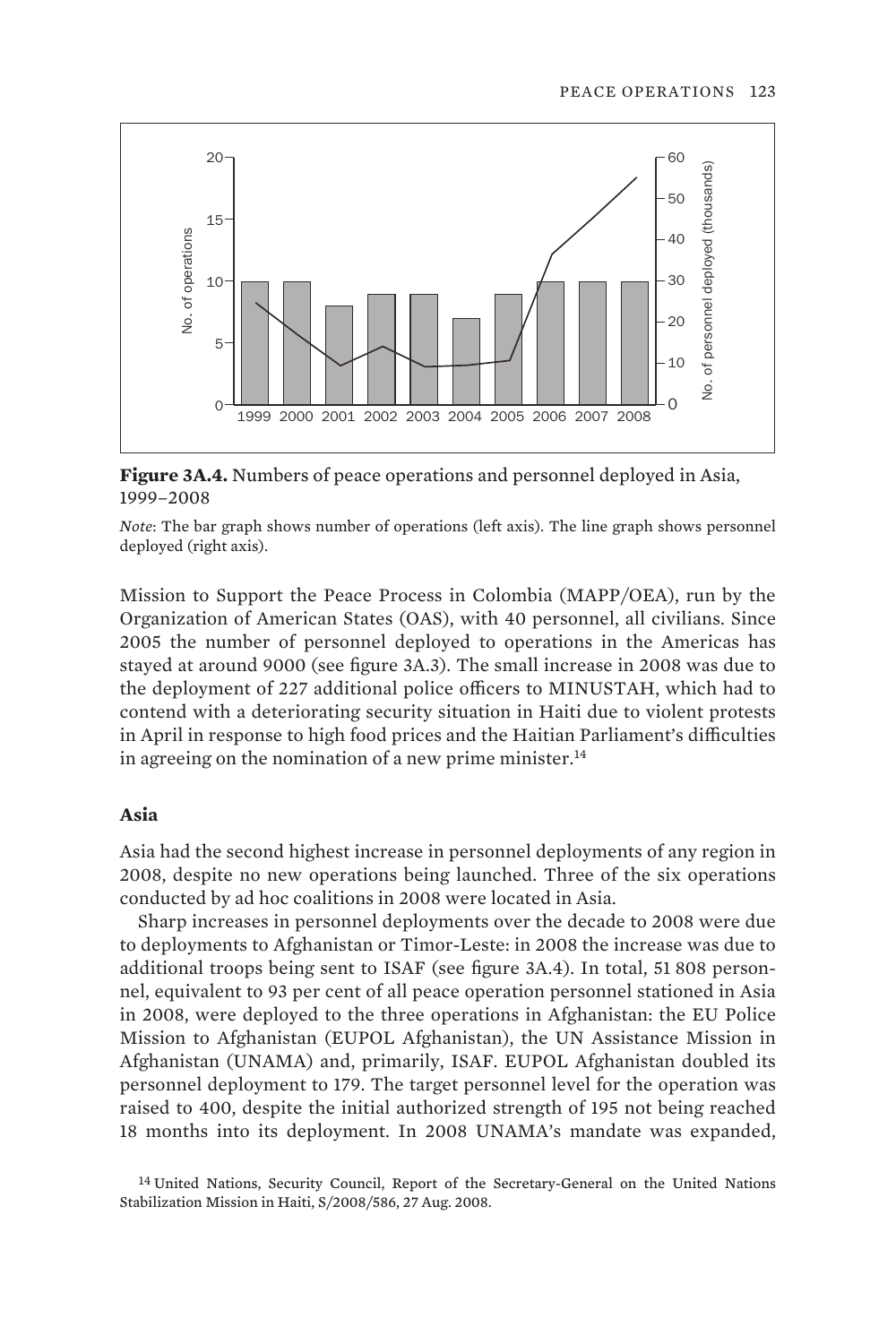

**Figure 3A.5.** Numbers of peace operations and personnel deployed in Europe, 1999–2008

*Note*: The bar graph shows number of operations (left axis). The line graph shows personnel deployed (right axis).

with a focus on promoting peace and stability by leading and coordinating international civilian efforts under Afghan ownership and improving civil– military cooperation.<sup>15</sup>

Another UN political and peacebuilding operation in Asia, the UN Mission in Nepal (UNMIN), halved its strength to around 160 personnel. Following parliamentary elections in April 2008, UNMIN is no longer engaged in election monitoring. It continues to monitor arms and armed personnel and to support the peace process.

#### **Europe**

Of the 19 peace operations conducted in Europe in 2008, 14 were located in the territories of the former Yugoslavia (9) or Georgia (5). Two new operations were launched in Europe in 2008—one in Kosovo and one in Georgia—and two operations in Georgia ended. The number of personnel deployed remained the same as in 2007.

The decade from 1999 saw a dramatic reduction in numbers of both peace operations—from 28 to 19—and personnel deployed—from 84 546 to 26 797—in Europe (see figure 3A.5). The substantial NATO-led military deployment to Bosnia and Herzegovina (the NATO Stabilization Force, SFOR) terminated in 2004 and military deployments to Kosovo fell by 80 per cent over the decade to 14 411 troops. The termination of two of the three military operations conducted by the CIS in 2008 will further decrease the total number of military personnel on peace operations in Europe.

15 UN Security Council Resolution 1806, 20 Mar. 2008. On developments in Afghanistan see chapter 4 in this volume.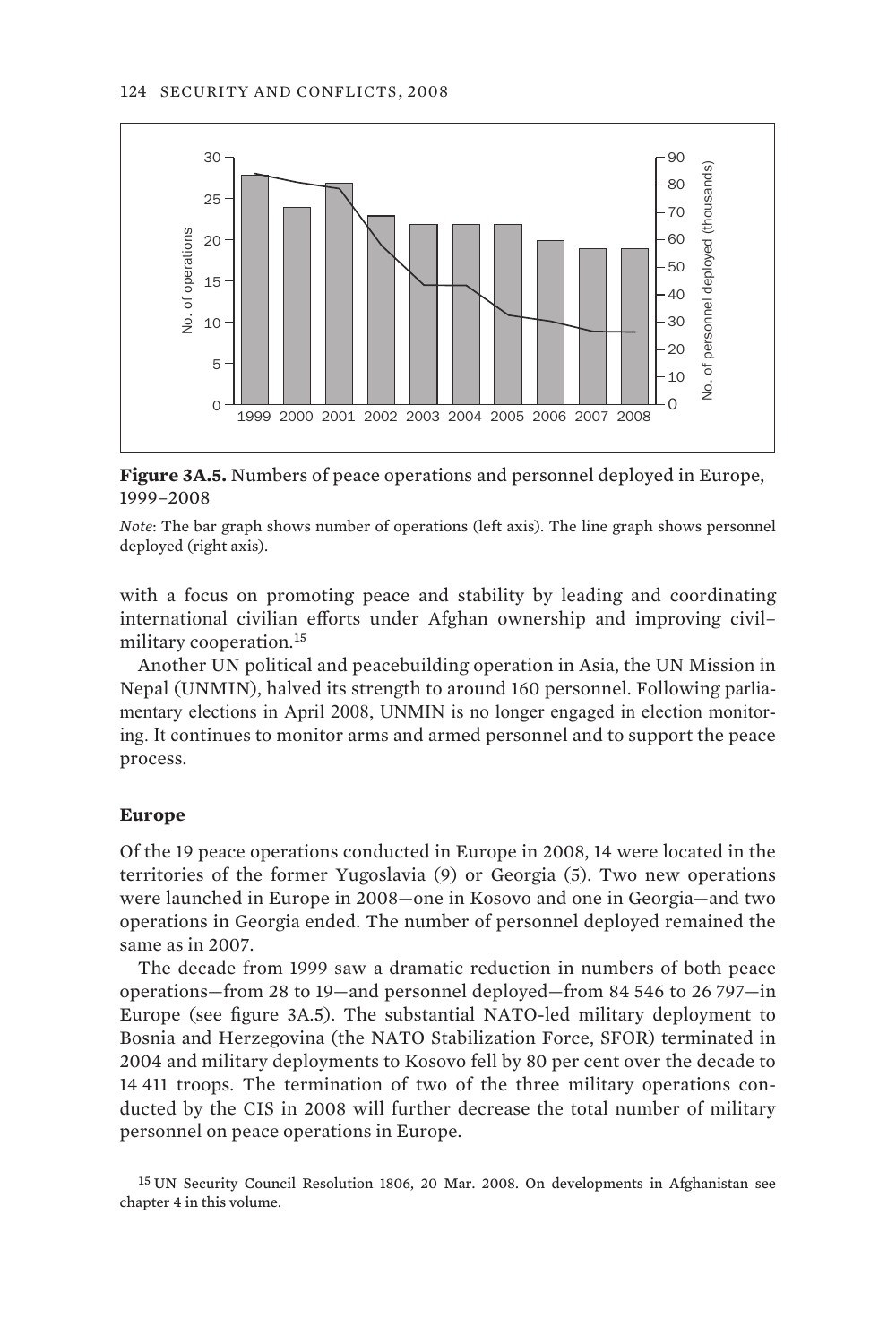Civilian deployments in Europe peaked at 11 000 in 2000, most of them in UN and OSCE operations. By 2008, UN civilian deployments in Europe had fallen by 82 per cent and OSCE civilian deployments by 85 per cent. The continuing drop in UN and OSCE deployments in Europe was mainly due to reductions in the UN Interim Administration Mission in Kosovo (UNMIK) and the OSCE Mission in Kosovo (OMIK). In parallel, the EU increased its deployment to Kosovo, launching EULEX Kosovo in 2008. By the end of 2008, EULEX Kosovo had deployed 1651 of its 1900 authorized police, customs and judicial personnel. Following Kosovo's declaration of independence in February 2008 and the launch of EULEX Kosovo, UNMIK's mandate changed from an executive role to one of monitoring and supporting local institutions. While the OSCE 'democratization and institution building' pillar remained within UNMIK's structure, the EU 'reconstruction and economic development' pillar was terminated on 30 June 2008.<sup>16</sup>

In the wake of the August 2008 conflict in Georgia, the CIS operations in South Ossetia and Abkhazia were terminated and the EUMM deployed. After recognizing Abkhazian and South Ossetian declarations of independence, Russia vetoed the extension of the mandate of the OSCE Mission to Georgia and demanded a separate mandate for the mission's office in South Ossetia. While the status of the OSCE Mission was still in dispute at the beginning of 2009, the mandate of an additional contingent of unarmed military monitors, authorized on 19 August 2008, was extended until June 2009.<sup>17</sup>

Along with Asia, Europe was the only region in which the UN was not the main peacekeeping actor. Most of the peace operations were conducted by regional organizations, principally the OSCE. Most personnel deployed in the region were under NATO command. No operations were carried out by ad hoc coalitions in Europe.

#### **The Middle East**

The Middle East was the only region to experience a marked decrease in deployed personnel between 2007 and 2008 (see figure 3A.6), although the number of peace operations remained the same as in 2006 and 2007. The drop in personnel numbers, by about 1000, was mostly accounted for by changes in the UN Interim Force in Lebanon (UNIFIL), the largest peace operation in the region. From its peak of 13 638 personnel in 2007, UNIFIL's deployment was cut to 12 752. The longer-term trends in personnel deployments in the Middle East were also largely shaped by UNIFIL. From 2000 to 2005, the number of UNIFIL personnel fell from around 5800 to just over 2000. Personnel deployments to UNIFIL increased by 82 per cent in 2006, following the conflict between Hezbollah and Israel.

<sup>16</sup> UNMIK, 'Kosovo in June 2008', June 2008, <http://www.unmikonline.org/docs/2008/Fact\_ Sheet\_July\_2008.pdf>. On EULEX Kosovo and UNMIK in 2008 see chapter 3, section II.

<sup>17</sup> Peuch, J.-C., 'Georgia: Greek chair of OSCE strive to save Georgian mission', Eurasia Insight, 3 Feb. 2009, <http://www.eurasianet.org/departments/insightb/articles/eav020309.shtml>; and OSCE Permanent Council Decision no. 883, 12 Feb. 2009, <http://www.osce.org/documents/>.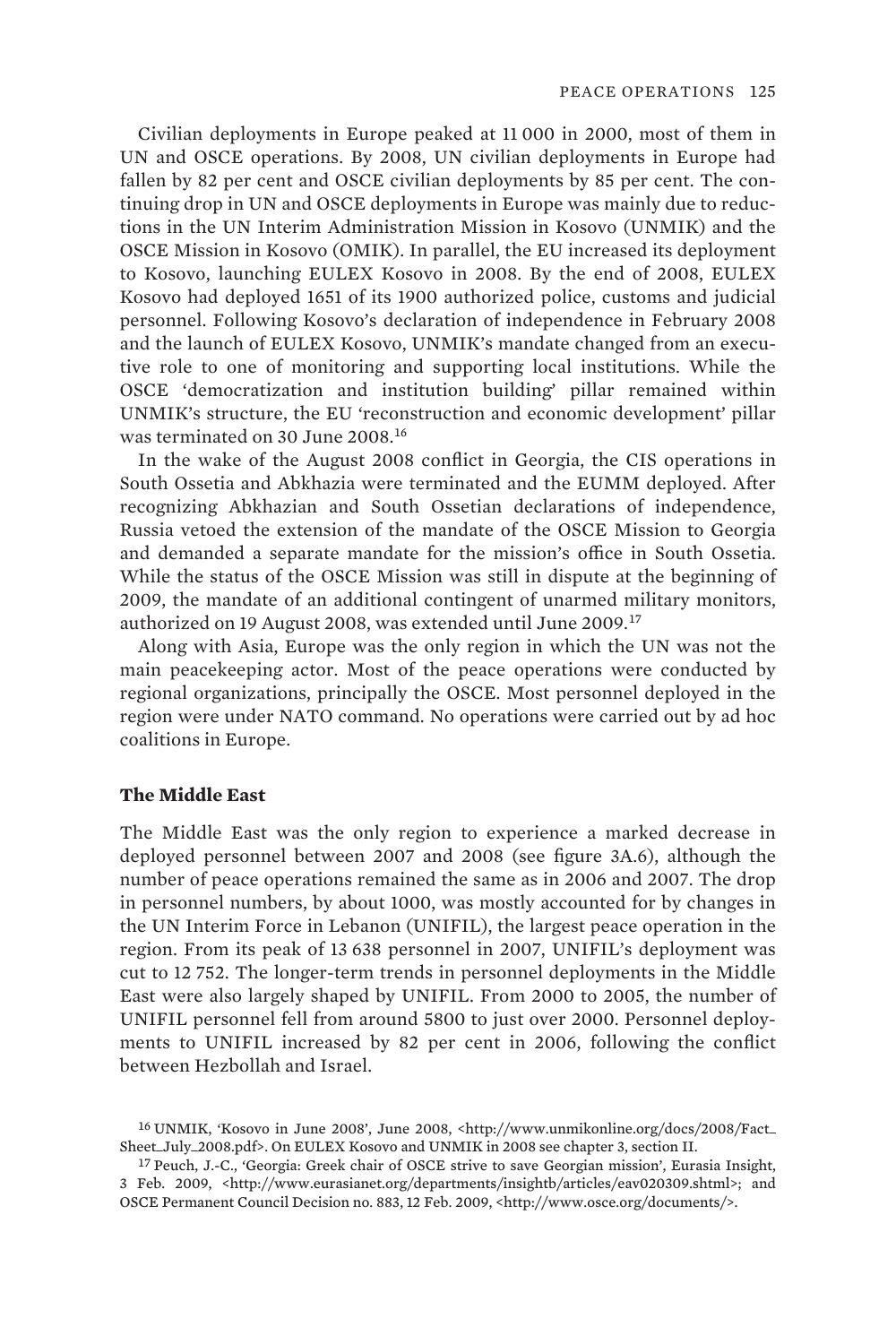

**Figure 3A.6.** Numbers of peace operations and personnel deployed in the Middle East, 1999–2008

*Note*: The bar graph shows number of operations (left axis). The line graph shows personnel deployed (right axis). The Multi-National Force in Iraq is not included.

The EU Border Assistance Mission for the Rafah Crossing Point (EU BAM Rafah)—one of three EU operations currently active in the Middle East further reduced its civilian police contingent in 2008, to 18 from 54 in September 2007. EU BAM Rafah resumed its operational capability in 2008 after its suspension in June 2007 and the mission's mandate was extended until November 2009. The UN Assistance Mission in Iraq (UNAMI) also slightly reduced its strength, while the EU Police Mission for the Palestinian Territories (EUPOL COPPS) and the NATO Training Mission in Iraq (NTM-I) deployed additional personnel.

# III. Table of multilateral peace operations

Table 3A.2 provides data on the 60 multilateral peace operations that were conducted during 2008, including operations that were launched or terminated during the year. The table lists operations that were conducted under the authority of the UN and operations conducted by regional organizations and alliances or by ad hoc (non-standing) coalitions of states that were sanctioned by the UN or authorized by a UN Security Council resolution, with the stated intention to: (*a*) serve as an instrument to facilitate the implementation of peace agreements already in place, (*b*) support a peace process, or (*c*) assist conflict-prevention or peacebuilding efforts.

SIPRI follows the UN Department of Peacekeeping Operations (DPKO) description of peacekeeping as a mechanism to assist conflict-afflicted countries to create conditions for sustainable peace. Peacekeeping tasks may include monitoring and observing ceasefire agreements; serving as confidence-building measures; protecting the delivery of humanitarian assistance; assisting with the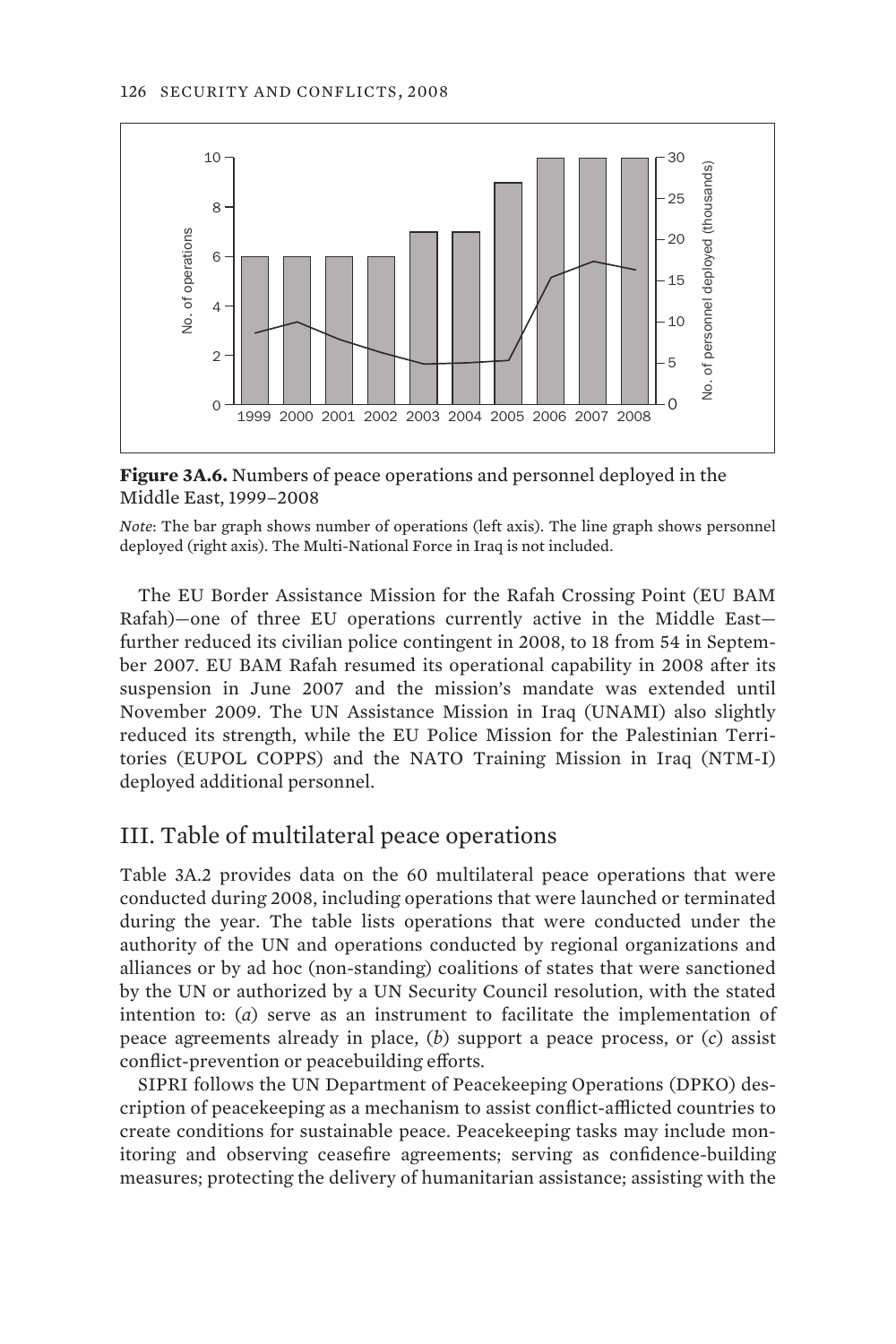demobilization and reintegration processes; strengthening institutional capacities in the areas of judiciary and the rule of law (including penal institutions), policing, and human rights; electoral support; and economic and social development. Table 3A.2 thus covers a broad range of peace operations, reflecting the growing complexity of operation mandates and the potential for operations to change over time. The table does not include good offices, factfinding or electoral assistance missions, nor does it include peace operations comprising non-resident individuals or teams of negotiators, or operations not sanctioned by the UN.

The operations are grouped in the table by the entity conducting them and listed chronologically within these groups. UN operations are divided into three groups. The first includes 16 observer and multidimensional peace operations run by the DPKO. The second includes six special political missions and peacebuilding missions. The joint AU–UN mission in Darfur, UNAMID, is given its own group. The next seven groups include operations conducted or led by regional organizations or alliances: two by the AU, one by CEEAC; three by the CIS; 12 by the EU; three by NATO; one by the OAS; and nine by the OSCE. The final group includes six UN-sanctioned operations led by ad hoc coalitions.

Operations that were launched in 2008 and new states joining an existing operation are shown in bold type. Operations and individual state participation that ended in 2008 are shown in italic type. Designated lead states (i.e. those that either have operational control or contribute the most personnel) are underlined for operations that have a police or military component.

The legal instruments underlying the establishment of an operation—UN Security Council resolutions or formal decisions by regional organizations and the starting date of the operation (i.e. the date of the first deployments) are given in the first column.

The figures for approved personnel numbers listed are those most recently authorized. Numbers of locally recruited support staff and volunteers are not included in the table but, where available, are given in the notes. For UN operations, data on the nationality of civilian staff is unavailable for 2008. For EU operations, where a breakdown of approved civilian personnel numbers into civilian police and other civilian staff is unavailable, the approved total civilian personnel number is given in the civilian police row. Complete information on national contributions to the operations can be found in the SIPRI Multilateral Peace Operations Database.<sup>18</sup> For the first time this year, the category 'military observers' is renamed 'observers', as civilian observers were deployed to EUMM and TIPH 2.

Personnel fatalities are recorded since the beginning of an operation and in 2008. Causes of death—whether accidental, by hostile act or through illness are recorded for fatalities in 2008. As causes of death were not reported for all deaths in the year, these figures do not always add up to the total annual fatality

<sup>&</sup>lt;sup>18</sup> The database can be accessed at <http://conflict.sipri.org/>. The database also gives full lists of mandated tasks, heads of missions and details of documentation relevant to individual missions.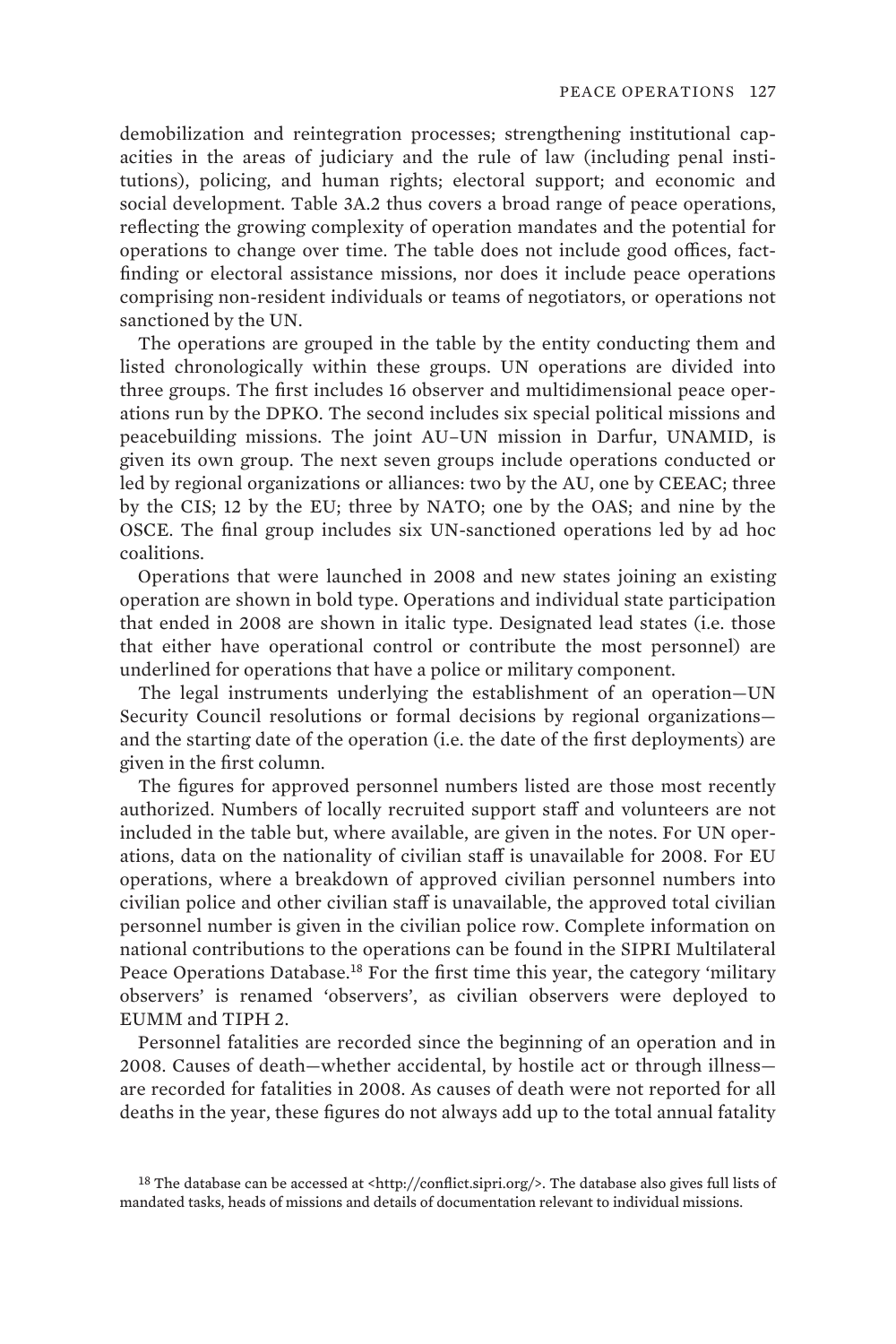figure. While the UN provides data on fatalities of locally recruited staff, other organizations or alliances do not.

Costs are reported in millions of US dollars at current prices. The budget figures are given for the calendar year rather than for financial years, in order to allow comparison of operations. Costs for the calendar year are calculated on the assumption of an even rate of spending throughout the financial year. Budgets set in currencies other than the US dollars are converted based on the International Monetary Fund's aggregated market exchange rates for 2008.<sup>19</sup>

The costs recorded for UN and OSCE operations are the amounts budgeted. The figures provided for other operations represent actual spending. The costs recorded for UN operations are core operational costs, which include the cost of deploying personnel, per diem payments for deployed personnel and direct non-field support costs (e.g. requirements for the support account for peacekeeping operations and the UN logistics base in Brindisi, Italy). The cost of UN peacekeeping operations is shared by all UN member states through a specially derived scale of assessed contributions that takes no account of their participation in the operations. Political and peacebuilding operations are funded through regular budget assessments. UN peacekeeping budgets do not cover programmatic costs, such as those for disarmament, demobilization and reintegration, which are financed by voluntary contributions.

The costs recorded for operations conducted by the EU and NATO only represent common costs. These include mainly the running costs of the NATO headquarters (i.e. costs for civilian personnel and costs for operation and maintenance) and investments in the infrastructure necessary to support the operation. The costs of deploying personnel are borne by individual contributing states and do not reflected in the figures given here. Most EU operations are financed in one of two ways: civilian missions are funded through the Community budget, while military operations or operations with a military component are funded by contributions by the participating member states through the Athena mechanism.<sup>20</sup>

For CIS operations no figures are provided as there is no designated common budget and countries participating in the missions bear the cost of troop deployments. In operations conducted or led by other organizations, such as by the OAS or ad hoc coalitions, budget figures may include resources for programme implementation.

For all these reasons, budget figures presented in table 3A.2 are estimates and the budgets for different operations should not be compared.

Unless otherwise stated, all figures are as of 31 December 2008 or, in the case of operations that were terminated in 2008, the date of closure.

Data on multilateral peace operations are obtained from the following categories of open source: (*a*) official information provided by the secretariat of the organization concerned; (*b*) information provided by operations themselves,

<sup>&</sup>lt;sup>19</sup> Details on the budgets of peace operations are available from the SIPRI Multilateral Peace Operations Database.

 $20$  The Athena mechanism is an instrument for the administration of common costs in EU operations with military or defence implications. The mechanism was agreed in Council Decision 2004/ 197/CFSP of 23 Feb. 2004, *Official Journal of the European Union*, L63, 28 Feb. 2004.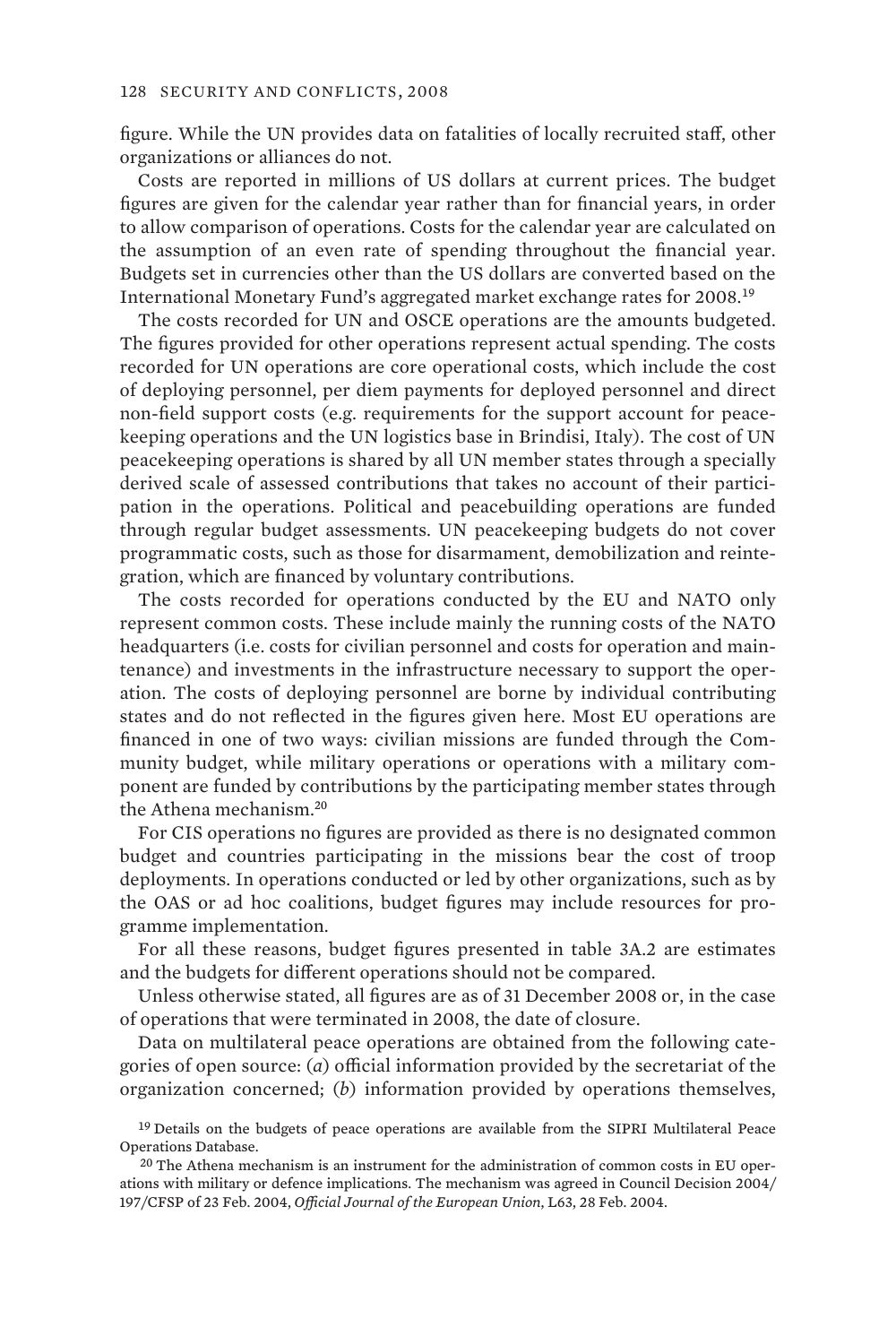either in official publications or in written responses to annual SIPRI questionnaires; and (*c*) information from national governments contributing to the operation under consideration. In some instances, SIPRI researchers may gather additional information on an operation from the conducting organizations or governments of participating states by means of telephone interviews. These primary sources are supplemented with a wide selection of publicly available secondary sources consisting of specialist journals; research reports; news agencies; and international, regional and local newspapers.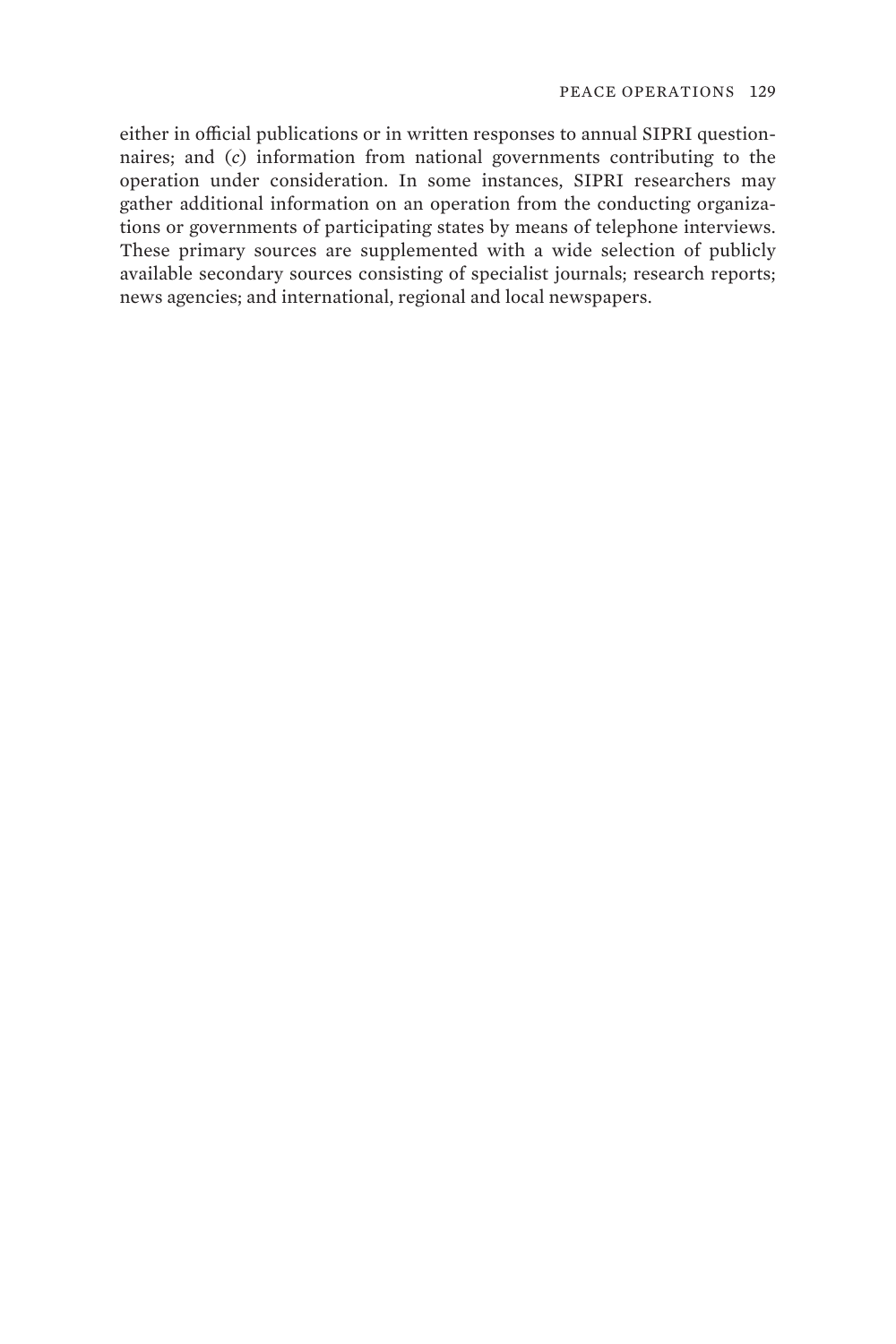|                                                                                                                 | Table 3A.2. Multilateral peace operations, 2008 |                                                                                                                                                                                   |                                                             |                      |                                                                                    |                              |
|-----------------------------------------------------------------------------------------------------------------|-------------------------------------------------|-----------------------------------------------------------------------------------------------------------------------------------------------------------------------------------|-------------------------------------------------------------|----------------------|------------------------------------------------------------------------------------|------------------------------|
| $\frac{1}{2}$<br>Acronym/<br>$(\mathbf{Legal}% \times\mathbf{C})\otimes\mathbf{C}^{\prime}=\mathbf{C}^{\prime}$ | Name/                                           | Countries contributing troops, observers (Obs.), civilian police<br>(bold text = new in 2008; italic text = ended in 2008;<br>(Civ. pol.) and civilian staff (Civ. staff) in 2008 | Civilian police/<br>Civilian staff<br>Observers/<br>Troops/ |                      | $\frac{\text{date}}{2008}$<br>hostilities,<br>Deaths: to<br>accidents,<br>(due to: | $(\$ m.):$<br>Costs<br>2008/ |
| Start date                                                                                                      | Location                                        | underlined text = designated lead states)                                                                                                                                         | Approved Actual                                             |                      | illness)                                                                           | Unpaid                       |
| <b>United Nations</b>                                                                                           |                                                 |                                                                                                                                                                                   |                                                             |                      |                                                                                    |                              |
| Total: 16 operations                                                                                            |                                                 | 122 contributing countries                                                                                                                                                        | 72675                                                       | 65392                | 1062                                                                               | 5383.6                       |
|                                                                                                                 |                                                 |                                                                                                                                                                                   | 10887<br>6195<br>2951                                       | 2435<br>8727<br>5028 | 94                                                                                 | 1922.7                       |
| <b>UNTSO</b>                                                                                                    | UN Truce Supervision                            | Obs.: Argentina, Australia, Austria, Belgium, Canada, Chile,                                                                                                                      |                                                             |                      | 49                                                                                 | 33.1                         |
| $(SCR 50)^1$                                                                                                    | Organization                                    | China, Denmark, Estonia, Finland, France, Ireland, Italy, Nepal,                                                                                                                  | 261                                                         | 151                  |                                                                                    |                              |
|                                                                                                                 |                                                 | Netherlands, New Zealand, Norway, Russia, Slovakia, Slovenia,                                                                                                                     |                                                             |                      |                                                                                    |                              |
| June 1948                                                                                                       | Egypt, Israel, Lebanon,<br>Syria                | Sweden, Switzerland, USA                                                                                                                                                          |                                                             | $95^{2}$             |                                                                                    |                              |
| UNMOGIP                                                                                                         | UN Military Observer                            | Obs.: Chile, Croatia, Denmark, Finland, Italy, <u>Korea (South)</u>                                                                                                               | I                                                           |                      | ≓                                                                                  | 8.5                          |
| $\rm (SCR~91)^3$                                                                                                | India and<br>Group in                           | Sweden, Uruguay                                                                                                                                                                   | 74                                                          | 44                   |                                                                                    |                              |
|                                                                                                                 | Pakistan                                        |                                                                                                                                                                                   | I                                                           | I                    |                                                                                    |                              |
| Jan. 1949                                                                                                       | India, Pakistan<br>(Kashmir)                    |                                                                                                                                                                                   |                                                             | $23^{4}$             |                                                                                    |                              |
| UNFICYP                                                                                                         | UN Peacekeeping                                 | Troops: Argentina <sup>o</sup> , Austria, Canada, Croatia, Hungary, Peru,                                                                                                         | 860                                                         | 859                  | 179                                                                                | 52.7                         |
| $(SCR 186)^5$                                                                                                   | Force in Cyprus                                 | Slovakia, UK                                                                                                                                                                      |                                                             |                      |                                                                                    | 26.6                         |
| Mar. 1964                                                                                                       | Cyprus                                          | Civ. pol.: Argentina, Australia, Bosnia and Herzegovina, Croatia,<br>El Salvador, India, <u>Ireland</u> , Italy, Netherlands                                                      | 69<br>40                                                    | $39^{7}$<br>68       | $(-,-)$                                                                            |                              |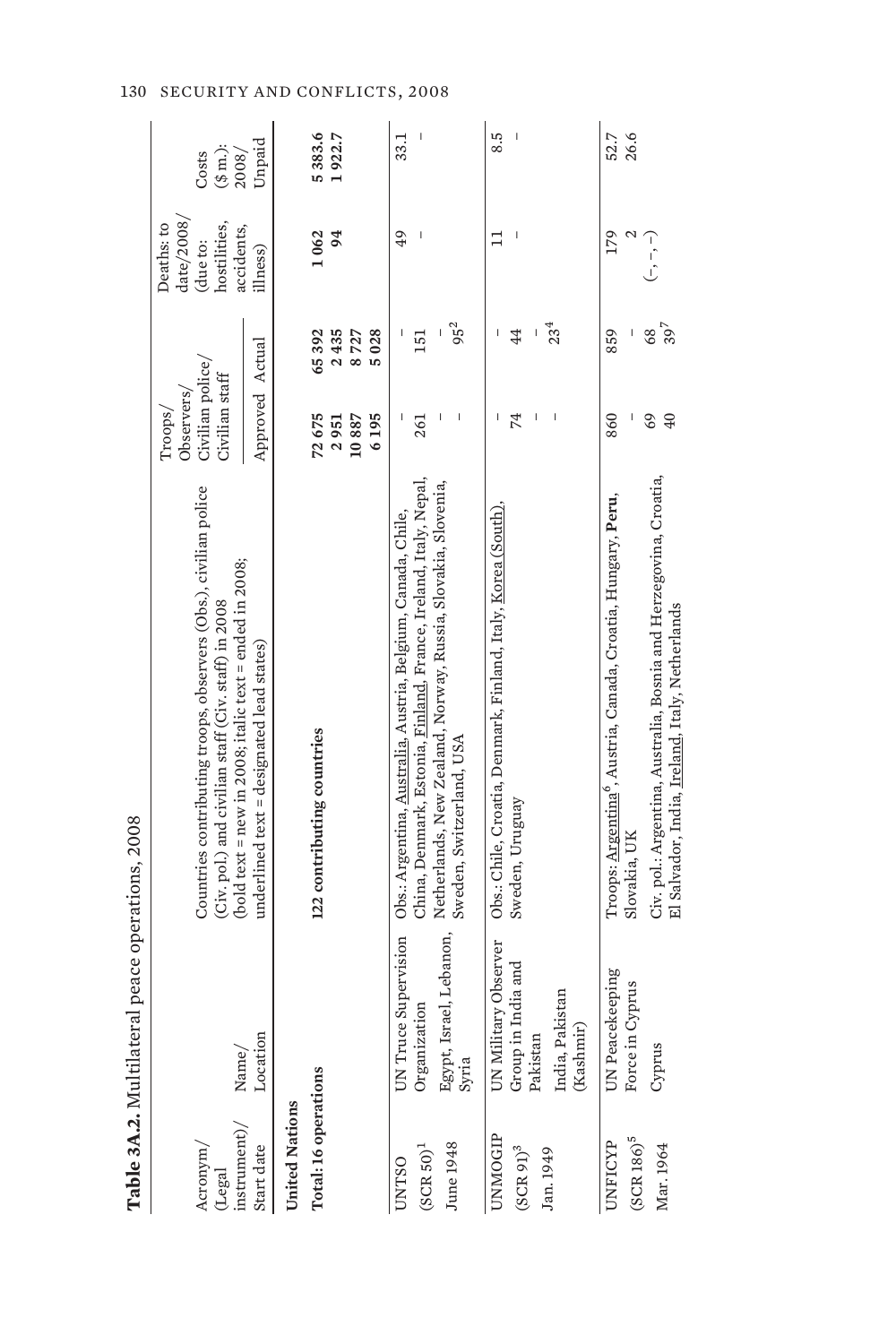| $(SCR350)^8$<br>June 1974<br><b>UNDOF</b>                             | UN Disengagement<br>Force<br>Observer <sup>1</sup><br>Syria             | Troops: Austria, Canada, Croatia, India, Japan, Poland,<br>Slovakia                                                                                                                                                                                                                                                                                                                                                                      | 1047<br>45                  | $37^{9}$<br>1039                                     | 43<br>「、「          | 43.8<br>14.9  |
|-----------------------------------------------------------------------|-------------------------------------------------------------------------|------------------------------------------------------------------------------------------------------------------------------------------------------------------------------------------------------------------------------------------------------------------------------------------------------------------------------------------------------------------------------------------------------------------------------------------|-----------------------------|------------------------------------------------------|--------------------|---------------|
| ${\rm (SCR~425~and} \atop {\rm 426)}^{\rm 10}$<br>Mar. 1978<br>UNIFIL | m Force in<br>UN Interi<br>Lebanon<br>Lebanon                           | Troops: Belgium, Brunei Darussalam, China, Croatia, Cyprus,<br>(South), Luxembourg, FYROM, Malaysia, Nepal, Netherlands,<br>Guatemala, Hungary, India, Indonesia, Ireland, Italy, Korea<br>Norway, Poland, Portugal, Qatar, Sierra Leone, Slovenia,<br>El Salvador, Finland, France, Germany, Ghana, Greece,<br>Spain, Tanzania, Turkey                                                                                                  | 15000<br>I<br>408           | $317^{\rm 11}$<br>12435                              | $(-, 4, 1)$<br>279 | 697.3<br>71.0 |
| $(SCR 690)^{12}$<br><b>MINURSO</b><br>Sep. 1991                       | UN Mission for the<br>Western Sahara<br>Western Sahara<br>Referendum in | Honduras, Hungary, Ireland, Italy, Kenya, Malaysia, Mongolia,<br>Djibouti, Egypt, El Salvador, France, Ghana, Greece, Guinea,<br>Obs.: Argentina, Austria, Bangladesh, Brazil, China, Croatia,<br>Nigeria, Pakistan, Paraguay, Poland, <u>Russia,</u> Sri Lanka,<br>Civ. pol.: Egypt, El Salvador<br>Troops: Ghana, Malaysia<br>Uruguay, Yemen                                                                                           | 203<br>$\circ$<br>115<br>27 | 97 <sup>13</sup><br>$\circ$<br>197<br>$\overline{c}$ | 15                 | 47.7<br>63.1  |
| and $858)^{14}$<br><b>UNOMIG</b><br>Aug. 1993<br>(SCR 849             | UN Observer Mission<br>to Georgia<br>Georgia                            | Civ. pol.: Czech Republic, Germany, Ghana, Israel, Philippines,<br>Denmark, Egypt, France, Germany, Ghana, Greece, Hungary,<br>Mongolia, Nepal, Nigeria, Pakistan, Poland, Romania, Russia,<br>Obs.: Albania, Austria, Bangladesh, Croatia, Czech Republic,<br>Sweden, Switzerland, Turkey, UK, Ukraine, Uruguay, USA,<br>Indonesia, Jordan, Korea (South), Lithuania, Moldova,<br>Poland, Russia, Sweden, Switzerland, Ukraine<br>Yemen | 136<br>20<br>115            | $103\,^{15}$<br>136<br>20                            | ነ                  | 11.5<br>35.5  |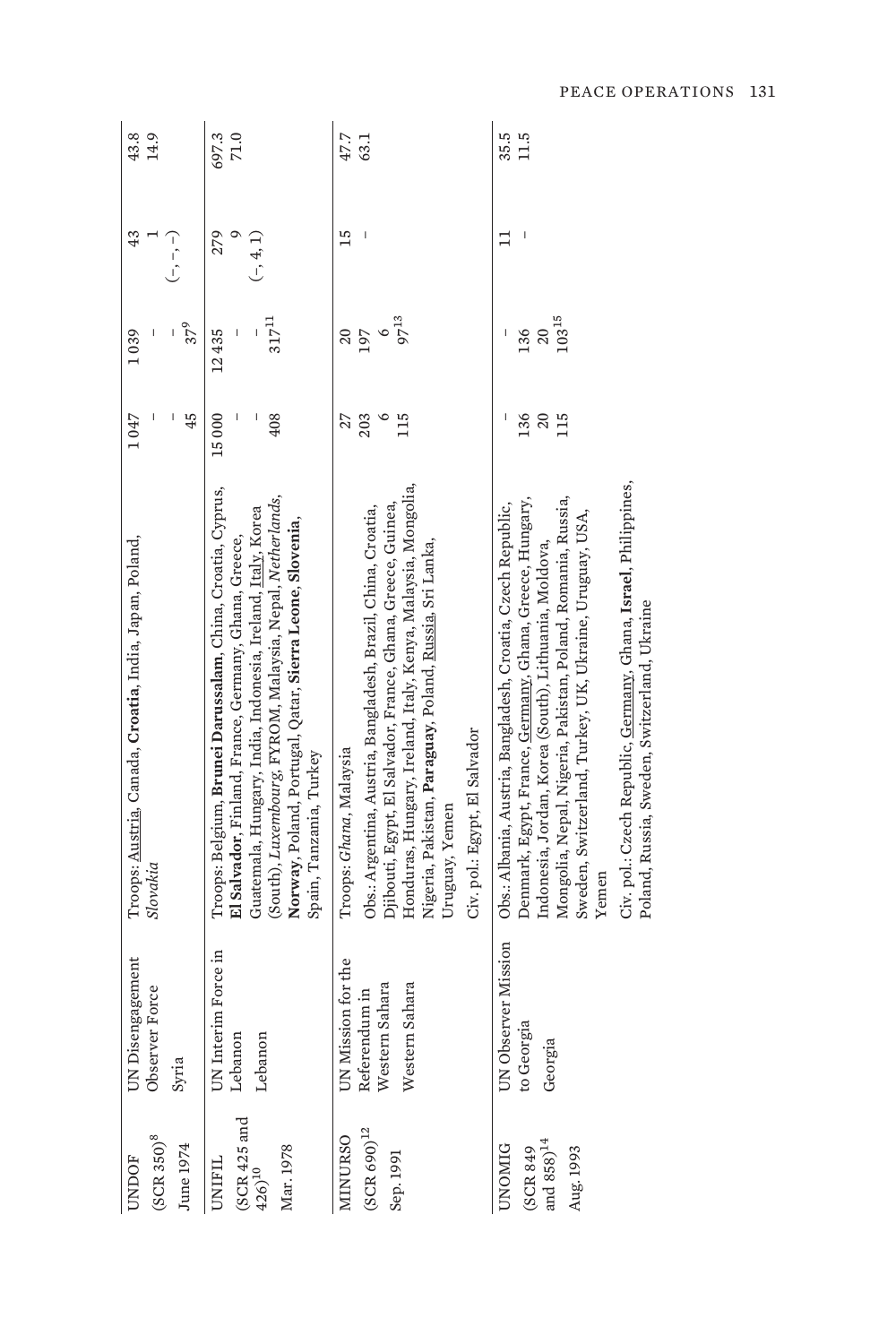| instrument)/<br>Acronym,<br>$(\mathbf{Legal}$  | Name/                                                                                                           | Countries contributing troops, observers (Obs.), civilian police<br>(bold text = new in 2008; italic text = ended in 2008;<br>(Civ. pol.) and civilian staff (Civ. staff) in 2008                                                                                                                                                                                                                                                                                                                                                                                                                                                                                                                                                                                                                                                                                 | Civilian police/<br>Civilian staff<br>Observers/<br>Troops/                 | $\frac{\text{date}}{2008}$<br>hostilities,<br>Deaths: to<br>accidents,<br>due to: | $(\$ m.):$<br>2008/<br>Costs                |
|------------------------------------------------|-----------------------------------------------------------------------------------------------------------------|-------------------------------------------------------------------------------------------------------------------------------------------------------------------------------------------------------------------------------------------------------------------------------------------------------------------------------------------------------------------------------------------------------------------------------------------------------------------------------------------------------------------------------------------------------------------------------------------------------------------------------------------------------------------------------------------------------------------------------------------------------------------------------------------------------------------------------------------------------------------|-----------------------------------------------------------------------------|-----------------------------------------------------------------------------------|---------------------------------------------|
| Start date                                     | Location                                                                                                        | $underline{d}$ text = $designed$ lead states)                                                                                                                                                                                                                                                                                                                                                                                                                                                                                                                                                                                                                                                                                                                                                                                                                     | Approved Actual                                                             | llness)                                                                           | Unpaid                                      |
| $(SCR 1244)^{16}$<br>June 1999<br>UNMIK        | Mission in Kosovo<br>Administration<br>UN Interim<br>Kosovo                                                     | Poland, Portugal, Romania, Russia, Spain, UK, Ukraine, Zambia<br>Republic, Denmark, Finland, Hungary, Ireland, Jordan, Kenya,<br>Obs.: Argentina, Bangladesh, Bolivia, Bulgaria, Chile, Czech<br>Malawi, Malaysia, Nepal, New Zealand, Norway, Pakistan,                                                                                                                                                                                                                                                                                                                                                                                                                                                                                                                                                                                                          | $373^{17}$<br>22<br>841<br>38<br>2065<br>605                                | 54<br>S<br>(1, 1, 1)                                                              | $\cdot \overset{\text{as}}{\cdot}$<br>208.9 |
|                                                |                                                                                                                 | Germany, Ghana, Greece, Hungary, India, Italy, Jordan, Kenya,<br>Slovenia, Spain, Sweden, Switzerland, Turkey, Uganda, UK,<br>China, Croatia, Czech Republic, Denmark, Finland, France,<br>Civ. pol.: Argentina, Austria, Bangladesh, Brazil, Bulgaria,<br>Pakistan, Philippines, Poland, Portugal, Romania, Russia,<br>Kyrgyzstan, Lithuania, Malawi, Nepal, Nigeria, Norway,<br>Ukraine, USA, Zambia, Zimbabwe                                                                                                                                                                                                                                                                                                                                                                                                                                                  |                                                                             |                                                                                   |                                             |
| $(SCR 1279)^{19}$<br>Oct. 1999<br><b>MONUC</b> | Democratic Republic<br>Democratic Republic<br>UN Organization<br>Mission in the<br>of the Congo<br>of the Congo | Egypt, France, Guinea, India, Jordan, Kenya, Madagascar, Mali,<br>Troops: Bangladesh, Benin, Bolivia, China, Ghana, Guatemala,<br>Obs.: Algeria, Bangladesh, Belgium, Benin, Bolivia, Bosnia and<br>Herzegovina, Burkina Faso, Cameroon, Canada, China, Czech<br>South Africa, Spain, Sri Lanka, Sweden, Switzerland, Tunisia,<br>India, Indonesia, Jordan, Malawi, Morocco, Nepal, Pakistan,<br>Republic, Denmark, Egypt, France, Ghana, Guatemala, India,<br>Pakistan, Paraguay, Peru, Poland, Romania, Russia, Senegal,<br>Indonesia, Ireland, Jordan, Kenya, Malawi, Malaysia, Mali,<br>Cameroon, Central African Republic, Chad, Côte d'Ivoire,<br>Mongolia, Morocco, Mozambique, Nepal, Niger, Nigeria,<br>Civ. pol.: Argentina, Bangladesh, Benin, Burkina Faso,<br>Senegal, Serbia, South Africa, Tunisia, Uruguay<br>UK, Ukraine, Uruguay, Yemen, Zambia | $951^{21}$<br>1079<br>16603<br>740<br>$19\,815^{20}$<br>760<br>1166<br>1441 | 139<br>(2, 3, 10)<br>$\overline{c}$                                               | 606.8<br>1179.2                             |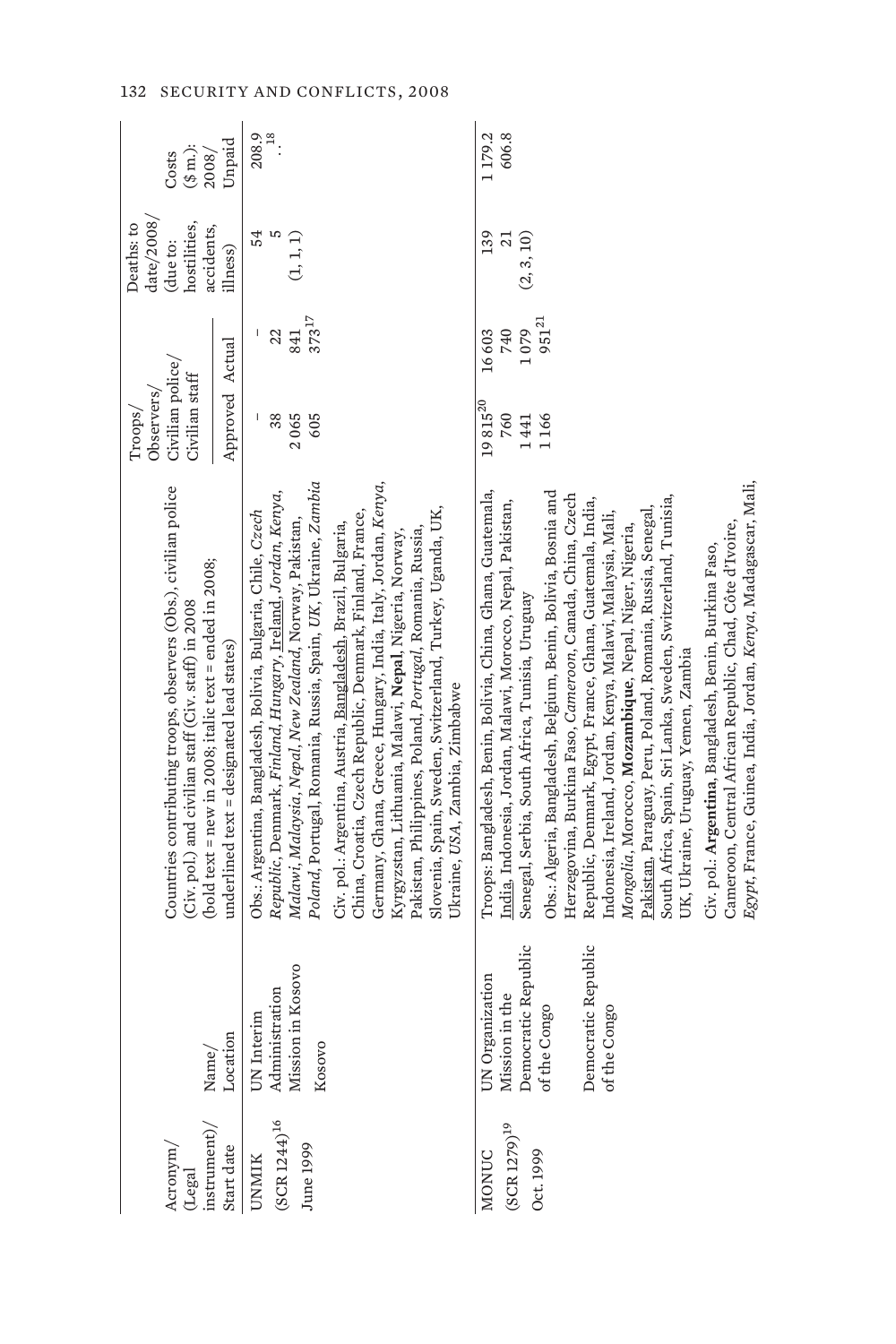|                                     |                                       | Niger, Romania, Russia, Senegal, Sweden, Togo, Turkey,<br>Ukraine, Yemen                                                                                                                                                                                                                                                                                                                                                                               |              |                       |                        |               |
|-------------------------------------|---------------------------------------|--------------------------------------------------------------------------------------------------------------------------------------------------------------------------------------------------------------------------------------------------------------------------------------------------------------------------------------------------------------------------------------------------------------------------------------------------------|--------------|-----------------------|------------------------|---------------|
| $(SCR\,1312)^{22}$<br><b>JNMEE</b>  | UN Mission in Ethiopia<br>and Eritrea | Troops: Bangladesh, Ghana, India, Jordan, Kenya, Malaysia,<br>Namibia, Nigeria, Tanzania, Tunisia, <b>UK</b> , Uruguay, Zambia                                                                                                                                                                                                                                                                                                                         | 1470<br>230  | $\overline{7}$<br>237 | 20                     | 65.5<br>31.2  |
| July 2000                           | Eritrea, Ethiopia <sup>23</sup>       | Mongolia, Namibia, Nepal, Nigeria, Norway, Pakistan, Paraguay,<br>Peru, Poland, Romania, Russia, South Africa, Spain, Sri Lanka,<br>Herzegovina, Brazil, Bulgaria, China, Croatia, Czech Republic,<br>Guatemala, India, Iran, Jordan, Kenya, Kyrgyzstan, Malaysia,<br>Denmark, Finland, France, Gambia, Germany, Ghana, Greece,<br>Sweden, Tanzania, Tunisia, Ukraine, Uruguay, USA, Zambia<br>Obs.: Algeria, Austria, Bangladesh, Bolivia, Bosnia and | 176          | $152^{24}$            |                        |               |
| <b>TIMML</b>                        | UN Mission in Liberia                 | Ecuador, Ethiopia, Finland, France, Ghana, Ireland, Jordan,<br>Troops: Bangladesh, Benin, Bolivia, Brazil, China, Croatia,                                                                                                                                                                                                                                                                                                                             | 215<br>10231 | 180<br>10607          | 123<br>$\overline{21}$ | 660.0<br>67.5 |
| $\rm (SCR\,1509)^{25}$<br>Oct. 2003 | Liberia                               | Kenya, Korea (South), Mali, Mongolia, Namibia, Nepal, Nigeria,<br>Pakistan, Paraguay, Peru, Philippines, Senegal, Togo, UK,<br>Ukraine, USA, Yemen                                                                                                                                                                                                                                                                                                     | 1375<br>547  | 47826<br>1066         | $(-, 5, 12)$           |               |
|                                     |                                       | Poland, Romania, Russia, Senegal, Serbia, Togo, Ukraine, USA,<br>Kyrgyzstan, Malaysia, Mali, Moldova, Montenegro, Namibia,<br>Nepal, Niger, Nigeria, Pakistan, Paraguay, Peru, Philippines,<br>Republic, Denmark, Ecuador, Egypt, El Salvador, Ethiopia,<br>Gambia, Ghana, Indonesia, Jordan, Kenya, Korea (South),<br>Obs.: Bangladesh, Benin, Bolivia, Bulgaria, China, Czech<br>Zambia, Zimbabwe                                                    |              |                       |                        |               |
|                                     |                                       | Norway, Pakistan, Philippines, Poland, Russia, Rwanda, Samoa,<br>Serbia, Sri Lanka, Sweden, Turkey, Uganda, Ukraine, Uruguay,<br>Civ. pol.: Argentina, Bangladesh, Bosnia and Herzegovina,<br>Germany, Ghana, Iceland, India, Jamaica, Jordan, Kenya,<br>China, Czech Republic, Egypt, El Salvador, Fiji, Gambia,<br>Kyrgyzstan, FYROM, Malawi, Namibia, <u>Nepal</u> , Nigeria,<br>USA, Yemen, Zambia, Zimbabwe                                       |              |                       |                        |               |

PEACE OPERATIONS 133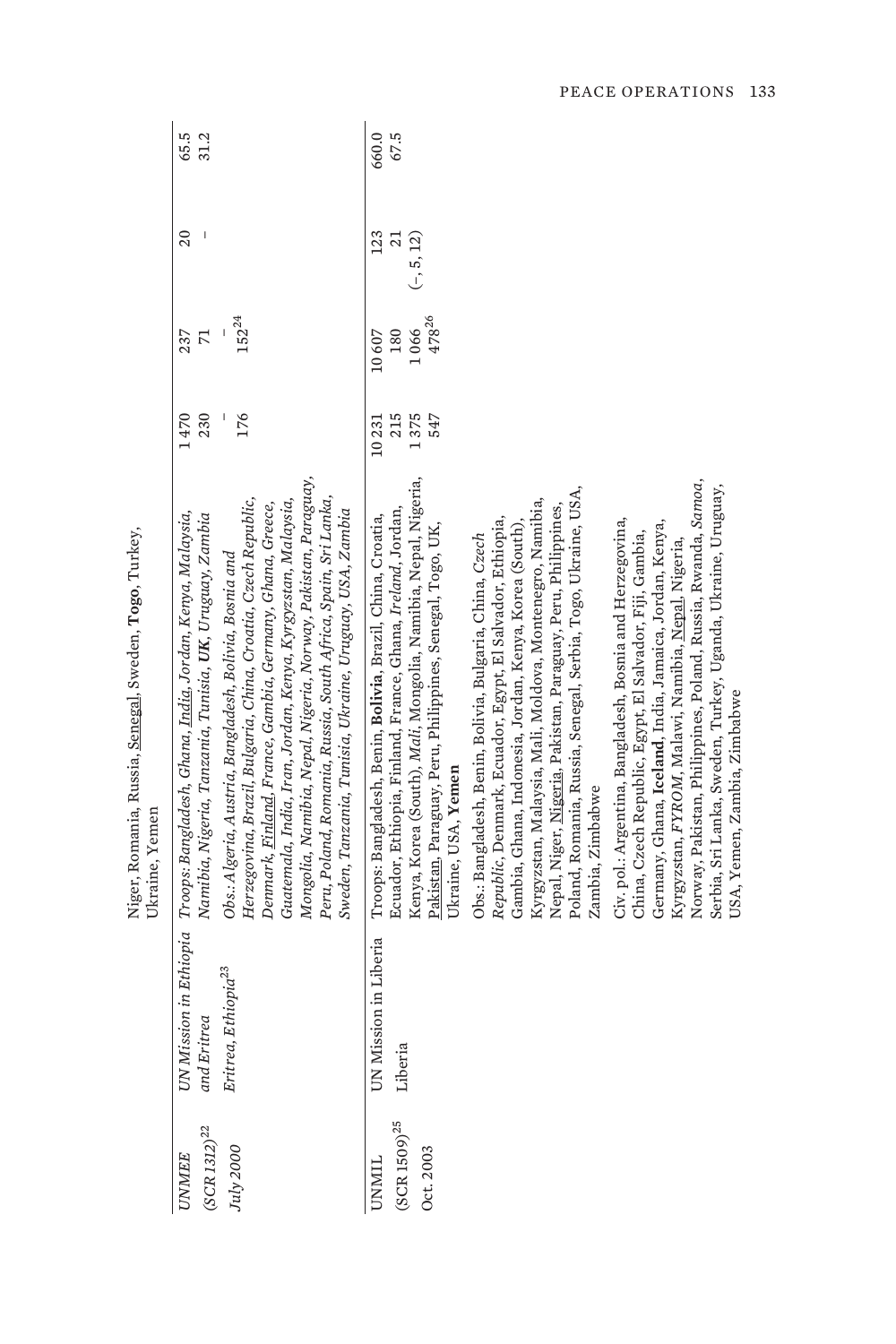| $(\mathtt{Legal}$ instrument)/<br>Acronym/             |                                                             | Countries contributing troops, observers (Obs.), civilian police<br>(bold text = new in 2008; italic text = ended in 2008;<br>(Civ. pol.) and civilian staff (Civ. staff) in 2008                                                                                                                                                                                                                                                                                                                                                                                                                                                                                                                                                                                                                                                                                                                    | Civilian police/<br>Civilian staff<br>Observers/<br>Troops/ |                                   | date/2008<br>hostilities,<br>Deaths: to<br>accidents,<br>(due to: | $(\$$ m.):<br>Costs<br>2008/ |
|--------------------------------------------------------|-------------------------------------------------------------|------------------------------------------------------------------------------------------------------------------------------------------------------------------------------------------------------------------------------------------------------------------------------------------------------------------------------------------------------------------------------------------------------------------------------------------------------------------------------------------------------------------------------------------------------------------------------------------------------------------------------------------------------------------------------------------------------------------------------------------------------------------------------------------------------------------------------------------------------------------------------------------------------|-------------------------------------------------------------|-----------------------------------|-------------------------------------------------------------------|------------------------------|
| Start date                                             | $\begin{array}{c}\text{Name}/\\ \text{Location}\end{array}$ | $underline{d}$ text = $designed$ lead states)                                                                                                                                                                                                                                                                                                                                                                                                                                                                                                                                                                                                                                                                                                                                                                                                                                                        | Approved Actual                                             |                                   | illness)                                                          | Unpaid                       |
| $(\mbox{SCR}\,1528)^{27}$<br>Apr. 2004<br><b>UNOCI</b> | UN Operation in Côte<br>d'Ivoire<br>Côte d'Ivoire           | Kenya, Morocco, Nepal, Niger, Pakistan, Paraguay, Philippines,<br>Canada, Central African Republic, Chad, Congo (Dem. Rep. of),<br>Nigeria, Pakistan, Rwanda, Senegal, Switzerland, Togo, Turkey,<br>Paraguay, Peru, Philippines, Poland, Romania, Russia, <u>Senegal,</u><br>Obs.: Bangladesh, Benin, Bolivia, Brazil, Chad, China, Croatia,<br>Civ. pol.: Argentina, Bangladesh, Benin, Burundi, Cameroon,<br>Dominican Republic, Ecuador, El Salvador, Ethiopia, France,<br>Djibouti, France, Ghana, <u>Jordan</u> , Libya, Madagascar, Niger,<br>Gambia, Ghana, Guatemala, Guinea, India, Ireland, Jordan,<br>Serbia, Tanzania, Togo, Tunisia, Uganda, Uruguay, Yemen,<br>Kenya, Moldova, Namibia, Nepal, Niger, Nigeria, Pakistan,<br>Troops: Bangladesh, Benin, Brazil, France, Ghana, Jordan,<br>Senegal, Tanzania, Togo, Tunisia, Uganda, <b>Yemen</b><br>Zambia, Zimbabwe<br>Uruguay, Yemen | 7915<br>200<br>1200<br>498                                  | $430^{28}$<br>1163<br>7830<br>197 | 18<br>54<br>$(-, 11, 6)$                                          | 484.2<br>231.0               |
| $SCR 1542)^{29}$<br><b>MINUSTAH</b><br>June 2004       | UN Stabilization<br>Mission in Haiti<br>Haiti               | Colombia, Congo (Dem. Rep. of), Côte d'Ivoire, Croatia, Egypt,<br>Philippines, Romania, Russia, Rwanda, Senegal, Serbia, Spain,<br>El Salvador, France, Grenada, Guinea, India, Italy, Jamaica,<br>Civ. pol.: Argentina, Benin, Brazil, Burkina Faso, Cameroon,<br>Jordan, Madagascar, Mali, Nepal, Niger, Nigeria, Pakistan,<br>Troops: Argentina, Bolivia, Brazil, Canada, Chile, Croatia,<br>Canada, Central African Republic, Chad, Chile, China,<br>Ecuador, France, Guatemala, Jordan, Nepal, Pakistan,<br>Paraguay, Peru, Philippines, Sri Lanka, Uruguay, USA<br>Sri Lanka, Togo, Turkey, Uruguay, USA, <b>Yemen</b>                                                                                                                                                                                                                                                                         | 7060<br>532<br>2091                                         | 49230<br>7036<br>2053             | 39<br>S<br>(1, 2, 2)                                              | 568.5<br>96.7                |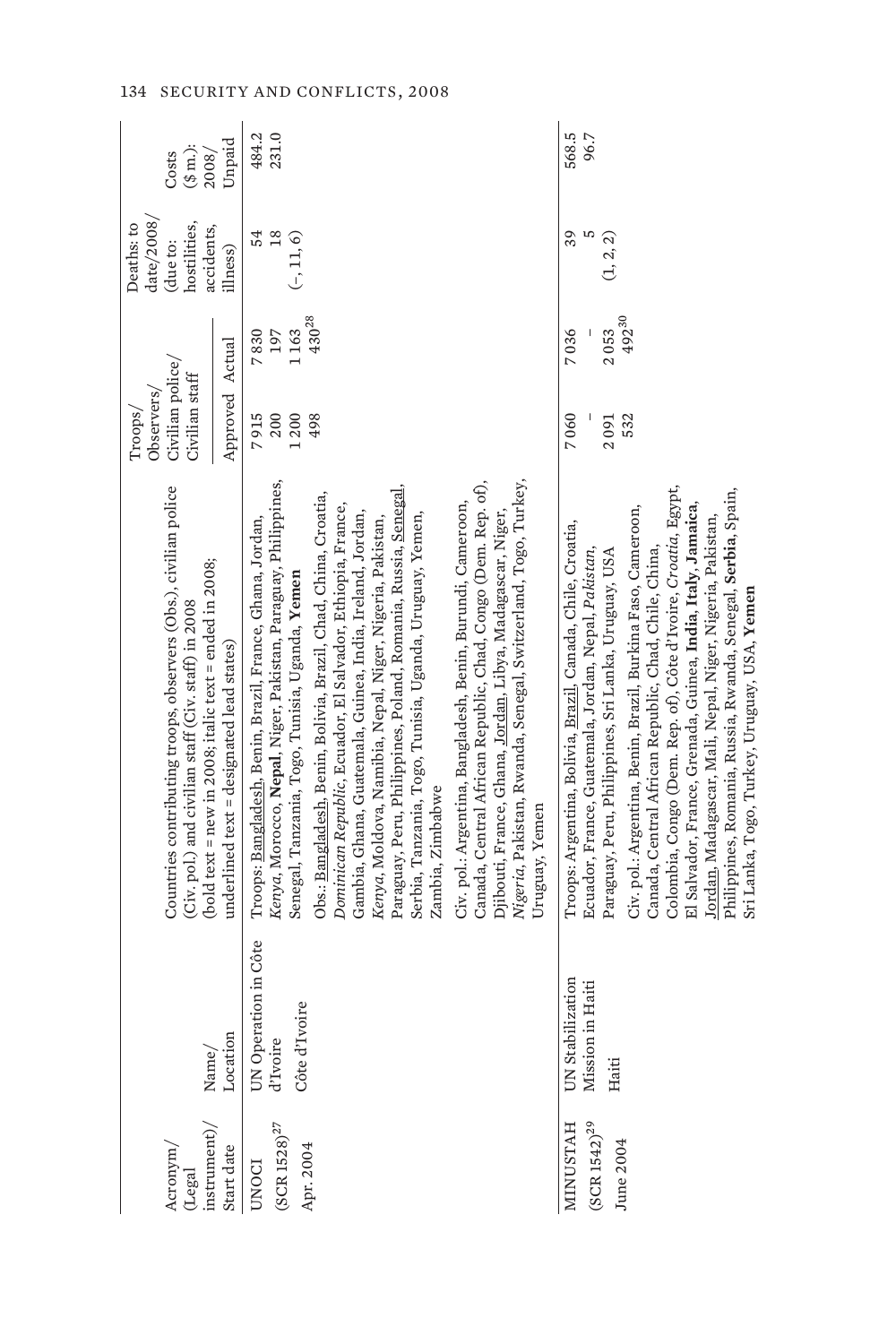| <b>INMIS</b>                 | UN Mission in Sudan | Troops: Australia, Bangladesh, Bolivia, Cambodia, Canada,                                                              | 9250       | 8726                     | 42                             | 852.5 |
|------------------------------|---------------------|------------------------------------------------------------------------------------------------------------------------|------------|--------------------------|--------------------------------|-------|
| $\mathrm{SCR}$ 1590) $^{31}$ | Sudan               | China, Croatia, Denmark, Egypt, Finland, France, Gambia,<br>Germany, Greece, Guatemala, India, Italy, Japan, Jordan,   | 750<br>715 | 620                      | $\overline{10}$<br>$(-, 2, 6)$ | 636.6 |
| Mar. 2005                    |                     | Kenya, Korea (South), Malawi, Malaysia, Nepal, Netherlands,                                                            | 996        | 679<br>774 <sup>32</sup> |                                |       |
|                              |                     | New Zealand, N <i>iger, Nigeria,</i> Norway, Pakistan, Russia,<br>Rwanda, Senegal, Sierra Leone, South Africa, Sweden, |            |                          |                                |       |
|                              |                     | Tanzania, Thailand, Turkey, UK, Yemen, Zambia, Zimbabwe                                                                |            |                          |                                |       |
|                              |                     | Obs.: Australia, Bangladesh, Belgium, Benin, Bolivia, Botswana,                                                        |            |                          |                                |       |
|                              |                     | Brazil, Burkina Faso, Cambodia, Canada, China, Denmark,                                                                |            |                          |                                |       |
|                              |                     | Ecuador, Egypt, El Salvador, Fiji, Gabon, Germany, Greece,                                                             |            |                          |                                |       |
|                              |                     | Guatemala, Guinea, India, Indonesia, Jordan, Kenya, Korea                                                              |            |                          |                                |       |
|                              |                     | (South), Kyrgyzstan, Malawi, Malaysia, Mali, Moldova,                                                                  |            |                          |                                |       |
|                              |                     | Mongolia, Mozambique, Namibia, Nepal, Netherlands, New                                                                 |            |                          |                                |       |
|                              |                     | Zealand, Nigeria, Norway, Pakistan, Paraguay, Peru,                                                                    |            |                          |                                |       |
|                              |                     | Philippines, Poland, Romania, Russia, Rwanda, Sierra Leone,                                                            |            |                          |                                |       |
|                              |                     | Sri Lanka, Sweden, Tanzania, Thailand, Uganda, Ukraine,                                                                |            |                          |                                |       |
|                              |                     | Uruguay, Yemen, Zambia, Zimbabwe                                                                                       |            |                          |                                |       |
|                              |                     | Civ. pol.: Argentina, Australia, Bangladesh, Bosnia and                                                                |            |                          |                                |       |
|                              |                     | Herzegovina, Botswana, Brazil, Canada, China, Denmark,                                                                 |            |                          |                                |       |
|                              |                     | Egypt, El Salvador, Ethiopia, Fiji, Finland, Gambia, Germany,                                                          |            |                          |                                |       |
|                              |                     | Ghana, India, Indonesia, J <i>amaica</i> , Jordan, Kenya, Kyrgyzstan,                                                  |            |                          |                                |       |
|                              |                     | Malaysia, Mali, Namibia, Nepal, Netherlands, New Zealand,                                                              |            |                          |                                |       |
|                              |                     | Nigeria, Norway, Pakistan, Philippines, Russia, Rwanda, Samoa,                                                         |            |                          |                                |       |
|                              |                     | Sri Lanka, Sweden, Turkey, Uganda, UK, Ukraine, Uruguay,                                                               |            |                          |                                |       |
|                              |                     | USA, Yemen, Zambia, Zimbabwe                                                                                           |            |                          |                                |       |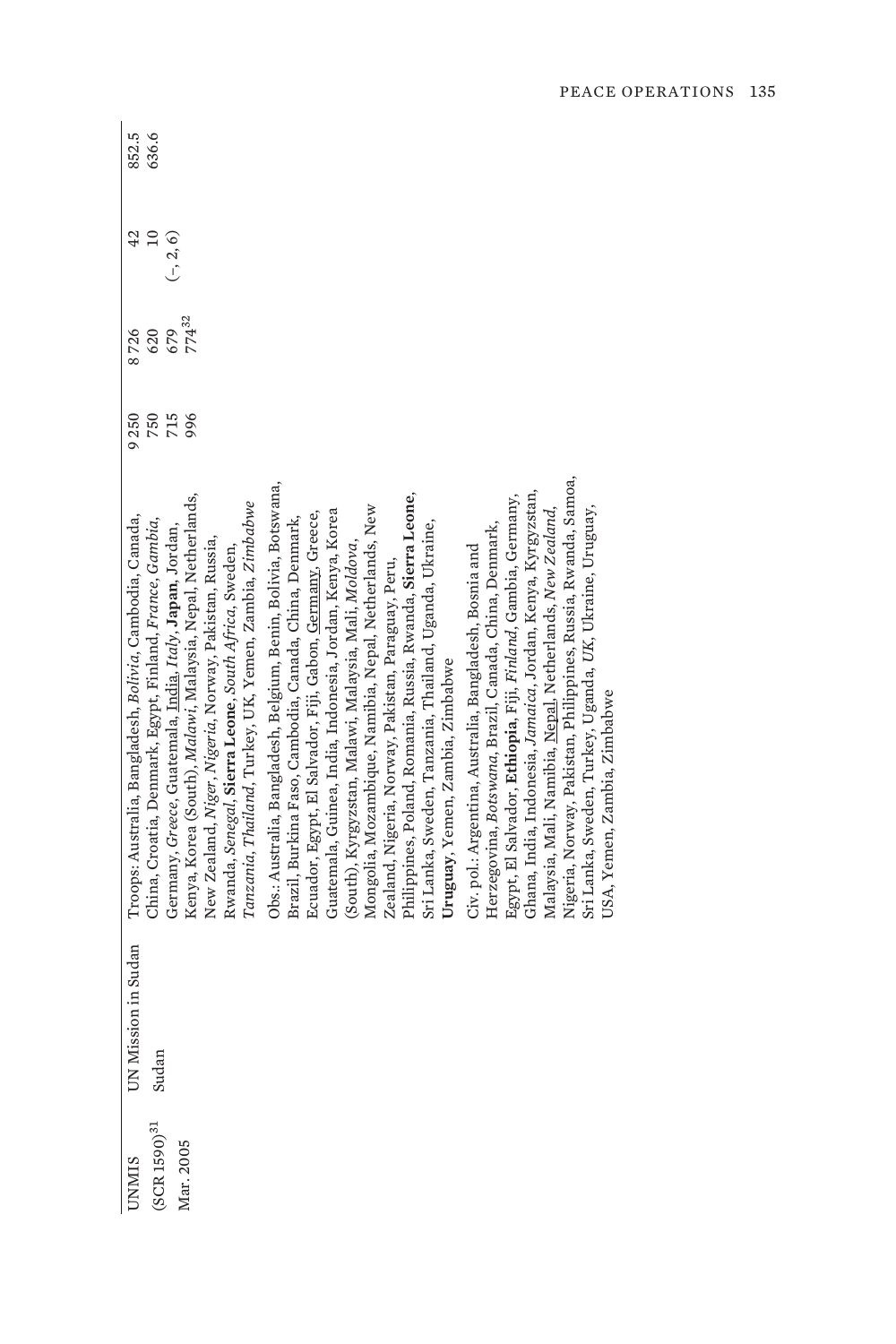| $(\mbox{Legal}$ instrument)/<br>Start date<br>Acronym/ | $\begin{array}{c}\text{Name/} \\ \text{Location}\end{array}$                                                 | Countries contributing troops, observers (Obs.), civilian police<br>(bold text = new in 2008; italic text = ended in 2008;<br>(Civ. pol.) and civilian staff (Civ. staff) in 2008<br>$underline{d}$ text = $designed$ lead states)                                                                                                                                                                                                                                                                                                                                                    | Approved Actual<br>Civilian police/<br>Civilian staff<br>Observers/<br>Troops/ |                                    | $\mathrm{date}/2008/$<br>hostilities,<br>Deaths: to<br>accidents,<br>(due to:<br>illness) | Unpaid<br>$(\text{\$ m.})$<br>2008/<br>Costs |
|--------------------------------------------------------|--------------------------------------------------------------------------------------------------------------|---------------------------------------------------------------------------------------------------------------------------------------------------------------------------------------------------------------------------------------------------------------------------------------------------------------------------------------------------------------------------------------------------------------------------------------------------------------------------------------------------------------------------------------------------------------------------------------|--------------------------------------------------------------------------------|------------------------------------|-------------------------------------------------------------------------------------------|----------------------------------------------|
| $(SCR 1704)^{33}$<br>Aug. 2006<br><b>UNMIT</b>         | UN Integrated<br>Mission in Timor-<br>Leste<br>Timor-Leste                                                   | Thailand, Turkey, Uganda, Ukraine, Uruguay, <b>Vanuatu</b> , Yemen,<br>Obs.: Australia, Bangladesh, Brazil, China, Fiji, India, Malaysia,<br>Civ. pol.: Australia, Bangladesh, Brazil, Canada, China, Croatia,<br>(South), Kyrgyzstan, <u>Malaysia</u> , Namibia, Nepal, New Zealand,<br>Russia, Samoa, Senegal, Singapore, Spain, Sri Lanka, Sweden,<br>Nepal, New Zealand, Pakistan, Philippines, Portugal, Sierra<br>Egypt, El Salvador, Gambia, India, Jamaica, Japan, Korea<br>Nigeria, Pakistan, Palau, Philippines, Portugal, Romania,<br>Zambia, Zimbabwe<br>Leone, Singapore | 1605<br>34<br>441                                                              | $351^{34}$<br>33<br>1517           | 4<br>2<br>$(-, 1, 1)$                                                                     | 167.0<br>20.8                                |
| $\rm (SCR~1778)^{35}$<br>MINURCAT<br>Sep. 2007         | UN Mission in the<br>Central African<br>Republic and Chad<br>Central African<br>Republic, Chad <sup>36</sup> | Nigeria, Pakistan, Poland, Portugal, Rwanda, Senegal, Spain,<br>d'Ivoire, Egypt, France, Guinea, Jordan, Madagascar, Mali,<br>Gabon, Gambia, Ghana, Jordan, Kyrgyzstan, Mali, Nepal,<br>Obs.: Bangladesh, Bolivia, Brazil, Ecuador, Egypt, France,<br>Civ. pol.: Benin, Burkina Faso, Burundi, Cameroon, Côte<br>Niger, Portugal, Rwanda, Senegal, Togo, Yemen<br>Sweden, Tunisia, Uganda, Yemen, Zambia                                                                                                                                                                              | 300<br>I<br>50<br>511                                                          | 31637<br>44<br>235<br>I            |                                                                                           | 279.2<br>45.0                                |
| Total: 6 operations                                    | United Nations political and peacebuilding operations                                                        | 59 contributing countries                                                                                                                                                                                                                                                                                                                                                                                                                                                                                                                                                             | 298<br>107<br>29<br>1053                                                       | 222<br>96<br>$\overline{a}$<br>827 | 32<br>Ξ                                                                                   | 328.7                                        |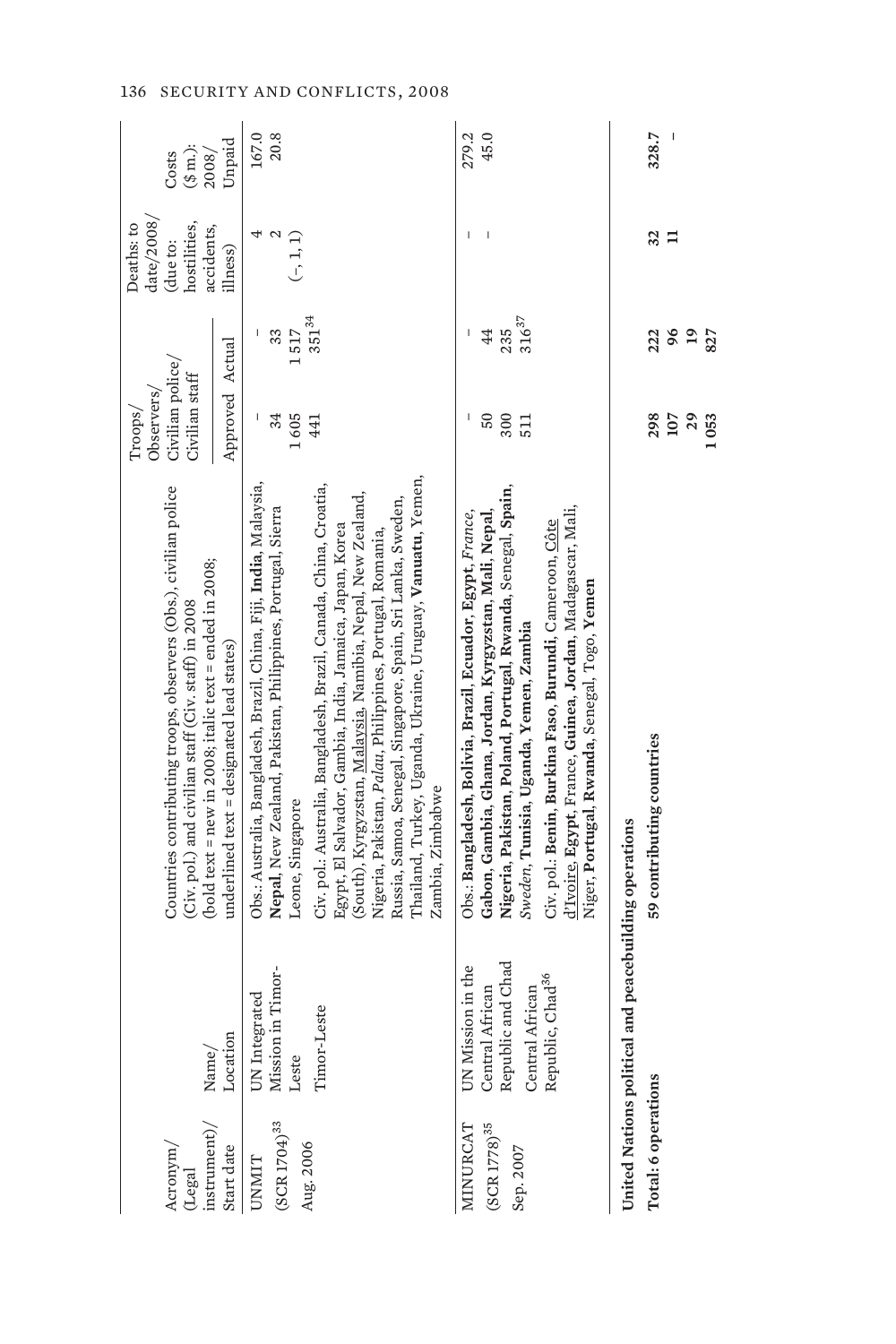| $(SCR 1401)^{38}$<br>Mar. 2002<br><b>UNAMA</b>   | UN Assistance<br>Afghanistan<br>${\rm Mission\,in}\\ {\rm Afghanistan}$ | Obs.: Australia, Bangladesh, Bolivia, Canada, Czech Republic,<br>Norway, Paraguay, <b>Portugal</b> , Romania, Sweden, UK, Uruguay<br>Denmark, Germany, Korea (South), Lithuania, New Zealand,<br>Civ. pol.: Bangladesh, Jordan, Nepal, Nigeria, Philippines<br>Civ. staff: no breakdown available                                                                               | 20<br>$\infty$<br>310                 | 25039<br>5<br>$\overline{16}$ | $(-, 1, -)$                   | 86.4  |
|--------------------------------------------------|-------------------------------------------------------------------------|---------------------------------------------------------------------------------------------------------------------------------------------------------------------------------------------------------------------------------------------------------------------------------------------------------------------------------------------------------------------------------|---------------------------------------|-------------------------------|-------------------------------|-------|
| $(SCR 1500)^{40}$<br>Aug. 2003<br>UNAMI          | Mission in Iraq<br><b>UN</b> Assistance<br>Iraq                         | Obs.: Australia, Canada, Denmark, New Zealand, UK<br>Civ. staff: no breakdown available<br>Troops: Fiji                                                                                                                                                                                                                                                                         | 446<br>298<br>$^{\circ}$              | $296^{41}$<br>∘<br>222        | $\approx$<br>S<br>$(-, 1, 2)$ | 126.8 |
| $(SCR 1620)^{42}$<br>Jan. 2006<br><b>UNIOSIL</b> | UN Integrated Office in<br>Sierra Leone<br>Sierra Leone                 | Civ. pol.: Gambia, Ghana, India, Kenya, Nepal, Nigeria, Portugal,<br>Obs.: Bangladesh, China, Croatia, Egypt, Ghana, Kenya, Nepal,<br>Nigeria, Pakistan, <b>Russia</b> , Sweden, UK, Zambia<br>Civ. staff: no breakdown available<br>Spain, Sweden, Turkey, UK, <b>USA</b>                                                                                                      | I<br>I<br>ı                           | $47^{43}$<br>S                | S<br>$(-,-,-)$                | 24.7  |
| $(SCR 1719)^{44}$<br>Jan. 2007<br><b>BINUB</b>   | UN Integrated Office<br>in Burundi<br>Burundi                           | Obs.: Bangladesh, Croatia, Egypt, Netherlands, Niger, Pakistan,<br>Civ. pol.: Benin, Burkina Faso, Cameroon, Côte d'Ivoire,<br>Madagascar, <b>Nigeria</b> , <i>Turkey</i> , <b>Yemen</b><br>South Africa, Switzerland, Tunisia<br>Civ. staff: no breakdown available                                                                                                            | 14<br>$\overline{\phantom{0}}$<br>143 | 11745<br>12<br>$^{\circ}$     |                               | 32.3  |
| $(SCR 1740)^{46}$<br>Jan. 2007<br>UNMIN          | on in Nepal<br>UN Missi<br>Nepal                                        | Obs.: Austria, Bolivia, Brazil, Croatia, Denmark, Ecuador, Egypt,<br>Finland, Gambia, Ghana, Guatemala, Indonesia, Japan, Jordan,<br>Africa, Sweden, Switzerland, Thailand, UK, Uruguay, Yemen,<br>Paraguay, Romania, Russia, Sierra Leone, Singapore, South<br>Kazakhstan, Korea (South), Malaysia, Nigeria, Norway,<br>Civ. staff: no breakdown available<br>Zambia, Zimbabwe | 72<br>112<br>$\overline{C}$           | $104^{47}$<br>$\overline{6}$  | ७<br>P<br>$(-, 6, -)$         | 55.1  |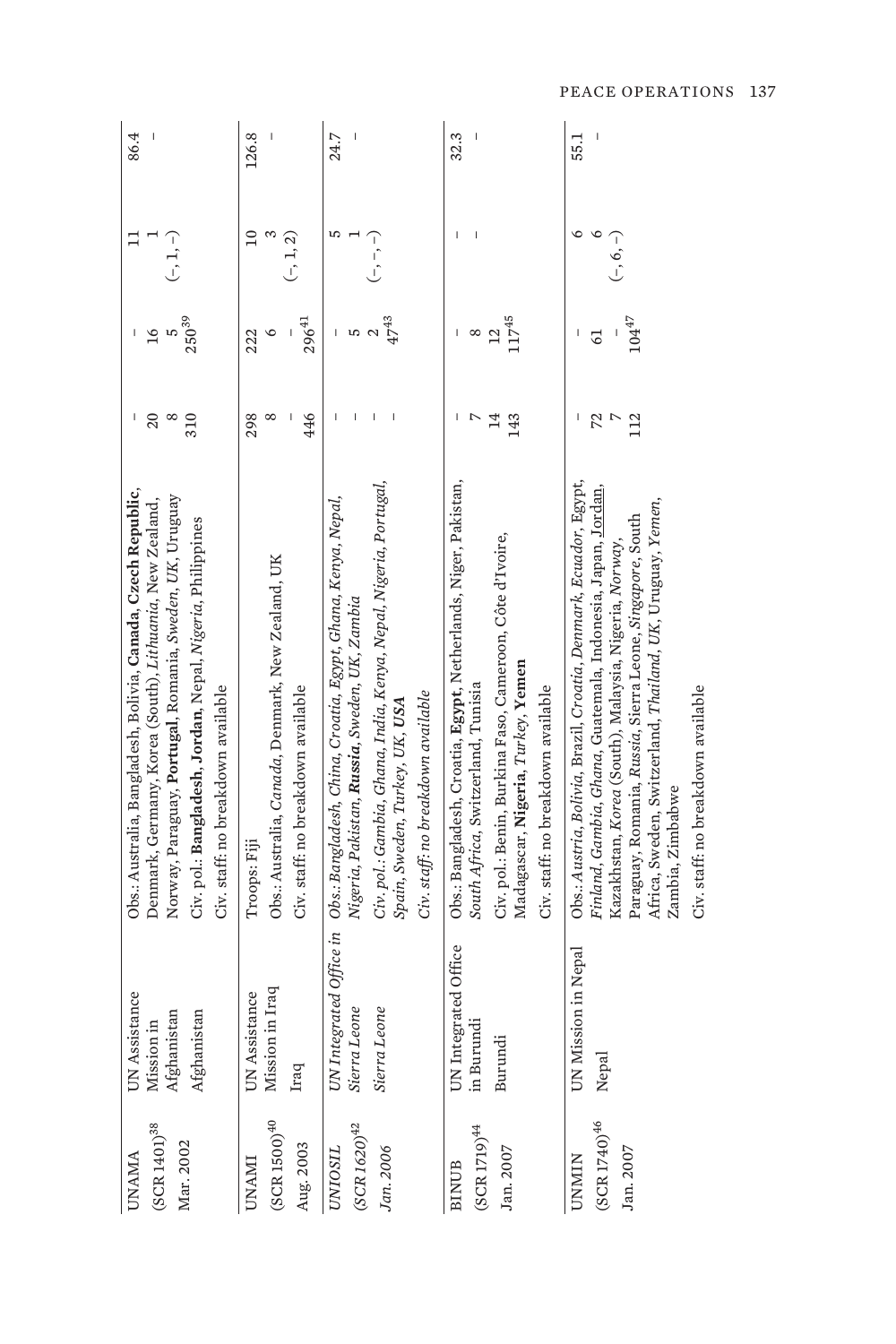| in Sierra Leone<br>UN Integrated<br>African Union-United Nations<br>Sierra Leone<br>Location<br>Total: 1 operation<br>$(SCR 1829)^{48}$<br>Oct. 2008<br>Start date<br><b>UNIPSIL</b> |                      | Countries contributing troops, observers (Obs.), civilian police<br>(bold text = new in 2008; italic text = ended in 2008;<br>(Civ. pol.) and civilian staff (Civ. staff) in 2008                                                                                                                                                                                                                                                                                                                                                                                                                                                                                                                                                                                                                                                                                                                        | Civilian police/<br>Civilian staff<br>Observers/<br>Troops/ |                               | date $/2008/$<br>hostilities,<br>Deaths: to<br>accidents,<br>(due to: | $(\frac{3}{2} \text{ m.})$ :<br>2008/<br>Costs |
|--------------------------------------------------------------------------------------------------------------------------------------------------------------------------------------|----------------------|----------------------------------------------------------------------------------------------------------------------------------------------------------------------------------------------------------------------------------------------------------------------------------------------------------------------------------------------------------------------------------------------------------------------------------------------------------------------------------------------------------------------------------------------------------------------------------------------------------------------------------------------------------------------------------------------------------------------------------------------------------------------------------------------------------------------------------------------------------------------------------------------------------|-------------------------------------------------------------|-------------------------------|-----------------------------------------------------------------------|------------------------------------------------|
|                                                                                                                                                                                      |                      | $underline{d}$ text = $designed$ lead states)                                                                                                                                                                                                                                                                                                                                                                                                                                                                                                                                                                                                                                                                                                                                                                                                                                                            | Approved Actual                                             |                               | illness)                                                              | Unpaid                                         |
|                                                                                                                                                                                      | Peacebuilding Office | Civ. staff: no breakdown available                                                                                                                                                                                                                                                                                                                                                                                                                                                                                                                                                                                                                                                                                                                                                                                                                                                                       | 42                                                          | $13^{49}$<br>I<br>I           | I                                                                     | 3.5<br>$\overline{\phantom{a}}$                |
|                                                                                                                                                                                      |                      |                                                                                                                                                                                                                                                                                                                                                                                                                                                                                                                                                                                                                                                                                                                                                                                                                                                                                                          |                                                             |                               |                                                                       |                                                |
|                                                                                                                                                                                      |                      | 58 contributing countries                                                                                                                                                                                                                                                                                                                                                                                                                                                                                                                                                                                                                                                                                                                                                                                                                                                                                | 19315<br>240                                                | 12194<br>175                  | 25<br>25                                                              | 1635.1<br>344.6                                |
|                                                                                                                                                                                      |                      |                                                                                                                                                                                                                                                                                                                                                                                                                                                                                                                                                                                                                                                                                                                                                                                                                                                                                                          | 6432                                                        | 2767                          |                                                                       |                                                |
|                                                                                                                                                                                      |                      |                                                                                                                                                                                                                                                                                                                                                                                                                                                                                                                                                                                                                                                                                                                                                                                                                                                                                                          | 1495                                                        | 786                           |                                                                       |                                                |
| AU/UN Hybrid<br>Sudan<br>$(SCR 1769)$ <sup>50</sup><br>Oct. 2007 <sup>51</sup><br>UNAMID                                                                                             | Operation in Darfur  | France, Gambia, Germany, <u>Ghana</u> , Indonesia, Jamaica, Jordan,<br>Obs.: Bangladesh, Burkina Faso, Burundi, Egypt, Ethiopia,<br>Mozambique, Namibia, Nepal, Nigeria, Pakistan, Rwanda,<br>Madagascar, Malawi, Malaysia, Mali, Mauritania, Mauritius,<br>Burundi, Canada, China, Egypt, Ethiopia, France, Gambia,<br>Gabon, Gambia, Ghana, Indonesia, Jordan, Malawi, Mali,<br>Leone, South Africa, Sweden, Tanzania, Thailand, Togo,<br>Civ. pol.: Bangladesh, Botswana, Burkina Faso, Cameroon,<br>Senegal, South Africa, Tanzania, Togo, Uganda, Yemen,<br>Netherlands, Nigeria, Pakistan, Rwanda, Senegal, Sierra<br>Germany, Ghana, Guatemala, Indonesia, Italy, Jordan,<br>Canada, Côte d'Ivoire, Egypt, El Salvador, Fiji, Finland,<br>Troops: Australia, Bangladesh, Bolivia, Burkina Faso,<br>Kenya, Malawi, Malaysia, Mali, Namibia, Nepal<br>Turkey, UK, Yemen, Zambia, Zimbabwe<br>Zambia | 19315<br>240<br>6432<br>1495                                | 78652<br>175<br>2767<br>12194 | 25<br>25<br>(10, 4, 7)                                                | 344.6<br>1635.1                                |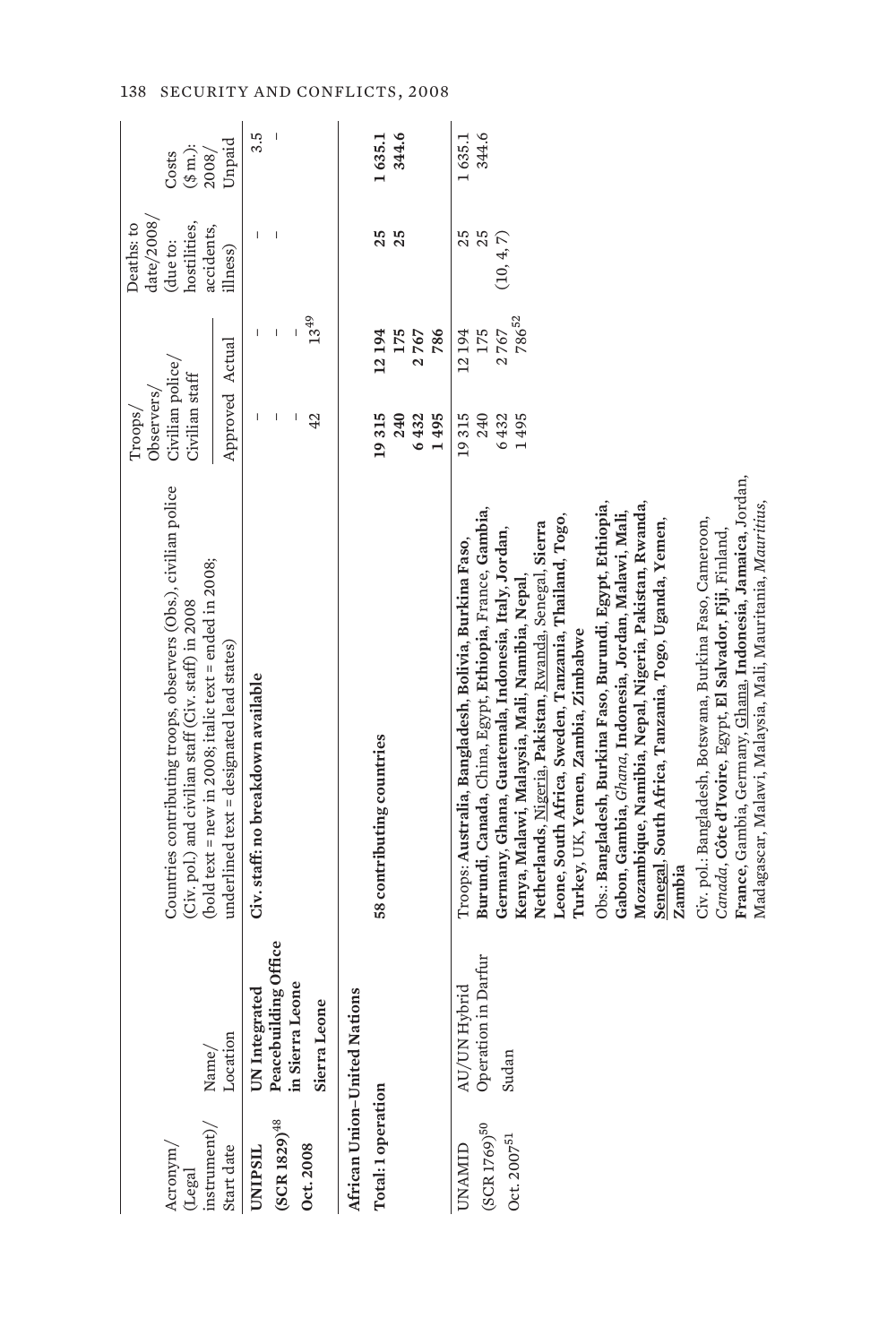|                                       |                                                  | Tajikistan, Tanzania, Turkey, Uganda, UK, Uruguay, Yemen,<br>Zambia |                                       |                                                                                                                                                                                                                                                                                                                                                                                  |                          |                          |
|---------------------------------------|--------------------------------------------------|---------------------------------------------------------------------|---------------------------------------|----------------------------------------------------------------------------------------------------------------------------------------------------------------------------------------------------------------------------------------------------------------------------------------------------------------------------------------------------------------------------------|--------------------------|--------------------------|
| African Union (AU)                    |                                                  |                                                                     |                                       |                                                                                                                                                                                                                                                                                                                                                                                  |                          |                          |
| Total: 2 operations                   |                                                  | 4 contributing countries                                            | 7650                                  | 3560<br>ı                                                                                                                                                                                                                                                                                                                                                                        | $\circ$<br>።             | I                        |
|                                       |                                                  |                                                                     | I                                     | I                                                                                                                                                                                                                                                                                                                                                                                |                          |                          |
|                                       |                                                  |                                                                     | I                                     | I                                                                                                                                                                                                                                                                                                                                                                                |                          |                          |
| <b>AMISOM</b>                         |                                                  | AU Mission in Somalia Troops: Burundi, Uganda <sup>54</sup>         | 7650                                  | 3400                                                                                                                                                                                                                                                                                                                                                                             | ᡋ                        | $\frac{155}{15}$         |
| (AU, 19 Jan.                          | Somalia                                          |                                                                     |                                       | $\begin{array}{c} \end{array}$                                                                                                                                                                                                                                                                                                                                                   | 4                        |                          |
| $(2007)^{53}$                         |                                                  |                                                                     |                                       | I                                                                                                                                                                                                                                                                                                                                                                                | $(4,-)$                  |                          |
| Mar. 2007                             |                                                  |                                                                     | $\begin{array}{c} \hline \end{array}$ | I                                                                                                                                                                                                                                                                                                                                                                                |                          |                          |
| <b>MAES</b>                           | A U Electoral and                                | Troops: Sudan, Tanzania                                             | $\overline{1}$                        | $160^{57}$                                                                                                                                                                                                                                                                                                                                                                       | 2                        | $\vdots$                 |
|                                       |                                                  |                                                                     | I                                     | $\begin{array}{c} \end{array}$                                                                                                                                                                                                                                                                                                                                                   | $\mathcal{L}$            |                          |
| $(AU, 9\,May) \atop 2007)^{56}$       | Security Assistance<br>Mission to the Comoros    |                                                                     | $\begin{array}{c} \end{array}$        | $\begin{array}{c} \end{array}$                                                                                                                                                                                                                                                                                                                                                   | $(-, 1, 1)$              |                          |
| $May\,2007$                           | The Comoros                                      |                                                                     | I                                     | J                                                                                                                                                                                                                                                                                                                                                                                |                          |                          |
|                                       |                                                  | Communauté Économique des États de l'Afrique Centrale (CEEAC)       |                                       |                                                                                                                                                                                                                                                                                                                                                                                  |                          |                          |
| Total: 1 operation                    |                                                  | 4 contributing countries                                            | ı                                     | 504                                                                                                                                                                                                                                                                                                                                                                              | $\infty$                 | $\overline{\phantom{a}}$ |
|                                       |                                                  |                                                                     | I                                     | ı                                                                                                                                                                                                                                                                                                                                                                                | $\overline{\phantom{a}}$ |                          |
|                                       |                                                  |                                                                     | ı                                     | I                                                                                                                                                                                                                                                                                                                                                                                |                          |                          |
|                                       |                                                  |                                                                     | I                                     | $\begin{array}{c} \rule{0pt}{2.5ex} \rule{0pt}{2.5ex} \rule{0pt}{2.5ex} \rule{0pt}{2.5ex} \rule{0pt}{2.5ex} \rule{0pt}{2.5ex} \rule{0pt}{2.5ex} \rule{0pt}{2.5ex} \rule{0pt}{2.5ex} \rule{0pt}{2.5ex} \rule{0pt}{2.5ex} \rule{0pt}{2.5ex} \rule{0pt}{2.5ex} \rule{0pt}{2.5ex} \rule{0pt}{2.5ex} \rule{0pt}{2.5ex} \rule{0pt}{2.5ex} \rule{0pt}{2.5ex} \rule{0pt}{2.5ex} \rule{0$ |                          |                          |
| <b>MICOPAX</b>                        | Mission for the                                  | Troops: Cameroon, Chad, Congo (Rep. of), Gabon                      | J.                                    | 504                                                                                                                                                                                                                                                                                                                                                                              | $^{\circ}$               | $\vdots$                 |
| (Libreville                           | Consolidation of Peace<br>in the Central African |                                                                     |                                       |                                                                                                                                                                                                                                                                                                                                                                                  | J                        |                          |
| Summit, 2 Oct.<br>2002) <sup>58</sup> | Republic <sup>59</sup>                           |                                                                     | I                                     | $-60$                                                                                                                                                                                                                                                                                                                                                                            |                          |                          |
| Jan. 2003                             | Central African                                  |                                                                     |                                       |                                                                                                                                                                                                                                                                                                                                                                                  |                          |                          |

Nepal, Niger, Nigeria, **Norway**, **Pakistan**, **Palau**, **Philippines**, Rwanda, **Samoa**, Senegal, Sierra Leone, South Africa, Sweden,

Nepal, Niger, Nigeria, Norway, Pakistan, Palau, Philippines, Rwanda, Samoa, Senegal, Sierra Leone, South Africa, Sweden,

PEACE OPERATIONS 139

Republic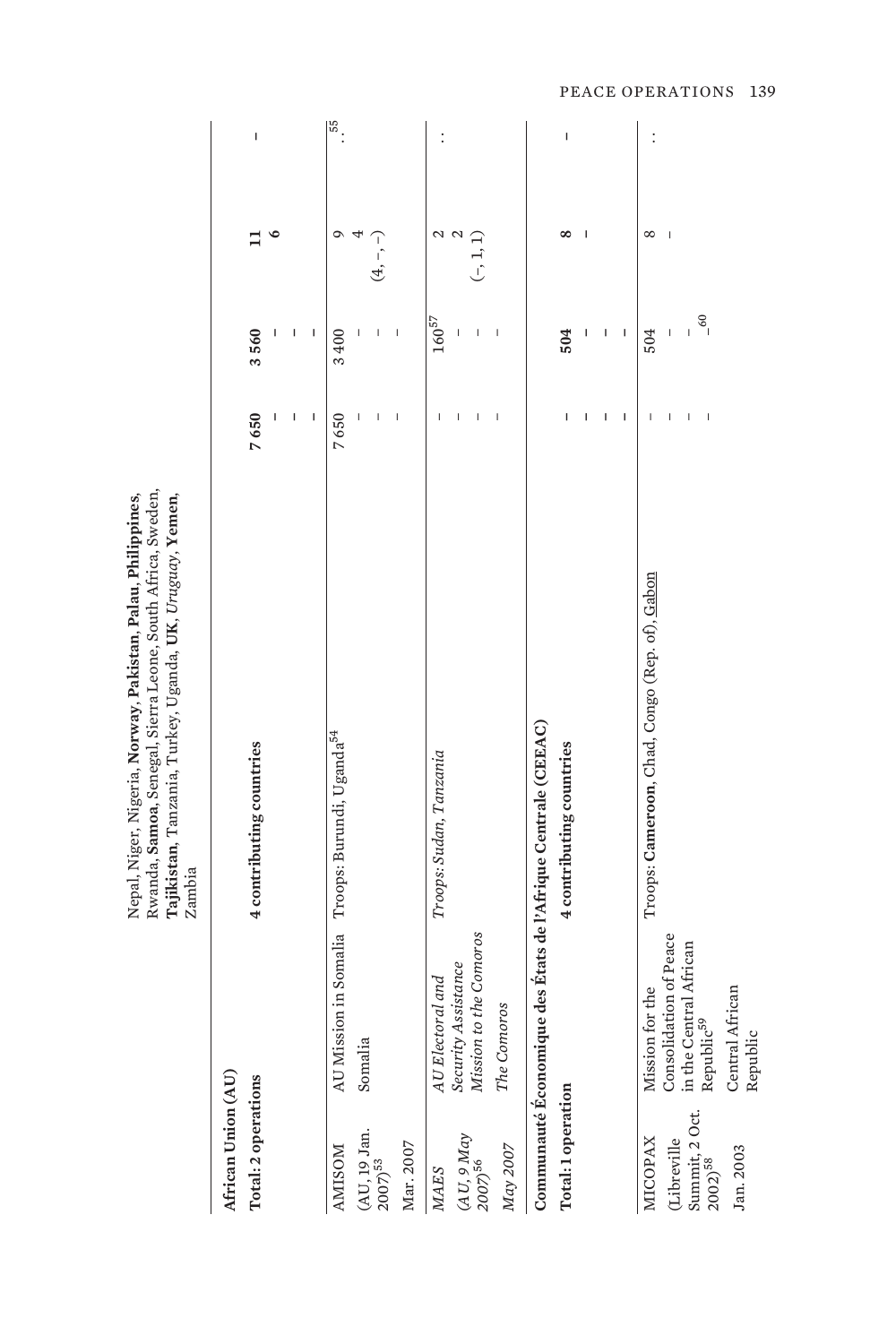| $(\mbox{Legal}$ instrument)/<br>Acronym/   | Name/                                    | Countries contributing troops, observers (Obs.), civilian police<br>(bold text = new in 2008; italic text = ended in 2008;<br>(Civ. pol.) and civilian staff (Civ. staff) in 2008 | Civilian police/<br>Civilian staff<br>Observers/<br>Troops/ |                | date/2008/<br>Deaths: to<br>hostilities,<br>accidents,<br>(due to: | $(\$\mbox{m.})$<br>Costs |
|--------------------------------------------|------------------------------------------|-----------------------------------------------------------------------------------------------------------------------------------------------------------------------------------|-------------------------------------------------------------|----------------|--------------------------------------------------------------------|--------------------------|
| Start date                                 | Location                                 | $underline{d}$ text = $designed$ lead states)                                                                                                                                     | Approved Actual                                             |                | illness)                                                           | 2008                     |
|                                            | Commonwealth of Independent States (CIS) |                                                                                                                                                                                   |                                                             |                |                                                                    |                          |
| Total: 3 operations                        |                                          | 4 contributing countries                                                                                                                                                          | 6000                                                        | 5339           |                                                                    |                          |
|                                            |                                          |                                                                                                                                                                                   |                                                             | $\overline{a}$ |                                                                    |                          |
|                                            |                                          |                                                                                                                                                                                   |                                                             |                |                                                                    |                          |
|                                            |                                          |                                                                                                                                                                                   |                                                             |                |                                                                    |                          |
| $\mathcal{P}KF$                            | Joint Peacekeeping                       | Troops: Georgia, Russia, (South Ossetia)                                                                                                                                          | 1500                                                        | 1519           |                                                                    |                          |
| (Bilateral, 24<br>June 1992) <sup>61</sup> | Forces                                   |                                                                                                                                                                                   |                                                             |                |                                                                    |                          |
|                                            | Georgia (South                           |                                                                                                                                                                                   |                                                             |                |                                                                    |                          |
| July 1992                                  | O <i>set</i> ia)                         |                                                                                                                                                                                   |                                                             |                |                                                                    |                          |
| JCC                                        | Joint Control                            | Troops: Moldova, Russia, (Trans-Dniester)                                                                                                                                         | 1500                                                        | 1278           |                                                                    | $\vdots$                 |
| (Bilateral, 21 $\rm{July}$ 1992) $^{62}$   | Commission<br>Peacekeeping Force         | Obs.: Ukraine                                                                                                                                                                     |                                                             | $\overline{a}$ |                                                                    |                          |
|                                            |                                          |                                                                                                                                                                                   |                                                             |                |                                                                    |                          |
| July 1992                                  | Moldova (Trans-                          |                                                                                                                                                                                   |                                                             |                |                                                                    |                          |
|                                            | Dniester)                                |                                                                                                                                                                                   |                                                             |                |                                                                    |                          |
| CIS PKF                                    | <b>CIS</b> Peacekeeping                  | Troops: Russia <sup>64</sup>                                                                                                                                                      | 3000                                                        | 2542           |                                                                    |                          |
| $\frac{\rm (CIS,\, IS\, Oct}{1994)^{63}}$  | Forces in Georgia                        |                                                                                                                                                                                   |                                                             | I              |                                                                    |                          |
|                                            | Georgia (Abkhazia)                       |                                                                                                                                                                                   |                                                             |                |                                                                    |                          |
| June 1994                                  |                                          |                                                                                                                                                                                   |                                                             |                |                                                                    |                          |
|                                            |                                          |                                                                                                                                                                                   |                                                             |                |                                                                    |                          |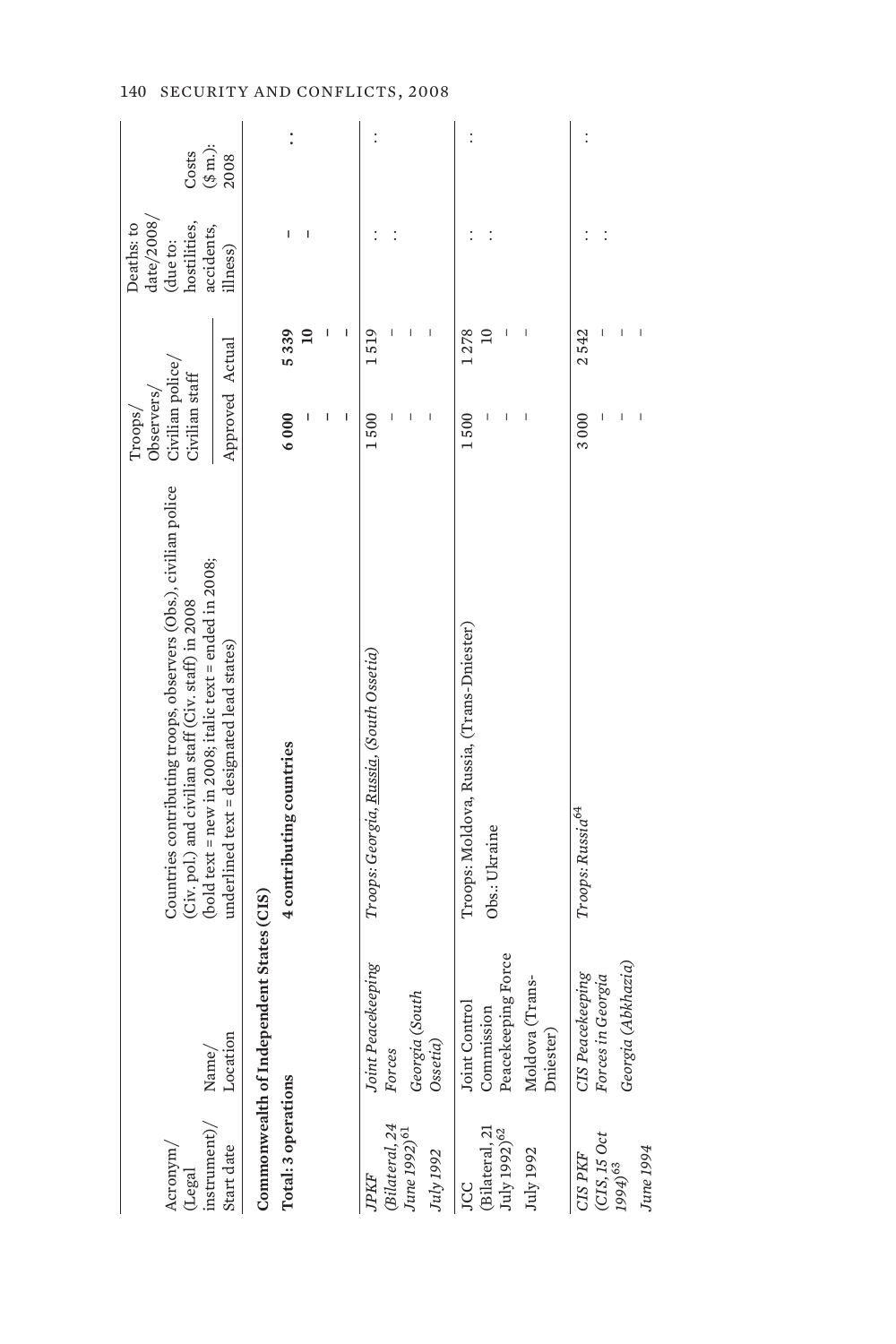| European Union (EU)                                                     |                                                                                                                   |                                                                                                                                                                                                                                                                                                                                                                                                                                                                                      |                           |                                |                                      |       |
|-------------------------------------------------------------------------|-------------------------------------------------------------------------------------------------------------------|--------------------------------------------------------------------------------------------------------------------------------------------------------------------------------------------------------------------------------------------------------------------------------------------------------------------------------------------------------------------------------------------------------------------------------------------------------------------------------------|---------------------------|--------------------------------|--------------------------------------|-------|
| Total: 12 operations                                                    |                                                                                                                   | 41 contributing countries                                                                                                                                                                                                                                                                                                                                                                                                                                                            | 6200<br>2414<br>200<br>51 | 5396<br>312<br>592<br>632      | $\mathbf{L}$<br>27                   | 508.2 |
| 210/CFSP) <sup>65</sup><br>(CJA 2002)<br>Jan. 2003<br><b>EUPM</b>       | EU Police Mission in<br>Herzegovina<br>ina<br>Bosnia and<br>Bosnia and<br>Herzegovi                               | Republic, Denmark, Estonia, Finland, France, Germany, Greece,<br>Hungary, Iceland, Ireland, Italy, Latvia, Lithuania, Luxembourg,<br>Civ. pol.: Austria, Belgium, Bulgaria, Canada, Cyprus, Czech<br>Slovakia, Slovenia, Spain, Sweden, Switzerland, Turkey, UK,<br>Germany, Ireland, Italy, Norway, Portugal, Spain, Sweden,<br>Malta, Netherlands, Norway, Poland, Portugal, Romania,<br>Civ. staff: Belgium, Bulgaria, Canada, Finland, France,<br>Turkey, UK, Ukraine<br>Ukraine |                           | 32 <sup>66</sup><br>160<br>I   | 3                                    | 21.8  |
| 570/CFSP) <sup>67</sup><br>(CJA 2004)<br>Dec. 2004<br>ALTHEA<br>EUFOR   | EU Military Operation<br>in Bosnia and<br>Herzegovina<br>Herzegovina<br>Bosnia and                                | Republic, Estonia, Finland, France, Germany, Greece, Hungary,<br>Netherlands, Norway, Poland, Portugal, Romania, Slovakia,<br>Troops: Albania, Austria, Belgium, Bulgaria, Chile, Czech<br>Ireland, Italy, Latvia, Lithuania, Luxembourg, FYROM<br>Slovenia, Spain, Sweden, Switzerland, Turkey, UK                                                                                                                                                                                  | 500<br>$\overline{a}$     | 197668                         | 15<br>$\overline{z}$<br>$(-, 15, -)$ | 39.7  |
| 355/CFSP) <sup>69</sup><br>EUSEC RD<br>(CJA 2005)<br>June 2005<br>Congo | Mission for<br>DRC Security Reform<br>Democratic Republic<br><b>EU</b> Advisory and<br>of the Congo<br>Assistance | France, Germany, Hungary, Italy, Luxembourg, Netherlands,<br>Civ. staff: Austria, Belgium, Congo (Dem. Rep. of), Cyprus,<br>Portugal, Sweden, UK                                                                                                                                                                                                                                                                                                                                     |                           | $40^{70}$                      | Ν<br>$\left( -,-\right)$             | 13.4  |
| EUJUST LEX<br>$190/\mathrm{CFSP})^{71}$<br>(CJA 2005)<br>July 2005      | ated Rule of<br>Law Mission for Iraq<br>$\rm{Iraq/Europe}^{\rm{72}}$<br>EU Integr                                 | Luxembourg, Netherlands, Poland, Romania, Spain, Sweden,<br>Civ. staff: Austria, Belgium, Bulgaria, Denmark, Finland,<br>France, Germany, Hungary, Ireland, Italy, Lithuania,<br>$\mathrm{UK}^{73}$                                                                                                                                                                                                                                                                                  | 30<br>I                   | $\overline{\phantom{a}}$<br>30 | $\overline{\phantom{a}}$             | 10.3  |

PEACE OPERATIONS 141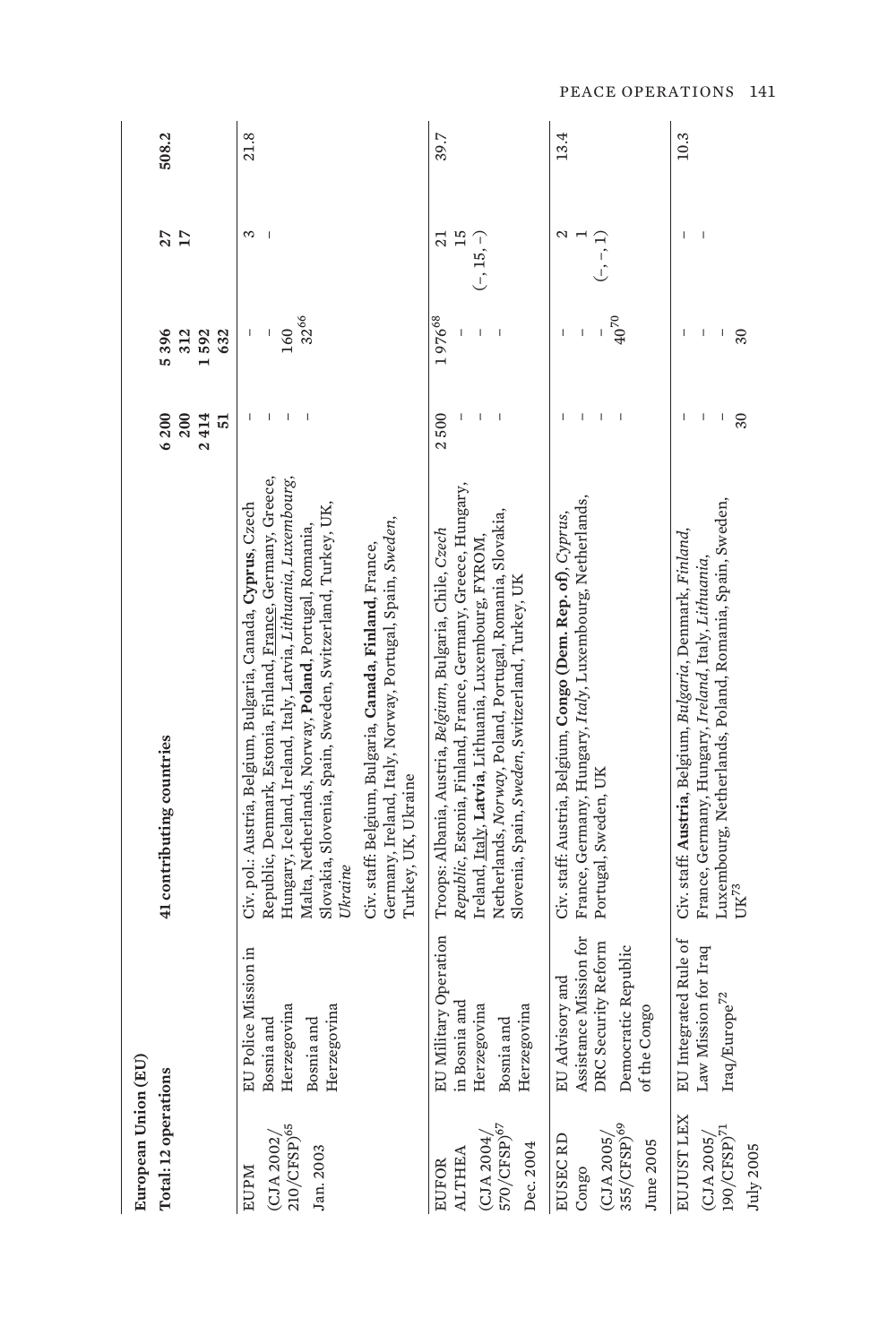| Acronym/<br>(Legal                                                                                   |                                                                                                                                | Countries contributing troops, observers (Obs.), civilian police<br>(Civ. pol.) and civilian staff (Civ. staff) in 2008                                                                                                                                                                                                                                                         | Civilian police/<br>Civilian staff<br>Observers/<br>Troops/                                        | $\mathrm{date}/2008$<br>hostilities,<br>Deaths: to<br>accidents,<br>(due to: | Costs                    |
|------------------------------------------------------------------------------------------------------|--------------------------------------------------------------------------------------------------------------------------------|---------------------------------------------------------------------------------------------------------------------------------------------------------------------------------------------------------------------------------------------------------------------------------------------------------------------------------------------------------------------------------|----------------------------------------------------------------------------------------------------|------------------------------------------------------------------------------|--------------------------|
| instrument)/<br>Start date                                                                           | Location<br>$\mathrm{Name}/% \mathbb{Z}$                                                                                       | (bold text = new in 2008; italic text = ended in 2008;<br>$underline{d}$ text = $designed$ lead states)                                                                                                                                                                                                                                                                         | Approved Actual                                                                                    | illness)                                                                     | $(\text{\$ m.})$<br>2008 |
| $\frac{\text{(CJA 2005)}}{\text{889/CFSP}}$ 74<br>Oct. 2005<br>EU BAM<br>Rafah                       | EU Border Assistance<br>Mission for the Rafah<br>Egypt, Palestinian<br>territories (Rafah<br>Crossing Point)<br>Crossing Point | Civ. pol.: Belgium, Denmark, Finland, France, Germany, Greece,<br>Hungary, Italy, Netherlands, Romania, Spain<br>Civ. staff: Belgium, Italy, Spain, UK                                                                                                                                                                                                                          | 5 <sup>75</sup><br>$\overline{13}$<br>I<br>75<br>$\begin{array}{c} \end{array}$<br>I<br>I          |                                                                              | 6.6                      |
| $\frac{\text{(CJA 2005)}}{\text{797}/\text{CFSP}^{76}}$<br>Jan. 2006<br>EUPOL<br>COPPS               | Mission for<br>Palestinian territories<br>the Palestinian<br>Territories<br>EU Police                                          | Civ. pol.: Austria, Belgium, Canada, Czech Republic, Denmark,<br>Civ. staff: Austria, Estonia, Finland, Germany, Hungary, Italy,<br>Finland, France, Germany, Greece, Italy, Norway, Portugal,<br>Netherlands, Spain, Sweden, UK<br>Sweden, UK                                                                                                                                  | $19^{77}$<br>23<br>I<br>I<br>$\begin{array}{c} \end{array}$<br>$\overline{\phantom{a}}$<br>I.<br>ı | I.                                                                           | 8.8                      |
| $\left( \text{CJA 2007}\right/ \!\!\!\!\!$ 369/CFSP)<br>$^{78}$<br>Afghanistan<br>June 2007<br>EUPOL | Mission in<br>Afghanistan<br>Afghanistan<br>EU Police                                                                          | Civ. staff: Belgium, Czech Republic, Denmark, Estonia, Finland,<br>France, Germany, Greece, Hungary, Ireland, Italy, Netherlands,<br>Civ. pol.: Belgium, Canada, Croatia, Czech Republic, Denmark,<br>Estonia, Finland, France, Germany, Hungary, Ireland, Italy,<br>Latvia, Lithuania, Netherlands, Norway, Poland, Romania,<br>Poland, Spain, Sweden, UK<br>Spain, Sweden, UK | 5879<br>121<br>400<br>$\begin{array}{c} \hline \end{array}$<br>$\overline{\phantom{a}}$<br>I       |                                                                              | 48.2                     |
| $\frac{\text{(CJA 2007)}}{\text{405}/\text{CFSP}}$ <sup>80</sup><br>EUPOL RD<br>July 2007<br>Congo   | Republic of the Congo<br>Democratic Republic<br>Mission in<br>the Democratic<br>1go<br>EU Police<br>of the Cor                 | Civ. pol.: Angola, Belgium, Finland, France, Italy, Portugal,<br>Civ. staff: Belgium, Finland, France, Germany, Portugal,<br>Sweden, Switzerland<br>Romania, Spain,                                                                                                                                                                                                             | $30^{81}$<br>$\circ$<br>39<br>I<br>ı                                                               |                                                                              | 9.1                      |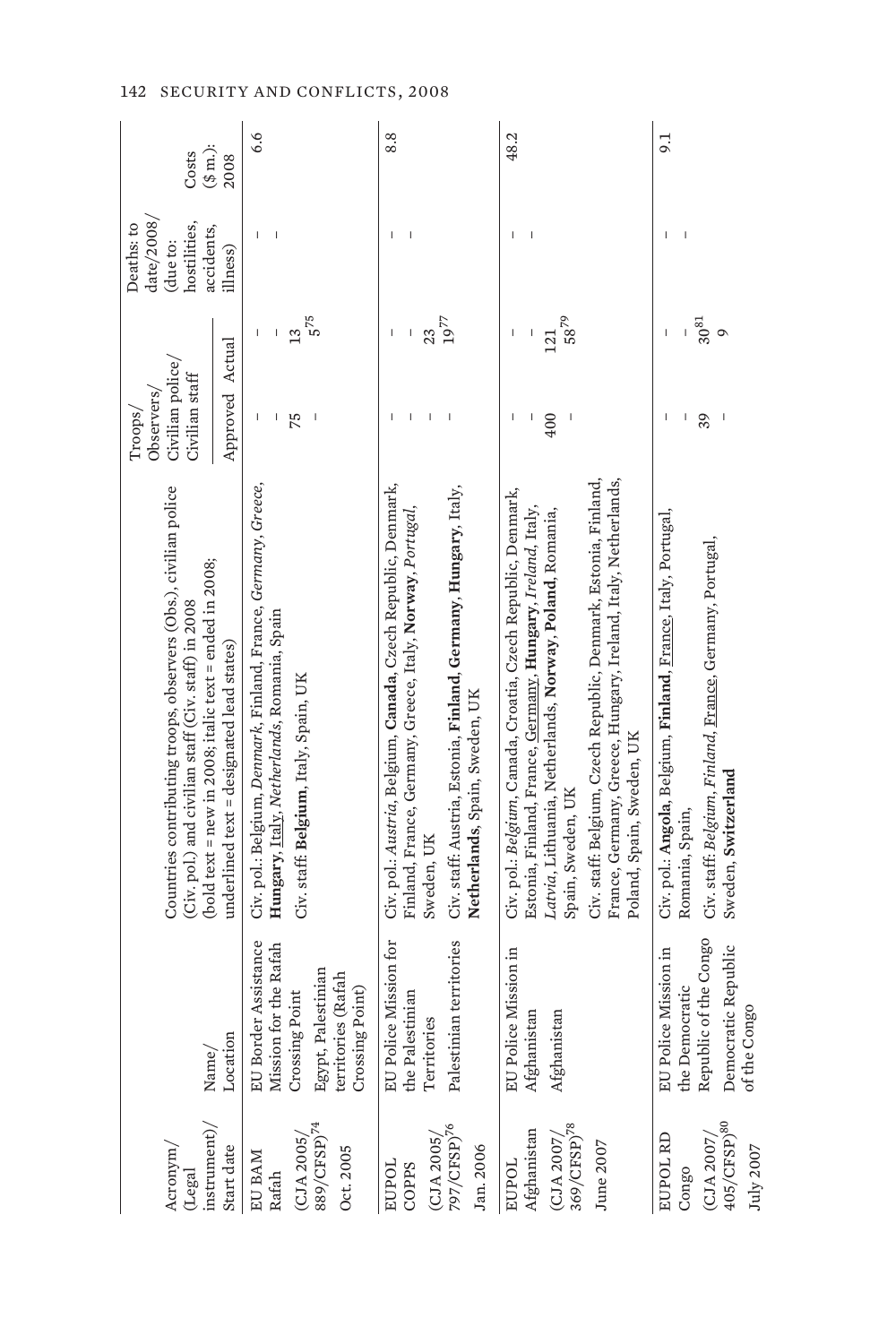| 677/CFSP and<br>Tchad/RCA<br>SCR 1778) <sup>82</sup><br>$\rm Jan. \,2008^{83}$<br>(CJA 2007)<br><b>EUFOR</b> | and Central African<br>Operation in Chad<br><b>Central African</b><br>Chad<br>EU Military<br>Republic<br>Republic, | Ireland, Italy, Lithuania, Luxembourg, Netherlands, Poland,<br>Troops: Albania, Austria, Belgium, Bulgaria, Cyprus, Czech<br>Republic, Finland, France, Germany, Greece, Hungary,<br>Portugal, Romania, Russia, Slovakia, Slovenia, Spain,<br>Sweden, UK                                                                                                                                                                                                                                                                                                                                                                                 | $3\,700^{84}$ | 3 420 85<br>15     | ز- , –, – | 143.4 |
|--------------------------------------------------------------------------------------------------------------|--------------------------------------------------------------------------------------------------------------------|------------------------------------------------------------------------------------------------------------------------------------------------------------------------------------------------------------------------------------------------------------------------------------------------------------------------------------------------------------------------------------------------------------------------------------------------------------------------------------------------------------------------------------------------------------------------------------------------------------------------------------------|---------------|--------------------|-----------|-------|
| $124/CFSP)^{86}$<br>Feb. 2008 <sup>87</sup><br>(CJA 2008)<br>Kosovo<br><b>EULEX</b>                          | Mission in Kosovo<br>of Law<br>EU Rule<br>Kosovo                                                                   | Luxembourg, Malta, Netherlands, Norway, Poland, Portugal,<br>Romania, Slovakia, Slovenia, Spain, Sweden, Switzerland,<br>Romania, Slovakia, Slovenia, Spain, Sweden, Switzerland,<br>Republic, Denmark, Estonia, Finland, France, Germany,<br>Republic, Denmark, Estonia, Finland, France, Germany,<br>Luxembourg, Netherlands, Norway, Poland, Portugal,<br>Civ. staff: Austria, Belgium, Bulgaria, Croatia, Czech<br>Civ. pol.: Austria, Belgium, Bulgaria, Croatia, Czech<br>Greece, Hungary, Ireland, <u>Italy</u> , Latvia, Lithuania,<br>Greece, Hungary, Ireland, Italy, Latvia, Lithuania,<br>Turkey, UK, USA<br>Turkey, UK, USA | $1\,900^{88}$ | $406^{89}$<br>1245 |           | 188.6 |
| $(12/CFSP)^{90}$<br>(CJA 2008)<br><b>June 2008</b><br>EU SSR                                                 | EU Advisory Mission<br>Reforms in Guinea-<br>Guinea-Bissau for Security Sector<br>Guinea-Bissau<br>Bissau          | Civ. staff: France, Germany, Italy, Portugal, Spain,                                                                                                                                                                                                                                                                                                                                                                                                                                                                                                                                                                                     | I<br>21       | $18^{91}$          |           | 4.9   |
| 736/CFSP) <sup>92</sup><br>(CJA 2008)<br><b>Dct.2008</b><br><b>EUMM</b>                                      | Mission in Georgia<br>toring<br><b>EU</b> Moni<br>Georgia                                                          | Obs.: Austria, Belgium, Bulgaria, Czech Republic, Denmark,<br>Netherlands, Poland, Portugal, Romania, Slovakia, Spain,<br>Estonia, Finland, France, Germany, Greece, Hungary,<br>Ireland, Italy, Latvia, Lithuania, Luxembourg, Malta,<br>Sweden, UK                                                                                                                                                                                                                                                                                                                                                                                     | 200           | 31293              |           | 13.3  |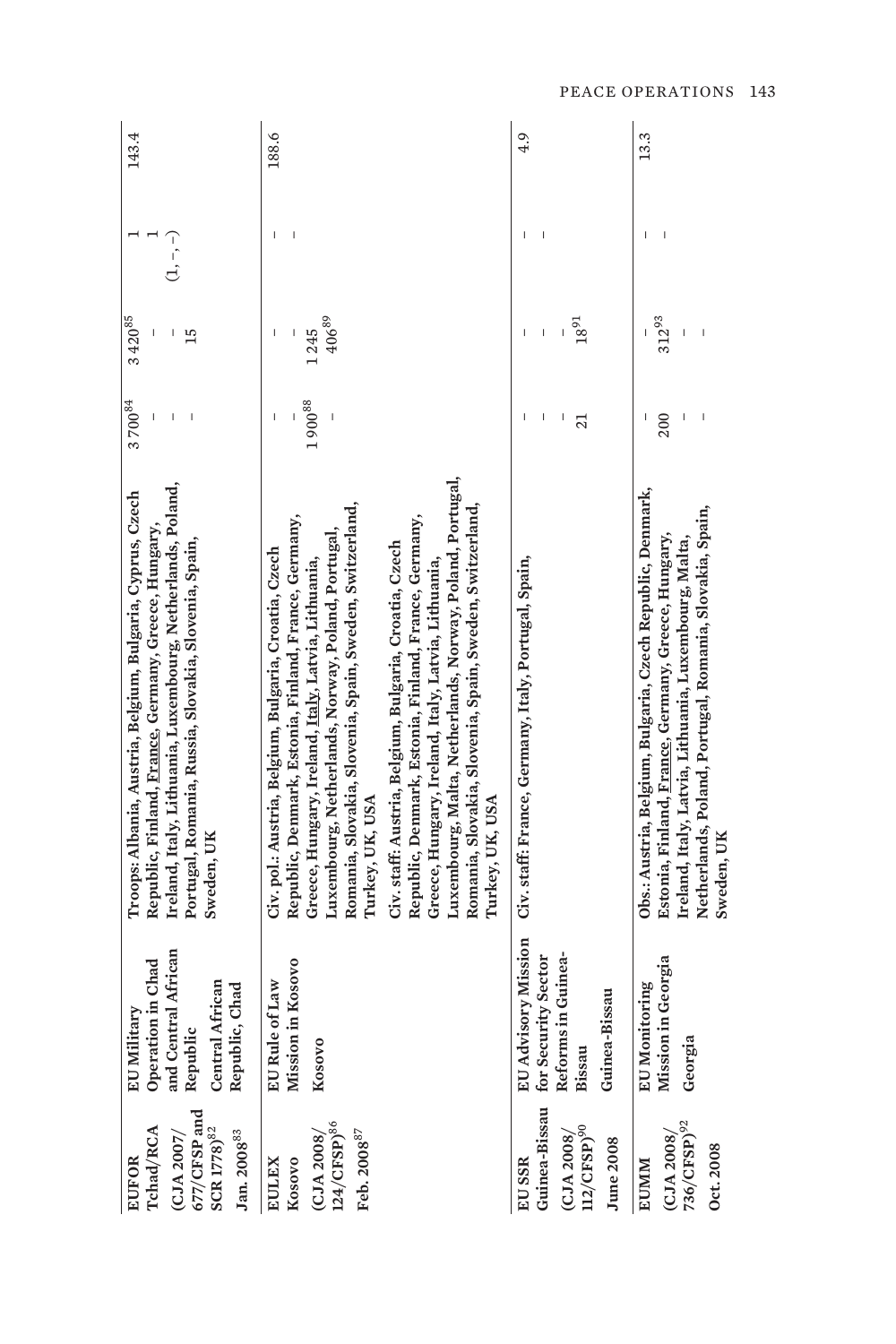| instrument)<br>Acronym/<br>(Legal | $\text{Name}/$                                         | Countries contributing troops, observers (Obs.), civilian police<br>(bold text = new in 2008; italic text = ended in 2008;<br>(Civ. pol.) and civilian staff (Civ. staff) in 2008 | Civilian police/<br>Civilian staff<br>Observers/<br>Troops/ |       | date/2008/<br>hostilities,<br>Deaths: to<br>accidents,<br>(due to: | $(\text{\$ m.})$<br>Costs |
|-----------------------------------|--------------------------------------------------------|-----------------------------------------------------------------------------------------------------------------------------------------------------------------------------------|-------------------------------------------------------------|-------|--------------------------------------------------------------------|---------------------------|
| Start date                        | Location                                               | $underline d$ text = $designed$ lead states)                                                                                                                                      | Approved Actual                                             |       | illness)                                                           | 2008                      |
|                                   | North Atlantic Treaty Organization (NATO) and NATO-led |                                                                                                                                                                                   |                                                             |       |                                                                    |                           |
| Total: 3 operations               |                                                        | 43 contributing countries                                                                                                                                                         | 17300                                                       | 65978 | 661                                                                | 463.2                     |
|                                   |                                                        |                                                                                                                                                                                   |                                                             |       | 199                                                                |                           |
|                                   |                                                        |                                                                                                                                                                                   |                                                             |       |                                                                    |                           |
|                                   |                                                        |                                                                                                                                                                                   | I                                                           | I     |                                                                    |                           |
| <b>KFOR</b>                       | NATO Kosovo Force                                      | Troops: Armenia, <u>Austria,</u> Azerbaijan, Belgium, Bulgaria,                                                                                                                   | 17000                                                       | 14411 | 127                                                                | 43.6                      |
| $(SCR 1244)^{94}$                 | $\mathrm{Kosov} \mathrm{o}^{95}$                       | Canada, Czech Republic, Denmark, Estonia, Finland, France,                                                                                                                        |                                                             |       |                                                                    |                           |
| June 1999                         |                                                        | Georgia, Germany, Greece, Hungary, Ireland, Italy, Latvia,                                                                                                                        |                                                             |       |                                                                    |                           |
|                                   |                                                        | Lithuania, Luxembourg, Morocco, Netherlands, Norway,                                                                                                                              |                                                             |       |                                                                    |                           |
|                                   |                                                        | Poland, Portugal, Romania, Slovakia, Slovenia, Spain, Sweden,                                                                                                                     |                                                             |       |                                                                    |                           |
|                                   |                                                        | Switzerland, Turkey, UK, Ukraine, <u>USA</u>                                                                                                                                      |                                                             |       |                                                                    |                           |
| <b>ISAF</b>                       | International Security                                 | Troops: Albania, Australia, Austria, Azerbaijan, Belgium,                                                                                                                         |                                                             | 51356 | 534                                                                | 393.0                     |
| $(SCR 1386)^{96}$                 | Assistance Force                                       | Bulgaria, Canada, Croatia, Czech Republic, Denmark, Estonia,                                                                                                                      | I                                                           |       | 199                                                                |                           |
|                                   | $\tan^{97}$<br>Afghanist                               | Finland, France, Georgia, Germany, Greece, Hungary, Iceland,                                                                                                                      | I                                                           |       | $(189,-,-)^{98}$                                                   |                           |
| Dec. 2001                         |                                                        | Ireland, Italy, Jordan, Latvia, Lithuania, Luxembourg, FYROM,                                                                                                                     | $\overline{\phantom{a}}$                                    |       |                                                                    |                           |
|                                   |                                                        | Netherlands, New Zealand, Norway, Poland, Portugal,                                                                                                                               |                                                             |       |                                                                    |                           |
|                                   |                                                        | Romania, Singapore, Slovakia, Slovenia, Spain, Sweden,                                                                                                                            |                                                             |       |                                                                    |                           |
|                                   |                                                        | Switzerland, Turkey, UK, <b>Ukraine</b> , <u>USA</u>                                                                                                                              |                                                             |       |                                                                    |                           |
| <b>I-MINN</b>                     | NATO Training                                          | Troops: Bulgaria, Czech Republic, Denmark, Estonia, Hungary,                                                                                                                      | 300                                                         | 211   |                                                                    | 26.7                      |
| $(SCR 1546)^{99}$                 | Mission in Iraq                                        | Italy, Lithuania, Netherlands, Poland, Portugal, Romania,                                                                                                                         | I                                                           |       |                                                                    |                           |
| Aug. 2004                         | $\mathrm{Iraq}^{100}$                                  | Slovenia, Turkey, UK, Ukraine, USA                                                                                                                                                |                                                             |       |                                                                    |                           |
|                                   |                                                        |                                                                                                                                                                                   | Ï                                                           |       |                                                                    |                           |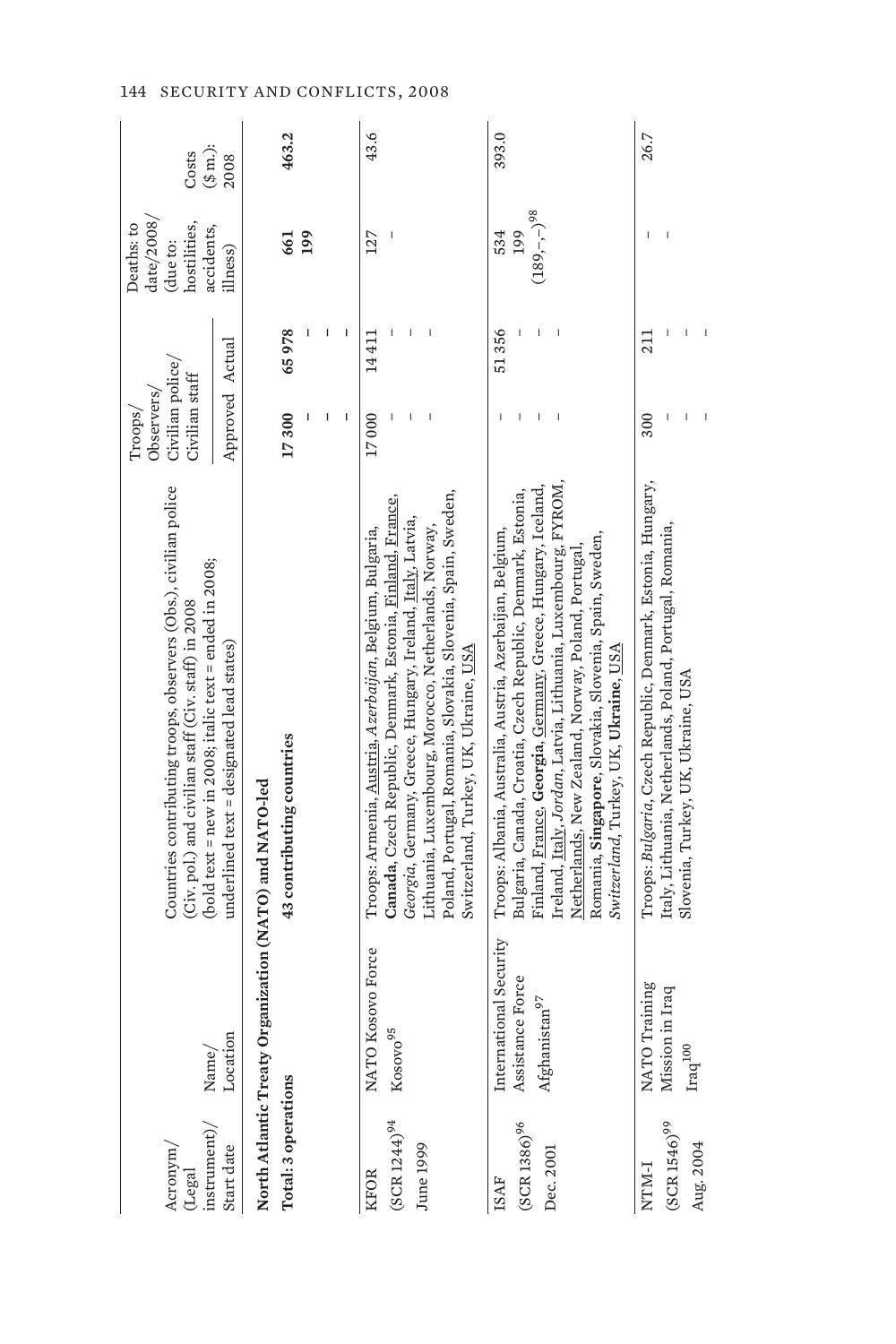| Organization of American<br>Total: 1 operation                     | States (OAS)                                | 18 contributing countries                                                                                           |    | ı               |                 | 7.6   |
|--------------------------------------------------------------------|---------------------------------------------|---------------------------------------------------------------------------------------------------------------------|----|-----------------|-----------------|-------|
|                                                                    |                                             |                                                                                                                     |    |                 |                 |       |
|                                                                    |                                             |                                                                                                                     |    | I               |                 |       |
|                                                                    |                                             |                                                                                                                     | I  | $\overline{40}$ |                 |       |
| MAPP/OEA                                                           | Mission to Support the                      | Civ. staff: Argentina, Belgium, Bolivia, Brazil, Chile, Costa Rica,                                                 |    |                 |                 | 7.6   |
|                                                                    | Peace Process in                            | Ecuador, Germany, Guatemala, Italy, Lithuania, Mexico,                                                              |    |                 |                 |       |
| (CP/RES.<br>859) <sup>101</sup>                                    | Colombia                                    | Netherlands, Nicaragua, Panama, Peru, Spain, Sweden,                                                                |    |                 |                 |       |
| Feb. 2004                                                          | Colombia                                    | Uruguay                                                                                                             |    | $40^{102}\,$    |                 |       |
| Organization for Security                                          |                                             | and Co-operation in Europe (OSCE)                                                                                   |    |                 |                 |       |
| Total: 9 operations                                                |                                             | 47 contributing countries                                                                                           | I  | I               | $\overline{12}$ | 119.1 |
|                                                                    |                                             |                                                                                                                     | I  | I               |                 |       |
|                                                                    |                                             |                                                                                                                     | I  | ı               |                 |       |
|                                                                    |                                             |                                                                                                                     | 23 | 461             |                 |       |
|                                                                    | <b>OSCE</b> Spillover                       | Civ. staff: Austria, Azerbaijan, Belarus, Bosnia and Herzegovina,                                                   | ı  | I               |                 | 13.4  |
| $\begin{array}{c} \rm (CSO\ 18\ 8ep.\ \rm 1992)^{103} \end{array}$ | Monitor Mission to                          | Canada, Croatia, Czech Republic, Estonia, Finland, France,                                                          |    | Ï               |                 |       |
|                                                                    | Skopje                                      | Georgia, Germany, Hungary, Ireland, Italy, Japan, Norway,                                                           |    |                 |                 |       |
| Sep. 1992                                                          | Former Yugoslav<br>Republic of<br>Macedonia | Portugal, Romania, Russia, Slovenia, Spain, Sweden, Turkey,<br>UK, Ukraine, USA                                     |    | $54^{104}$      |                 |       |
|                                                                    | OSCE Mission to                             | Civ. staff: Austria, Belarus, Bosnia and Herzegovina, Bulgaria,                                                     |    |                 |                 | 14.4  |
| $(CSO 6$ Nov.<br>1992) $^{105}$                                    | Georgia                                     | Canada, Czech Republic, Denmark, Estonia, Finland, France,                                                          |    | $\overline{1}$  | 107             |       |
|                                                                    | Georgia                                     | Germany, Greece, Hungary, Italy, Kazakhstan, Latvia,                                                                |    |                 |                 |       |
| Dec. 1992                                                          |                                             | Moldova, Norway, Poland, Romania, Russia, Serbia, Slovakia,<br>Spain, Sweden, Switzerland, Turkey, UK, Ukraine, USA |    | $60^{106}$      |                 |       |
|                                                                    |                                             |                                                                                                                     |    |                 |                 |       |

PEACE OPERATIONS 145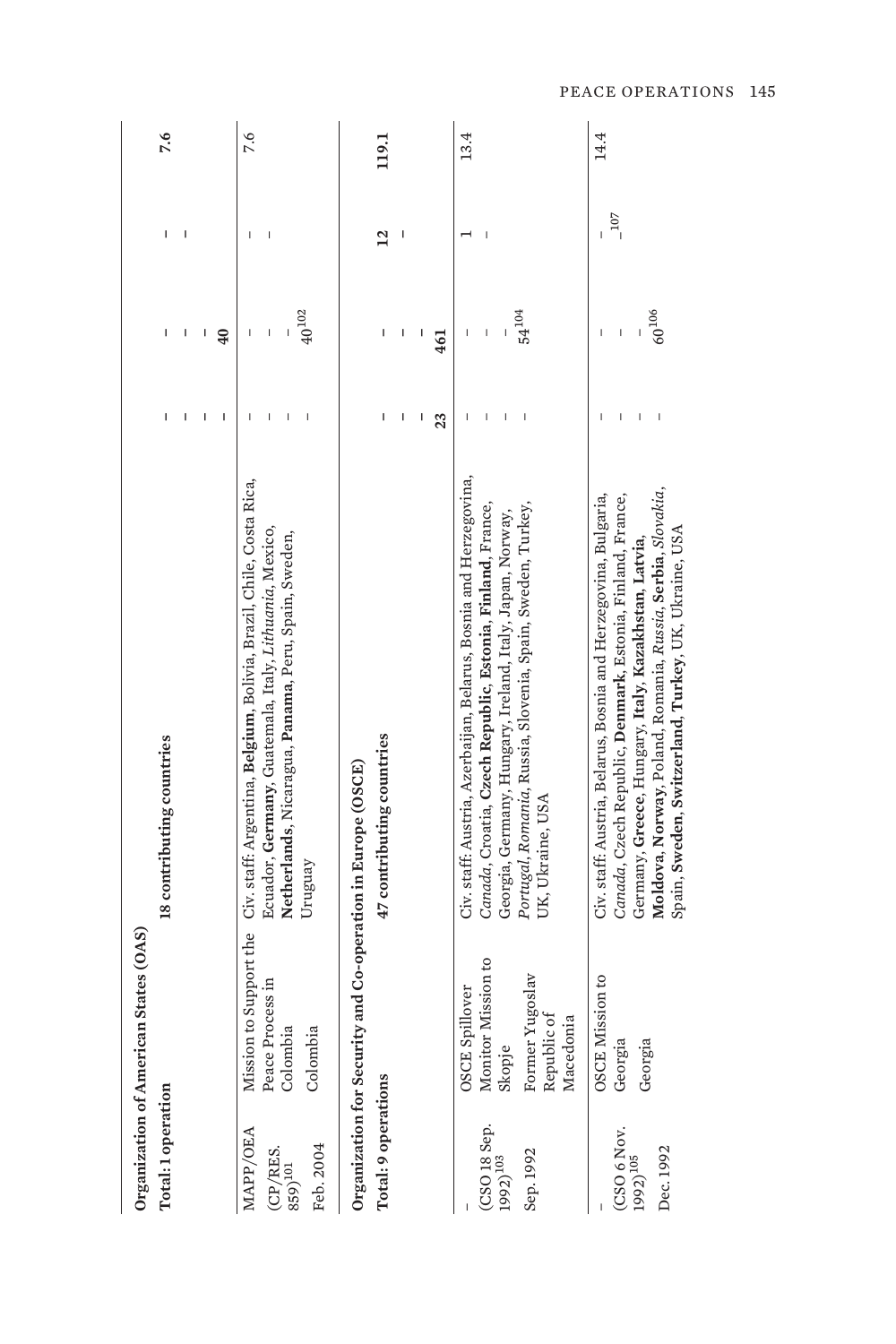| instrument)<br>Acronym/<br>(Legal            | Name/                                        | Countries contributing troops, observers (Obs.), civilian police<br>(bold text = new in 2008; italic text = ended in 2008;<br>(Civ. pol.) and civilian staff (Civ. staff) in 2008 | Civilian police/<br>Civilian staff<br>Observers/<br>Troops/ | date/2008/<br>hostilities,<br>Deaths: to<br>accidents,<br>(due to: | $(\text{\$ m.})$<br>Costs |
|----------------------------------------------|----------------------------------------------|-----------------------------------------------------------------------------------------------------------------------------------------------------------------------------------|-------------------------------------------------------------|--------------------------------------------------------------------|---------------------------|
| Start date                                   | Location                                     | underlined text = designated lead states)                                                                                                                                         | Approved Actual                                             | illness)                                                           | 2008                      |
| (CSO 4 Feb.                                  | OSCE Mission to<br>Moldova                   | Civ. staff: Bulgaria, Czech Republic, Estonia, Finland, France,<br>Germany, Latvia, Norway, Poland, UK, USA                                                                       | T                                                           | I<br>ı<br>Ī                                                        | 2.9                       |
| Apr. 1993<br>1993) <sup>108</sup>            | Moldova                                      |                                                                                                                                                                                   | $\overline{\phantom{a}}$                                    | $12^{109}$                                                         |                           |
|                                              | <b>OSCE</b> Centre in                        | Civ. staff: Bulgaria, Denmark, <b>Finland</b> , Germany, Italy,                                                                                                                   | I                                                           | $\mathcal{L}$<br>$\overline{\phantom{a}}$                          | 3.5                       |
| (MC Decision,<br>1 Dec. 1993) <sup>110</sup> | Dushanbe                                     | Kazakhstan, Lithuania, Norway, Romania, Russia, UK, Ukraine,                                                                                                                      | $\begin{array}{c} \end{array}$                              | $\overline{\phantom{a}}$<br>I                                      |                           |
|                                              | Tajikistar                                   | USA                                                                                                                                                                               | 17                                                          | 16                                                                 |                           |
| Feb. 1994                                    |                                              |                                                                                                                                                                                   |                                                             |                                                                    |                           |
|                                              | Personal                                     | Civ. staff: Bulgaria, Czech Republic, Hungary, Kazakhstan,                                                                                                                        |                                                             | $\mathbf{I}$                                                       | 1.5                       |
| $(10 \text{ Aug.} 1995)^{111}$               | Representative of the                        | Poland, UK                                                                                                                                                                        | I                                                           | $\overline{\phantom{a}}$<br>$\overline{1}$                         |                           |
|                                              | Chairman-in-Office on                        |                                                                                                                                                                                   | ı                                                           |                                                                    |                           |
| Aug. 1995                                    | the Conflict Dealt with<br>by the OSCE Minsk |                                                                                                                                                                                   | O                                                           | $5^{112}$                                                          |                           |
|                                              | Conference                                   |                                                                                                                                                                                   |                                                             |                                                                    |                           |
|                                              | Azerbaijan (Nagorno-<br>Karabakh)            |                                                                                                                                                                                   |                                                             |                                                                    |                           |
|                                              | OSCE Mission to                              | Civ. staff: Armenia, Austria, Azerbaijan, Bulgaria, Canada,                                                                                                                       |                                                             |                                                                    | 22.0                      |
| (MC decision,                                | Bosnia and                                   | Croatia, Czech Republic, Finland, France, Germany, Greece,                                                                                                                        | I                                                           | $\frac{115}{1}$<br>Ï                                               |                           |
| 8 Dec. 1995) <sup>113</sup>                  | Herzegovina                                  | Hungary, Ireland, Italy, Kyrgyzstan, Netherlands, Norway,                                                                                                                         | $\overline{\phantom{a}}$                                    |                                                                    |                           |
| Dec. 1995                                    | Herzegovina<br>É<br>Bosnia an                | Romania, Russia, Slovakia, Slovenia, Spain, Sweden,<br>Switzerland, Tajikistan, Turkey, UK, USA                                                                                   | $\overline{\phantom{a}}$                                    | $75^{114}$                                                         |                           |
|                                              |                                              |                                                                                                                                                                                   |                                                             |                                                                    |                           |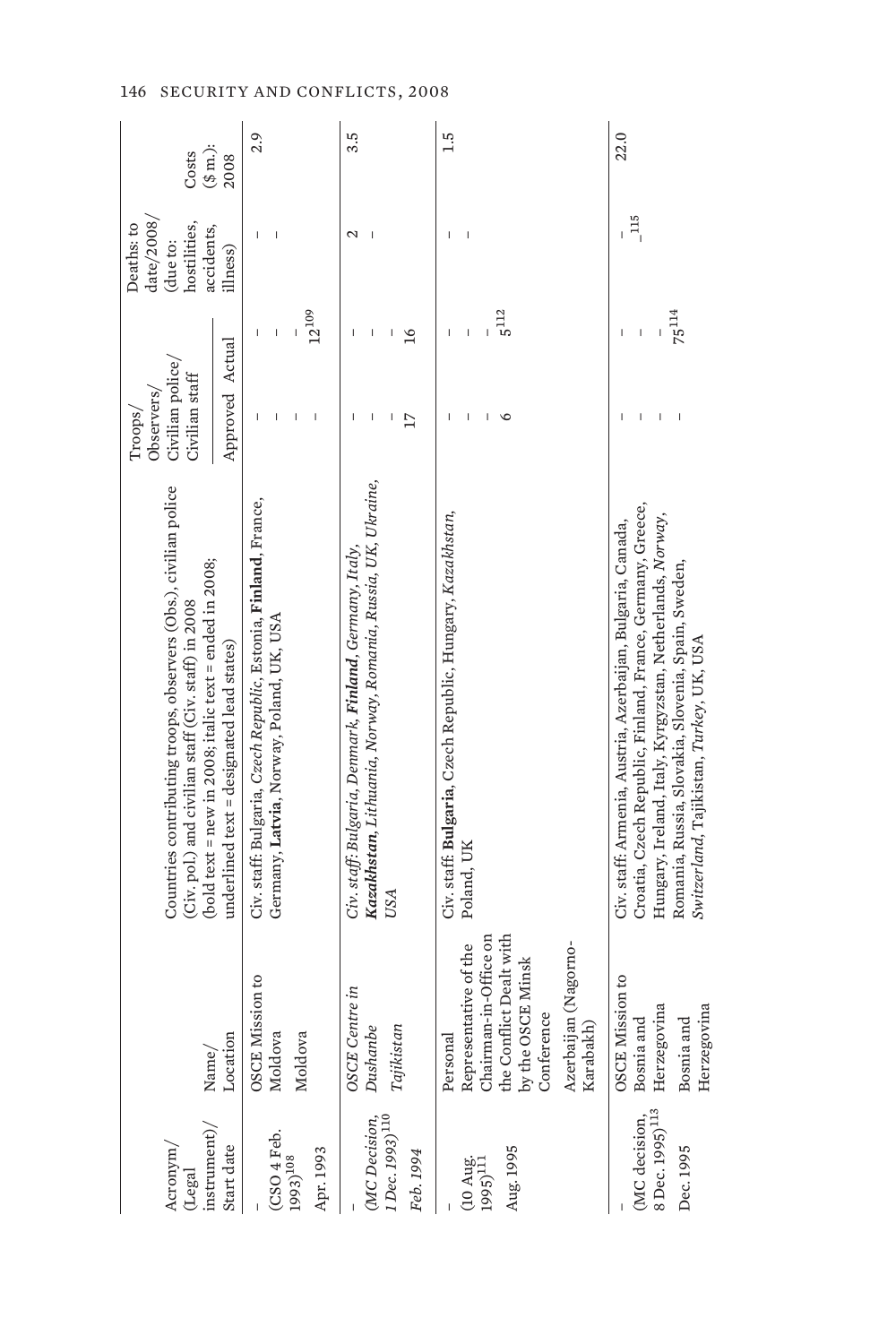| (PC/DEC160,<br>Apr. 1997<br>$27$ Mar.<br>1997) $^{116}$                    | OSCE Presence in<br>Albania<br>Albania                                      | Civ. staff: Austria, Bulgaria, Czech Republic, Finland, France,<br>Germany, Italy, Latvia, Lithuania, Netherlands, Poland,<br>Portugal, Romania, Spain, Turkey, UK, USA                                                                                                                                                                                                                                                                 |                                       | $26^{117}$<br>$\mathbf{I}$                            |    | 5.2   |
|----------------------------------------------------------------------------|-----------------------------------------------------------------------------|-----------------------------------------------------------------------------------------------------------------------------------------------------------------------------------------------------------------------------------------------------------------------------------------------------------------------------------------------------------------------------------------------------------------------------------------|---------------------------------------|-------------------------------------------------------|----|-------|
| $\rm{July}$ 1999) $^{\rm 118}$<br>(PC/DEC 305)<br>July 1999<br><b>OMIK</b> | <b>OSCE</b> Mission in<br>Rosovo<br>Kosovo                                  | Germany, Greece, Hungary, Ireland, Italy, Lithuania, FYROM,<br>Malta, Moldova, Montenegro, Netherlands, Norway, Poland,<br>Civ. staff: Armenia, Austria, Azerbaijan, Belarus, Belgium,<br>Bosnia and Herzegovina, Bulgaria, Canada, Croatia, Czech<br>Republic, Denmark, Estonia, Finland, France, Georgia,<br>Switzerland, Tajikistan, Turkey, UK, Ukraine, USAt,<br>Portugal, Romania, Russia, Slovakia, Spain, Sweden,<br>Uzbekistan |                                       | $172^{\mathrm{119}}$<br>I                             | Q  | 44.2  |
| (PC/DEC 401,<br>Mar. 2001<br>$2001)^{120}$<br>1 Jan.                       | OSCE Mission to<br>Serbia<br>Serbia                                         | Czech Republic, Estonia, France, Georgia, Germany, Hungary,<br>Civ. staff: Austria, Bosnia and Herzegovina, Canada, Croatia,<br>Ireland, Italy, Moldova, Netherlands, Norway, Portugal,<br>Slovakia, Slovenia, Sweden, Turkey, UK, Ukraine, USA                                                                                                                                                                                         | $\begin{array}{c} \hline \end{array}$ | $41^{121}$                                            |    | 12.1  |
| Total: 6 operations<br>Ad-hoc coalitions                                   |                                                                             | 29 contributing countries                                                                                                                                                                                                                                                                                                                                                                                                               | 15<br>1800<br>2180                    | 2919<br>306<br>1747<br>176                            | 93 | 543.7 |
| Agreement) $^{122}$<br><b>Armistice</b><br>July 1953<br>NNSC               | North Korea, South<br>Neutral Nations<br>Commission<br>Supervisory<br>Korea | Obs.: Sweden, Switzerland                                                                                                                                                                                                                                                                                                                                                                                                               |                                       | $\overline{\phantom{a}}$<br>$\overline{10}$<br>J<br>ı |    | 2.6   |

PEACE OPERATIONS 147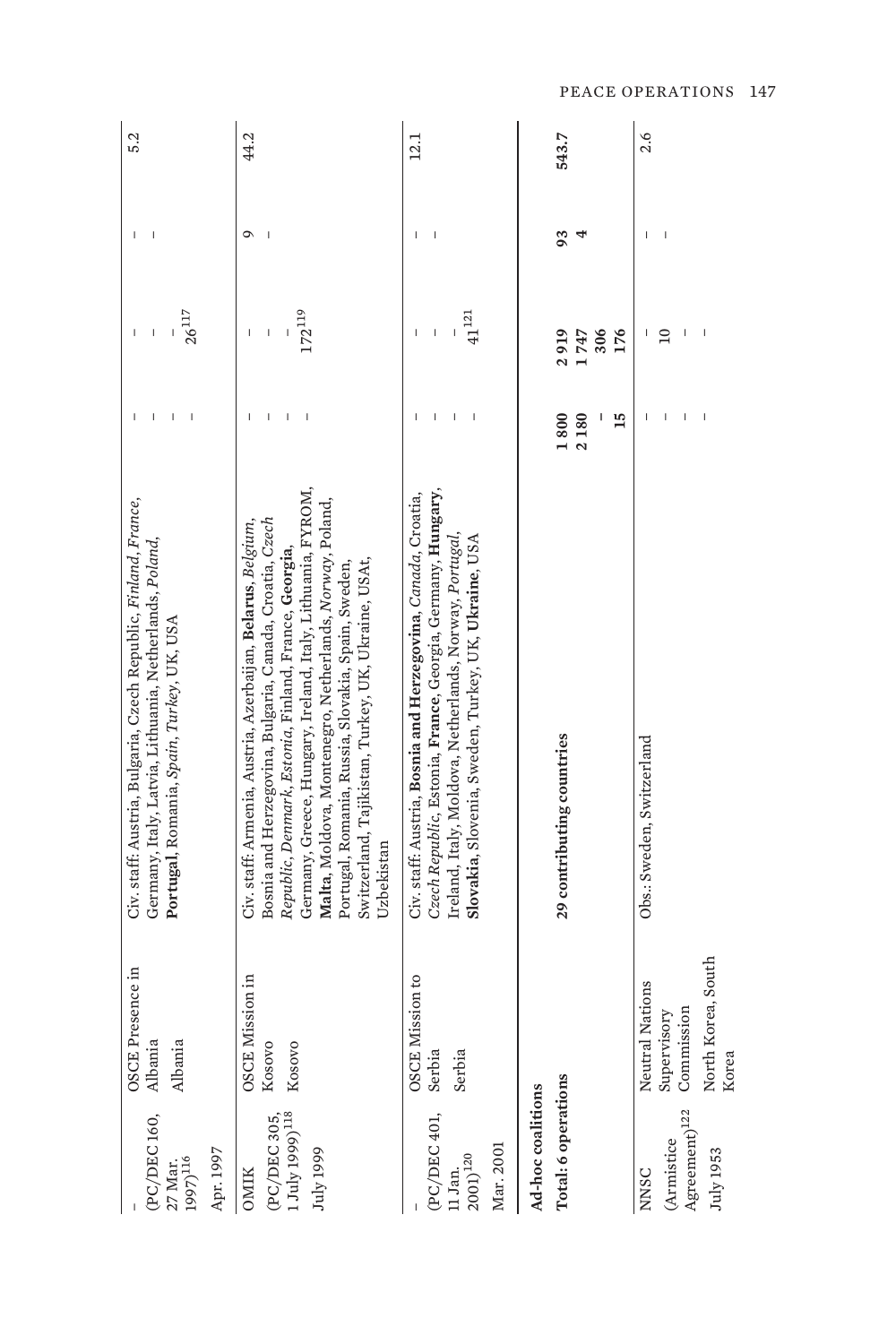| $n$ strument $\rangle$<br>Acronym <sub>/</sub><br>(Legal                           | $\mathrm{Name}/$                                                                        | Countries contributing troops, observers (Obs.), civilian police<br>(bold text = new in 2008; italic text = ended in 2008;<br>(Civ. pol.) and civilian staff (Civ. staff) in 2008                                                                                                                                                       | Civilian police/<br>Civilian staff<br>Observers/<br>Troops/ |                                  | date/2008/<br>hostilities,<br>Deaths: to<br>accidents,<br>(due to: | $(\$$ m.):<br>Costs |
|------------------------------------------------------------------------------------|-----------------------------------------------------------------------------------------|-----------------------------------------------------------------------------------------------------------------------------------------------------------------------------------------------------------------------------------------------------------------------------------------------------------------------------------------|-------------------------------------------------------------|----------------------------------|--------------------------------------------------------------------|---------------------|
| Start date                                                                         | Location                                                                                | $underline d$ text = $designed$ lead states)                                                                                                                                                                                                                                                                                            | Approved Actual                                             |                                  | illness)                                                           | 2008                |
| (Protocol to<br>${\rm Treaty~of} \\ {\rm Peace})^{123}$<br>Apr. 1982<br><b>MFO</b> | ional Force<br>and Observers<br>Egypt (Sinai)<br>Multinat                               | Obs.: Australia, Canada, Colombia, Fiji, France, Hungary, Italy,<br>New Zealand, Norway, Uruguay, USA<br>Civ. staff: USA                                                                                                                                                                                                                | 2000<br>15                                                  | $15^{124}$<br>1673               | 62<br>S<br>$(-, -, 3)$                                             | 66.7                |
| $(\mbox{Hebron}\,\mbox{Protocol})^{125}$<br>Feb. 1997<br>TIPH <sub>2</sub>         | International Presence<br>in Hebron<br>Palestinian territories<br>Temporary<br>(Hebron) | Obs.: Denmark, Italy, <u>Norway,</u> Sweden, Switzerland, Turkey                                                                                                                                                                                                                                                                        | 180<br>$\begin{array}{c} \end{array}$<br>J                  | $64^{126}$<br>$-127$             | 2                                                                  | 3.3                 |
| $(SCR1464)^{128}$<br>Feb. 2003                                                     | Operation Licorne<br>Côte d'Ivoire <sup>129</sup>                                       | Troops: France                                                                                                                                                                                                                                                                                                                          | 1800<br>$\overline{\phantom{a}}$                            | 1809<br>$\overline{\phantom{a}}$ | 24                                                                 | 161.9               |
| Declaration) <sup>130</sup> Islands<br>(Biketawa<br>July 2003<br>RAMSI             | Regional Assistance<br>Mission to Solomon<br>Islands<br>Solomon                         | Civ. staff: Australia, Canada, Fiji, New Zealand, Nigeria, Papua<br>Islands, Micronesia, Nauru, New Zealand, Niue, Palau, Papua<br>Troops: Australia, New Zealand, Papua New Guinea, Tonga<br>Civ. pol.: Australia, Cook Islands, Fiji, Kiribati, Marshall<br>New Guinea, Samoa, Tonga, Tuvalu, Vanuatu<br>New Guinea, Samoa, Tonga, UK |                                                             | $161^{131}\,$<br>306<br>220      | $(-, -, 1)$                                                        | $168.2^{132}$       |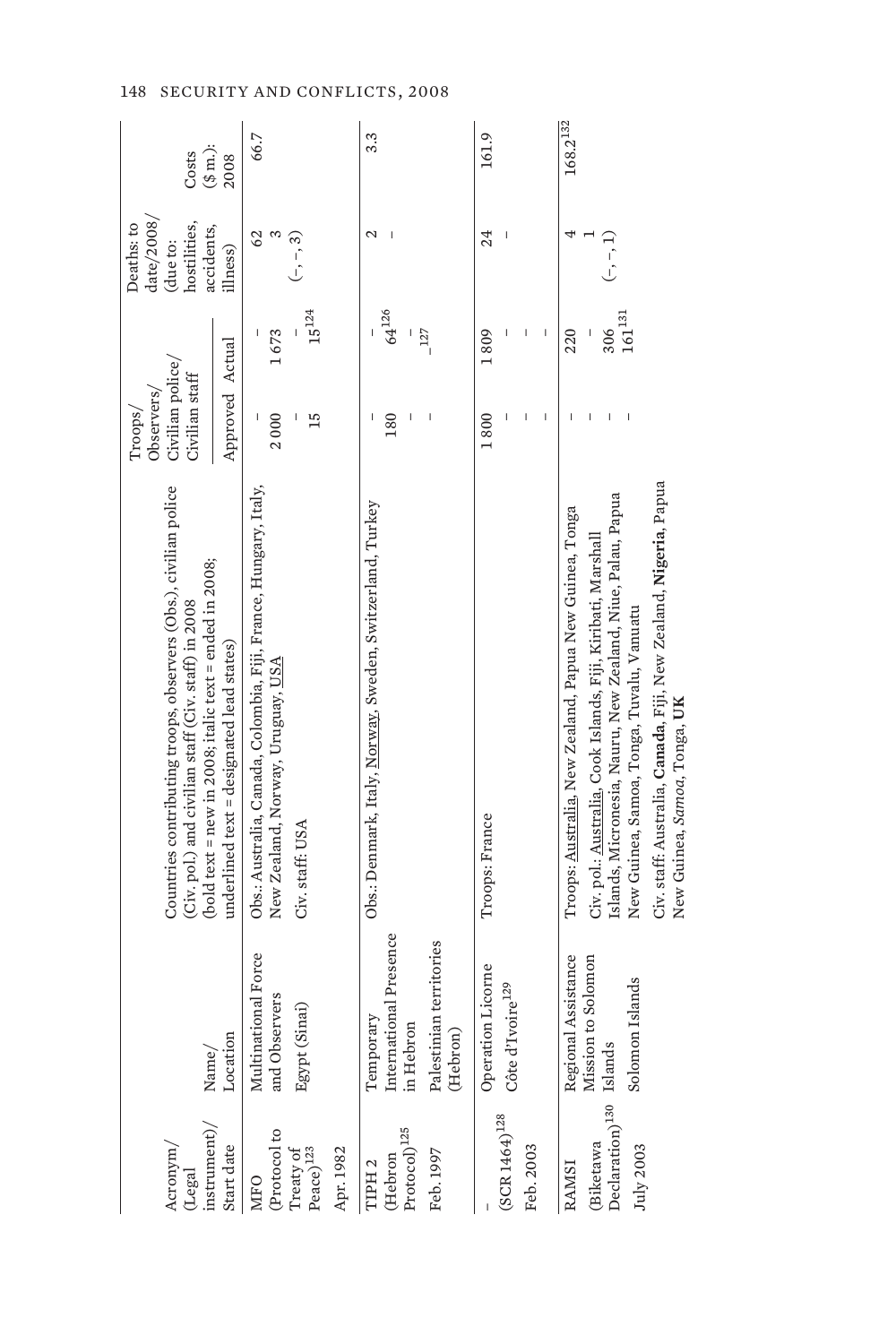| <b>ISF</b>                                                           | Troops: Australia, New Zealand<br>International Security                                                                                                                                                                                                                                                                                                                                                                                                                                                                                                                                                                             | J. | $890^{134}$ | $141.0^{135}$ |
|----------------------------------------------------------------------|--------------------------------------------------------------------------------------------------------------------------------------------------------------------------------------------------------------------------------------------------------------------------------------------------------------------------------------------------------------------------------------------------------------------------------------------------------------------------------------------------------------------------------------------------------------------------------------------------------------------------------------|----|-------------|---------------|
| (25 May 2006<br>$\rm{SCR}$ $\rm{1690)}^{\rm 133}$<br>May 2006<br>and | Timor-Leste<br>Forces                                                                                                                                                                                                                                                                                                                                                                                                                                                                                                                                                                                                                |    |             |               |
|                                                                      | of understanding; PC.DEC = OSCE Permanent Council decision; PSC = Peace and Security Council; SCR = UN Security Council Resolution; SSR = security<br>CJA = EU Council Joint Action; CP/RES = OAS Permanent Council Resolution; CSO = OSCE Committee of Senior Officials (now the Senior Council); DDR =<br>disarmament, demobilization and reintegration; FYROM = Former Yugoslav Republic of Macedonia; MC = OSCE Ministerial Council; MOU = Memorandum<br>sector reform; UNV = UN volunteer.                                                                                                                                      |    |             |               |
| after the 1948 Arab-Israeli<br>math of the 1967 Six-Day              | <sup>1</sup> UNTSO was established by SCR 50 (29 May 1948) and mandated to assist the Mediator and the Truce Commission in supervising the truce in Palestine<br>War. In the following years it also assisted in observing the General Armistice Agreement of 1949 and the ceasefires in the after-<br>Arab-Israeli War. UNTSO cooperates closely with UNDOF and UNIFIL. A positive decision by the UN Security Council is<br>required to terminate the operation.                                                                                                                                                                   |    |             |               |
|                                                                      | <sup>3</sup> UNMOGIP was established by SCR 91 (30 Mar. 1951) to replace the UN Commission for India and Pakistan. It is mandated to supervise the ceasefire in<br>Kashmir under the Karachi Agreement (July 1949). A positive decision by the UN Security Council is required to terminate the operation.<br>$2$ The operation is supported by 133 locally recruited staff.<br><sup>4</sup> The operation is supported by 49 locally recruited staff.                                                                                                                                                                               |    |             |               |
|                                                                      | to contribute to the maintenance and restoration of law and order. Since the end of hostilities in 1974, the mandate has included monitoring the de facto<br>$^5$ UNFICYP was established by SCR 186 (4 Mar. 1964) and mandated to prevent fighting between the Greek Cypriot and Turkish Cypriot communities and<br>ceasefire (Aug. 1974) and maintaining a buffer zone between the two sides. SCR 1847 (12 Dec. 2008) extended the mandate to 15 June 2009.<br>$^6$ The Argentinean contingent included soldiers from Brazil (1), Chile (14) and Paraguay (14).<br>$^7$ The operation is supported by 106 locally recruited staff. |    |             |               |
|                                                                      | $^8$ UNDOF was established by SCR 350 (31 May 1974), in the wake of the 1973 Middle East War, in accordance with the Agreement on Disengagement. It is<br>mandated to observe the ceasefire and the disengagement of Israeli and Syrian forces as well as to maintain an area of limitation and separation. SCR 1848<br><sup>9</sup> The operation is supported by 100 locally recruited staff.<br>(12 Dec. 2007) extended the mandate to 30 June 2009                                                                                                                                                                               |    |             |               |
|                                                                      | $^{10}$ UNIFIL was established by SCRs 425 and 426 (19 Mar. 1978), with a mandate to confirm the withdrawal of Israeli forces from southern Lebanon and to<br>assist the Lebanese Government in ensuring the return of its effective authority in the area. Following the conflict between Israel and Hezbollah in 2006,<br>UNIFIL's mandate was altered by SCR 1701 (11 Aug. 2006) to encompass tasks related to establishing and monitoring a permanent ceasefire. SCR 1832<br><sup>11</sup> The operation is supported by 640 locally recruited staff.<br>(27 Aug. 2008) extended this mandate to 31 Aug. 2009                    |    |             |               |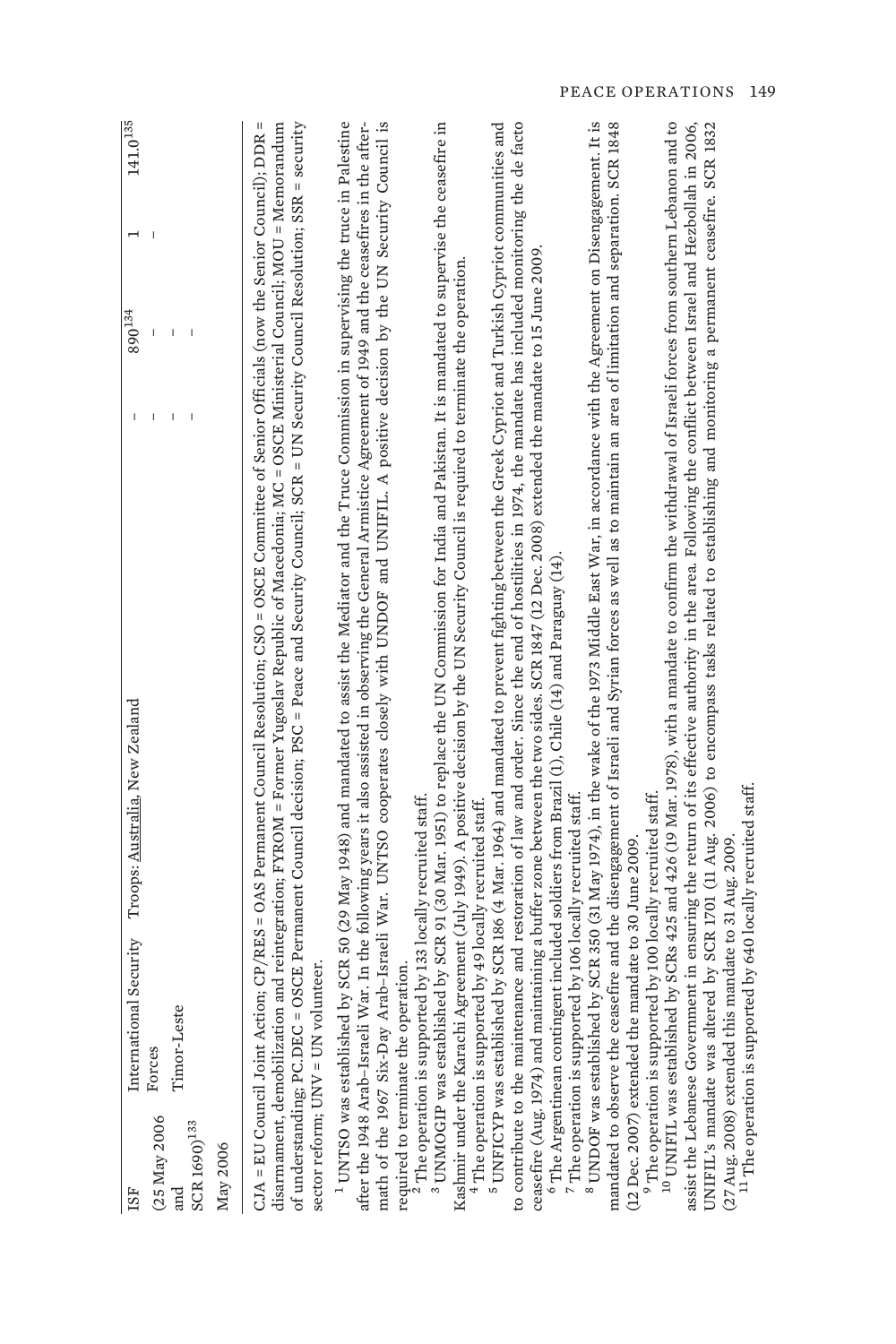| Commission of the UN and the AU; and to assist in mine clearance. SCR 1827 (30 July 2008) terminated UNMEE's mandate and the operation closed on<br>Ethiopian troops and supervise the position of Ethiopian and Eritrean troops outside a 25-km temporary security zone; to chair the Military Coordination                |
|-----------------------------------------------------------------------------------------------------------------------------------------------------------------------------------------------------------------------------------------------------------------------------------------------------------------------------|
| <sup>22</sup> UNMEE was established by SCR 1312 (31 July 2000). It was expanded by SCR 1320 (15 Sep. 2000) and mandated to monitor the ceasefire; to repatriate                                                                                                                                                             |
| <sup>21</sup> The operation is supported by 2206 locally recruited staff and 595 UNVs.                                                                                                                                                                                                                                      |
| increase was permanently confirmed by SCR 1856.                                                                                                                                                                                                                                                                             |
| date to 31 Dec. 2009.<br><sup>20</sup> In Nov. 2008, SCR 1843 (20 Nov. 2008) authorized the additional temporary deployment of 2785 troops and a formed police unit of 300 personnel; the                                                                                                                                   |
| RC; and to support the strengthening of democratic institutions and the rule of law. SCR 1856 (22 Dec. 2008) extended the man-<br>territorial security of the D                                                                                                                                                             |
| ter VII powers by SCR 1493 (28 July 2003). Currently, the mission is mandated to protect civilians, humanitarian personnel and UN personnel and facilities;<br>to assist disarming and demobilizing foreign and Congolese armed groups; to assist SSR and train and mentor Congolese armed forces; to contribute to the     |
| human rights violations, and to facilitate the provision of humanitarian assistance. The operation was given UN Charter Chap-<br>Agreement between the Democratic Republic of the Congo (DRC), Angola, Namibia, Rwanda, Uganda and Zimbabwe, to supervise and verify the disengage-<br>ment of forces, to monitor           |
| <sup>19</sup> MONUC was established by SCR 1279 (30 Nov. 1999). It was mandated by SCR 1291 (24 Feb. 2000) to monitor the implementation of the Ceasefire<br><sup>18</sup> The most recent information available on unpaid costs is from 31 Dec. 2005. At that time, \$126 million was outstanding.                         |
| ated on 30 June 2008. A positive decision by the UN Security Council is required to terminate UNMIK.<br><sup>17</sup> The operation is supported by 1666 locally recruited staff and 88 UNVs.                                                                                                                               |
| economic development' and 'democratization and institution building' pillars, respectively. Following Kosovo's declaration of independence and the deploy-<br>$\rm{ment}$ of EULEX Kosovo, UNMIK's mandate changed, substituting its executive role for monitoring and supporting local institutions. The EU pillar termin- |
| autonomy and self-government in Kosovo, performing civilian administrative functions, maintaining law and order, promoting human rights, and ensuring<br>the safe return of all refugees and displaced persons. UNMIK cooperated with the EU and the OSCE, which were responsible for the 'reconstruction and               |
| $^{16}$ UNMIK was established by SCR 1244 (10 June 1999). Its original mandate included, among other things, promoting the establishment of substantial<br>orted by 195 locally recruited staff and 1 UNV<br><sup>15</sup> The operation is suppo                                                                           |
| Ceasefire and Separation of Forces, its mandate was expanded to include monitoring and verification of the implementation of the agreement by SCR 937<br>Oct. 2008) extended the mandate to 15 Feb. 2009.<br>(27 July 1994). SCR 1839 (9                                                                                    |
| ment and the Abkhazian authorities was invalidated by resumed fighting in Sep. 1993. It was given an interim mandate to maintain contacts with both sides<br>in the conflict and with the Russian military contingents and to monitor and report on the situation. Following the signing of the 1994 Agreement on a         |
| $^{14}$ UNOMIG was established by SCR 849 (9 July 1993) and SCR 858 (24 Aug. 1993). Its mandate of verifying the ceasefire between the Georgian Govern-<br><sup>13</sup> The operation is supported by 153 locally recruited staff and 18 UNVs.                                                                             |
| d to prepare for a possible referendum concerning the integration of Western Sahara into Morocco. The mandate was renewed<br>until 30 Apr. 2009 by SCR 1813 (30 Apr. 2008)<br>the reduction of troops and                                                                                                                   |
| $^{12}$ MINURSO was established by SCR 690 (29 Apr. 1991) to monitor the ceasefire between the Frente Polisario and the Moroccan Government, to observe                                                                                                                                                                     |

Commission of the UN and the AU; and to assist in mine clearance. SCR 1827 (30 July 2008) terminated UNMEE's mandate and the operation closed and the station closed and the station closed of the station closed in the stati 23 UNMEE was obliged to withdraw its military observers from Eritrea in Feb. 2008 due to a lack of cooperation from the Eritrean Government. 31 July 2008.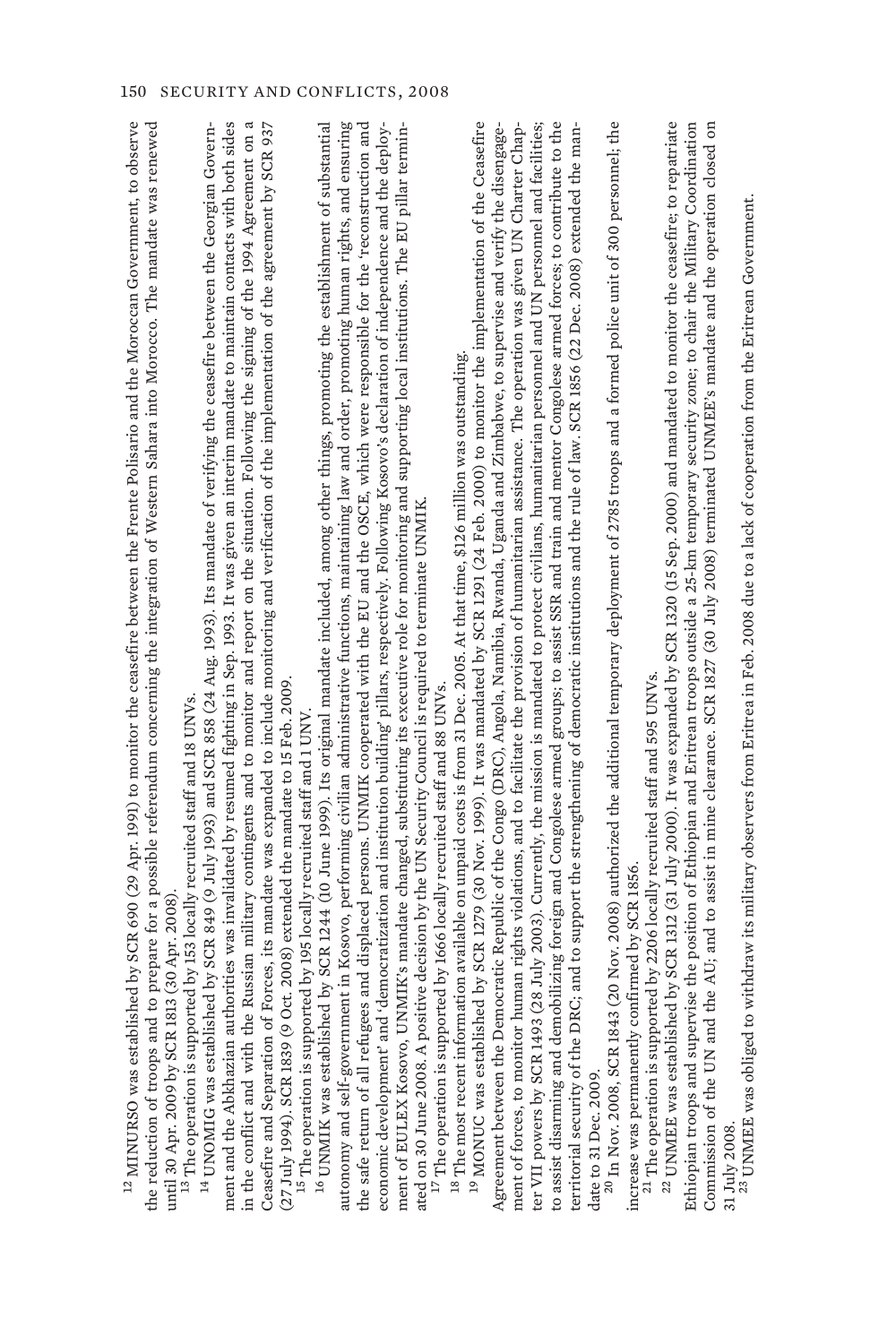| d                            |
|------------------------------|
|                              |
| j<br>l                       |
| ļ                            |
|                              |
|                              |
| į                            |
| i                            |
| ì<br>j                       |
|                              |
|                              |
|                              |
| ı                            |
| l                            |
| l                            |
|                              |
| l                            |
|                              |
| l                            |
| ١                            |
|                              |
|                              |
| ï                            |
|                              |
|                              |
|                              |
|                              |
| ۱                            |
| Children and Called          |
|                              |
|                              |
|                              |
|                              |
|                              |
|                              |
|                              |
|                              |
| í                            |
| $\frac{2}{1}$<br>ł<br>ì<br>ł |

hensive Peace Agreement, to provide assistance in matters of humanitarian and human rights, to assist SSR, and to protect civilians. It cooperates with hensive Peace Agreement, to provide assistance in matters of humanitarian and human rights, to assist SSR, and to protect civilians. It cooperates with <sup>25</sup> UNMIL was established by SCR 1509 (19 Sep. 2003) under UN Charter Chapter VII. It is mandated to support the implementation of the 2003 Compre- $^{25}$  UNMIL was established by SCR 1509 (19 Sep. 2003) under UN Charter Chapter VII. It is mandated to support the implementation of the 2003 Compre-UNOCI and UNOSIL. SCR 1836 (29 Sep. 2008) renewed the current mandate to 30 Sep. 2009. UNOCI and UNOSIL. SCR 1836 (29 Sep. 2008) renewed the current mandate to 30 Sep. 2009.

<sup>26</sup> The operation is supported by 993 locally recruited staff and 238 UNVs. 26 The operation is supported by 993 locally recruited staff and 238 UNVs.

 $^{27}$  UNOCI was established by SCR 1528 (27 Feb. 2004) under UN Charter Chapter VII. It is mandated to monitor the cessation of hostilities, movements of  $^{27}$  UNOCI was established by SCR 1528 (27 Feb. 2004) under UN Charter Chapter VII. It is mandated to monitor the cessation of hostilities, movements of armed groups and the arms embargo; to implement a disarmament, demobilization, reinsertion, rehabilitation, and reconciliation programme; to support armed groups and the arms embargo; to implement a disarmament, demobilization, reinsertion, rehabilitation, and reconciliation programme; to support SSR; to assist in the fields of law and order, human rights and public information; to facilitate humanitarian assistance and the redeployment of state SSR; to assist in the fields of law and order, human rights and public information; to facilitate humanitarian assistance and the redeployment of state administration; and to assist in the holding of free elections. In 2007 the mandate was expanded to include supporting the full implementation of the Ouagadougou Political Agreement (4 Mar. 2007) and of the Supplementary Agreements (28 Nov. 2007). UNOCI cooperates with UNMIL and Operation Licorne. dougou Political Agreement (4 Mar. 2007) and of the Supplementary Agreements (28 Nov. 2007). UNOCI cooperates with UNMIL and Operation Licorne. administration; and to assist in the holding of free elections. In 2007 the mandate was expanded to include supporting the full implementation of the Ouaga-SCR 1865 (27 Jan. 2009) extended the mandate to 31 July 2009. SCR 1865 (27 Jan. 2009) extended the mandate to 31 July 2009.

<sup>28</sup> The operation is supported by 656 locally recruited staff and 296 UNVs. 28 The operation is supported by 656 locally recruited staff and 296 UNVs.

<sup>29</sup> MINUSTAH was established by SCR 1542 (30 Apr. 2004) under UN Charter Chapter VII and mandated to maintain a secure and stable environment to 29 MINUSTAH was established by SCR 1542 (30 Apr. 2004) under UN Charter Chapter VII and mandated to maintain a secure and stable environment to ensure that the peace process is carried forward; to assist the Haitian Government's efforts in SSR, including a comprehensive DDR programme, building the ensure that the peace process is carried forward; to assist the Haitian Government's efforts in SSR, including a comprehensive DDR programme, building the capacity of the national police and re-establishing the rule of law; to assist the government in preparations for free elections; to support humanitarian and capacity of the national police and re-establishing the rule of law; to assist the government in preparations for free elections; to support humanitarian and human rights activities; and to protect civilians. SCR 1840 (14 Oct. 2008) extended the mandate to 15 Oct. 2009. human rights activities; and to protect civilians. SCR 1840 (14 Oct. 2008) extended the mandate to 15 Oct. 2009.

<sup>30</sup> The operation is supported by 1211 locally recruited staff and 210 UNVs. 30 The operation is supported by 1211 locally recruited staff and 210 UNVs.

<sup>31</sup> UNMIS was established following the 2005 Comprehensive Peace Agreement by SCR 1590 (24 Mar. 2005), and given UN Chapter VII powers. It is 31 UNMIS was established following the 2005 Comprehensive Peace Agreement by SCR 1590 (24 Mar. 2005), and given UN Chapter VII powers. It is mandated to monitor the implementation of the peace agreement, protect and promote human rights, facilitate the DDR process, and protect civilians and mandated to monitor the implementation of the peace agreement, protect and promote human rights, facilitate the DDR process, and protect civilians and UN personnel. SCR 1812 (30 Apr. 2008) extended the mandate to 30 Apr. 2009. UN personnel. SCR 1812 (30 Apr. 2008) extended the mandate to 30 Apr. 2009.

32 The operation is supported by 2475 locally recruited staff and 271 UNVs. <sup>32</sup> The operation is supported by 2475 locally recruited staff and 271 UNVs.

33 UNMIT was established by SCR 1704 (25 Aug. 2006) following the outbreak of violence in May 2006. It is mandated to support the Government of 33 UNMIT was established by SCR 1704 (25 Aug. 2006) following the outbreak of violence in May 2006. It is mandated to support the Government of Timor-Leste in post-conflict peacebuilding and in capacity building, support and training of the East Timorese national police. SCR 1802 (25 Feb. 2008) Timor-Leste in post-conflict peacebuilding and in capacity building, support and training of the East Timorese national police. SCR 1802 (25 Feb. 2008) extended the mandate to 26 Feb. 2009. The operation is supported by 890 troops deployed under ISF. extended the mandate to 26 Feb. 2009. The operation is supported by 890 troops deployed under ISF.

<sup>34</sup> The operation is supported by 881 locally recruited staff and 133 UNVs. 34 The operation is supported by 881 locally recruited staff and 133 UNVs.

<sup>35</sup> MINURCAT was established by SCR 1778 (25 Sep. 2007) as part of a multidimensional presence in concert with the EU (EUFOR Tchad/RCA). The 35 MINURCAT was established by SCR 1778 (25 Sep. 2007) as part of a multidimensional presence in concert with the EU (EUFOR Tchad/RCA). The operation is mandated to provide security and protection of civilians by advising the Chadian Police and liaising with parties involved, and to monitor and pperation is mandated to provide security and protection of civilians by advising the Chadian Police and liaising with parties involved, and to monitor and promote human rights and the rule of law. SCR 1834 (24 Sep. 2008) extended the mandate to 15 Mar. 2009. promote human rights and the rule of law. SCR 1834 (24 Sep. 2008) extended the mandate to 15 Mar. 2009.

36 The operation's area of deployment is eastern Chad and north-eastern Central African Republic (CAR).  $^{36}$  The operation's area of deployment is eastern Chad and north-eastern Central African Republic (CAR)

<sup>37</sup> The operation is supported by 183 locally recruited staff and 98 UNVs. 37 The operation is supported by 183 locally recruited staff and 98 UNVs.

<sup>38</sup> UNAMA was established by SCR 1401 (28 Mar. 2002). Its mandate was expanded by SCR 1806 (20 Mar. 2008) to lead international efforts under 38 UNAMA was established by SCR 1401 (28 Mar. 2002). Its mandate was expanded by SCR 1806 (20 Mar. 2008) to lead international efforts under Afghan ownership and leadership. It is tasked to coordinate international assistance; to strengthen cooperation with ISAF; to manage all UN humanitarian, Afghan ownership and leadership. It is tasked to coordinate international assistance; to strengthen cooperation with ISAF; to manage all UN humanitarian,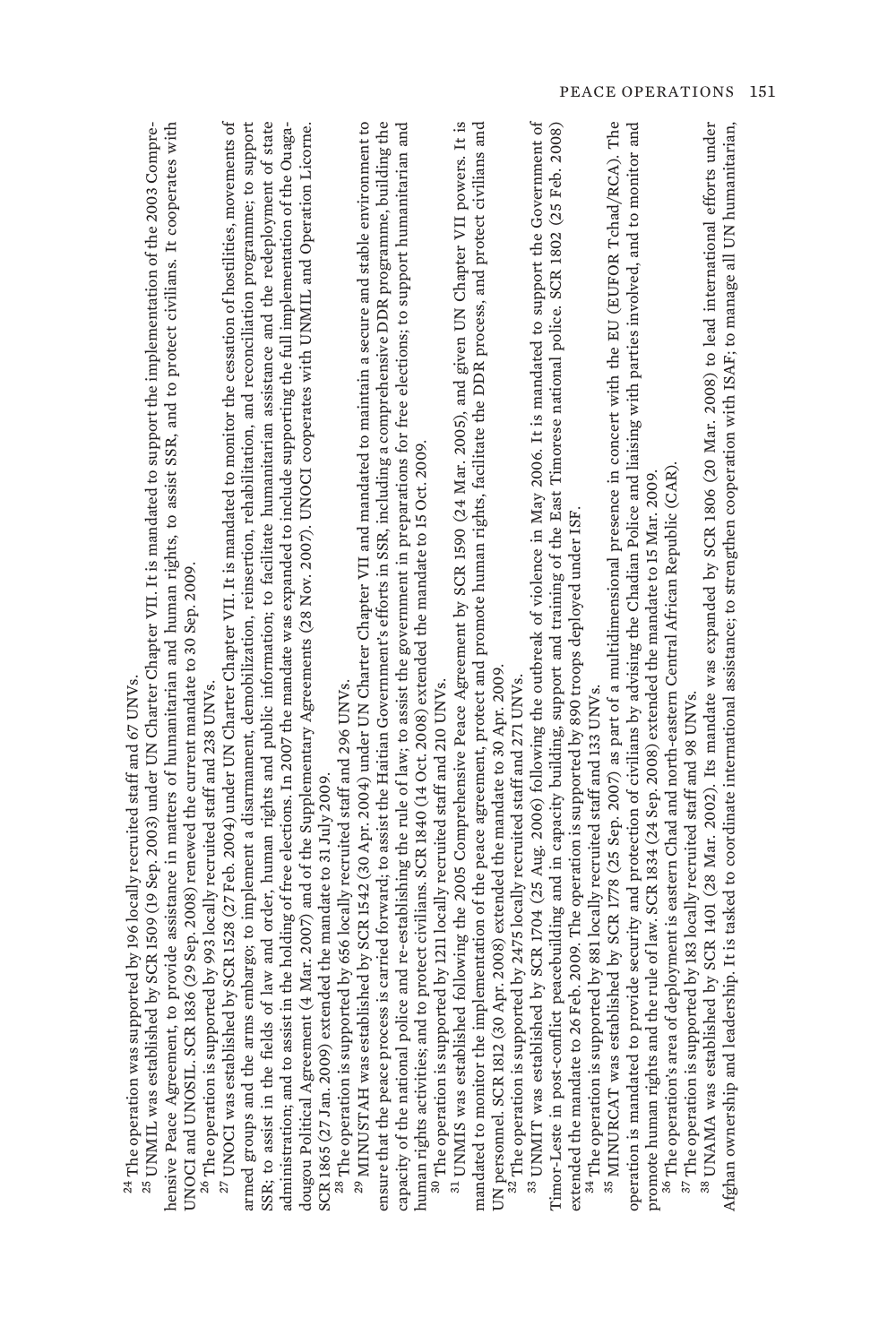| assist in the processes for holding elections and referendums and the implementation of constitutional provisions; to facilitate<br>relief, recovery and reconstruction activities in Afghanistan; to support efforts to improve governance and the rule of law and to combat corruption; and to<br><sup>40</sup> UNAMI was established by SCR 1500 (14 Aug. 2003). In coordination with the Iraqi Government, the mission is mandated to support dialogue and<br>nd the safe return of refugees and displaced persons; to support the implementation of the International Compact with Iraq; to<br>44 BINUB was established by SCR 1719 (25 Oct. 2006) and mandated to assist the Burundian Government in consolidating peace and democratic govern-<br>coordinate reconstruction and assistance programmes; to assist in economic reform, capacity building and sustainable development; and to promote the pro-<br>tection of human rights, judicial and legal reform and the strengthening of the rule of law. In carrying out its mandate, UNAMI cooperates with MNF-I,<br>$^{42}$ UNIOSIL was established by SCR 1620 (31 Aug. 2005) and mandated to assist the Sierra Leonean Government in building the capacities of state insti-<br>elections in 2008; to monitor security; to address cross-border challenges; and to coordinate with the Special Court for Sierra Leone. UNIOSIL terminated<br>nal DDR programme, promoting and protecting human rights, and coordinating donors and UN agencies. In carrying out its man-<br>good governance, rule of law, human rights promotion, strengthening the security sector, and preparation for free and fair<br>provide technical assistance to the electoral process. SRC 1806 extended the mandate to 23 Mar. 2009.<br>ith MONUC. SCR 1858 (22 Dec. 2008) extended the mandate to 31 Dec. 2009.<br>SCR 1830 (7 Aug. 2008) extended the current mandate to 6 Aug. 2009.<br>pported by 153 locally recruited staff and 9 UNVs.<br>promote human rights and provide technical assistance to the electoral proc<br><sup>39</sup> The operation is supported by 1163 locally recruited staff and 41 UNVs.<br>45 The operation is supported by 213 locally recruited staff and 50 UNVs.<br><sup>41</sup> The operation is supported by 389 locally recruited statt.<br>on 30 Sep. 2008 and was succeeded by UNIPSIL.<br>$\stackrel{43}{\sim}$ The operation was supported by 153 locally<br>national reconciliation; to<br>humanitarian assistance ar<br>NTM-I and EUJUST LEX.<br>ance, supporting the nation<br>date, BINUB cooperates wi<br>tutions, democratization, | $^{46}$ UNMIN was established by SCR 1740 (23 Jan. 2007) and tasked to assist in monitoring the ceasefire arrangements, in implementing and monitoring the<br>agreement on the management of arms and armed personnel, and to support the electoral process. SCR 1864 (23 Jan. 2009) extended the mandate to 23 July<br>2009. | <sup>48</sup> UNIPSIL was mandated by SCR 1829 (4 Aug. 2008) as a follow-on operation to UNIOSIL. Its tasks include monitoring and promoting human rights,<br>democratic institutions and the rule of law; and supporting efforts to identify and resolve potential conflict threats. UNIPSIL's current mandate runs until<br>$\rm ^{47}$ The operation is supported by 158 locally recruited civilians and 33 UNVs.<br>30 Sep. 2009. |
|-----------------------------------------------------------------------------------------------------------------------------------------------------------------------------------------------------------------------------------------------------------------------------------------------------------------------------------------------------------------------------------------------------------------------------------------------------------------------------------------------------------------------------------------------------------------------------------------------------------------------------------------------------------------------------------------------------------------------------------------------------------------------------------------------------------------------------------------------------------------------------------------------------------------------------------------------------------------------------------------------------------------------------------------------------------------------------------------------------------------------------------------------------------------------------------------------------------------------------------------------------------------------------------------------------------------------------------------------------------------------------------------------------------------------------------------------------------------------------------------------------------------------------------------------------------------------------------------------------------------------------------------------------------------------------------------------------------------------------------------------------------------------------------------------------------------------------------------------------------------------------------------------------------------------------------------------------------------------------------------------------------------------------------------------------------------------------------------------------------------------------------------------------------------------------------------------------------------------------------------------------------------------------------------------------------------------------------------------------------------------------------------------------------------------------------------------------------------------------------------------------------------------------------------------------------------------------------------------------------------------------|-------------------------------------------------------------------------------------------------------------------------------------------------------------------------------------------------------------------------------------------------------------------------------------------------------------------------------|---------------------------------------------------------------------------------------------------------------------------------------------------------------------------------------------------------------------------------------------------------------------------------------------------------------------------------------------------------------------------------------------------------------------------------------|
|-----------------------------------------------------------------------------------------------------------------------------------------------------------------------------------------------------------------------------------------------------------------------------------------------------------------------------------------------------------------------------------------------------------------------------------------------------------------------------------------------------------------------------------------------------------------------------------------------------------------------------------------------------------------------------------------------------------------------------------------------------------------------------------------------------------------------------------------------------------------------------------------------------------------------------------------------------------------------------------------------------------------------------------------------------------------------------------------------------------------------------------------------------------------------------------------------------------------------------------------------------------------------------------------------------------------------------------------------------------------------------------------------------------------------------------------------------------------------------------------------------------------------------------------------------------------------------------------------------------------------------------------------------------------------------------------------------------------------------------------------------------------------------------------------------------------------------------------------------------------------------------------------------------------------------------------------------------------------------------------------------------------------------------------------------------------------------------------------------------------------------------------------------------------------------------------------------------------------------------------------------------------------------------------------------------------------------------------------------------------------------------------------------------------------------------------------------------------------------------------------------------------------------------------------------------------------------------------------------------------------------|-------------------------------------------------------------------------------------------------------------------------------------------------------------------------------------------------------------------------------------------------------------------------------------------------------------------------------|---------------------------------------------------------------------------------------------------------------------------------------------------------------------------------------------------------------------------------------------------------------------------------------------------------------------------------------------------------------------------------------------------------------------------------------|

49 The operation is supported by 1 locally recruited staff member and 9 UNVs. <sup>49</sup> The operation is supported by 1 locally recruited staff member and 9 UNVs.

50 UNAMID was established by the AU PSC Communiqué on the Situation on Darfur (22 June 2007) and by SCR 1769 (31 July 2007) under UN Charter 50 UNAMID was established by the AU PSC Communiqué on the Situation on Darfur (22 June 2007) and by SCR 1769 (31 July 2007) under UN Charter Chapter VII. The operation's tasks include contributing to the restoration of a secure environment, protecting the civilian population, facilitating humanitarian assistance, monitoring the implementation of related ceasefire agreements, and promoting the rule of law and human rights. SCR 1828 (31 July 2008) tarian assistance, monitoring the implementation of related ceasefire agreements, and promoting the rule of law and human rights. SCR 1828 (31 July 2008) Chapter VII. The operation's tasks include contributing to the restoration of a secure environment, protecting the civilian population, facilitating humaniextended the mandate to 31 July 2009. extended the mandate to 31 July 2009.

<sup>51</sup> The UN assumed operational command on 31 Oct. 2007 and UNAMID assumed full authority by 31 Dec. 2007. 51 The UN assumed operational command on 31 Oct. 2007 and UNAMID assumed full authority by 31 Dec. 2007.

 $^{52}$  The operation is supported by 1405 locally recruited staff and 266 UNVs. 52 The operation is supported by 1405 locally recruited staff and 266 UNVs.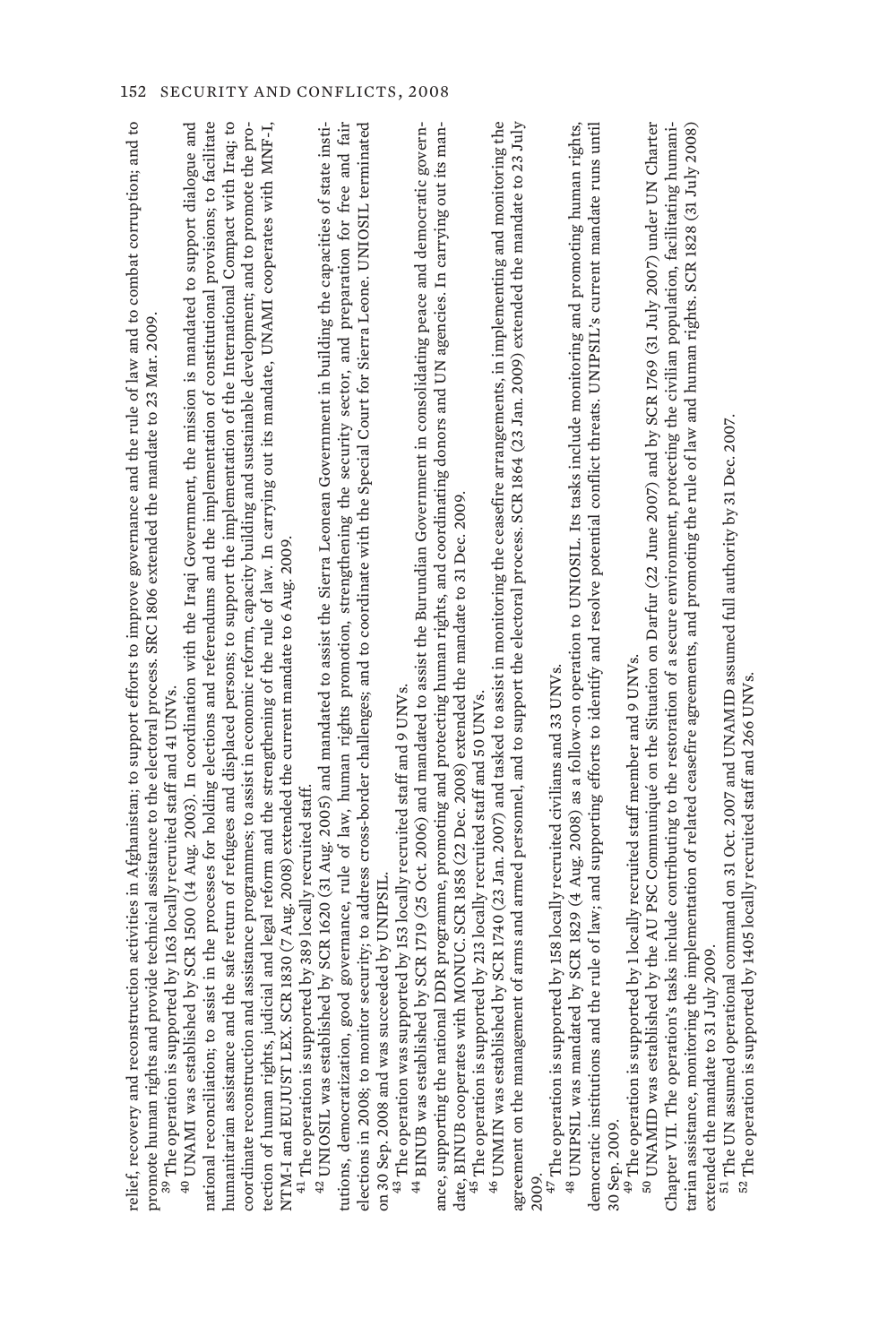| was mandated to support the dialogue and reconciliation process in Somalia by supporting the Transitional Federal Institutions, to facilitate the provision of<br><sup>55</sup> AMISOM was established by the AU PSC on 19 Jan. 2007 and was endorsed by SCR 1744 (21 Feb. 2007) under UN Charter Chapter VII. The operation<br>mentation of the Djibouti Agreement (reached on 9 June 2008 and formally signed on 18 Aug. 2008). The AU Communiqué on the Situation in Somalia<br>d to contribute to overall security. On 29 June 2008 the operation's mandate was expanded to include assisting the imple-<br>(22 Dec. 2008) extended the mandate to 16 Mar. 2009. SCR 1863 (16 Jan. 2009) renewed UN endorsement for the operation for a further 6 months.<br><sup>54</sup> Logistical and personnel support are provided by Algeria, Kenya, NATO, the UN and the USA.<br>55 A total of \$817 million would have been needed for the full deployment of AMISOM. | Anjouan's gendarmerie, support the establishment of internal security forces, and to guarantee fair and free elections on Anjouan. A communiqué of the<br>56 MAES was established by a decision of the AU PSC on 9 May 2007. The operation is mandated to contribute to a secure environment, to disarm | 124th meeting of the PSC on 30 Apr. 2008 extended the mandate to 31 Oct. 2008, when MAES terminated.<br><sup>57</sup> On 25 Mar. 2008, in an operation called 'Democracy in the Comoros', Comoran forces supported by around 1350 AU troo<br>Economic and Monetary Community of Central African States (CEMAC) Multinational Force in the Central African Republic<br>(FOMUC) was renamed MICOPAX. FOMUC was established by a decision of the CEMAC Libreville Summit (2 Oct. 2002) to secure the border between<br>intervened in Anjouan to seize control and restore the authority of the Comoran Government. Libya and France provided logistical support. | Chad and CAR and to guarantee the safety of former CAR President Patassé. In 2003 its mandate was expanded by a decision of the Libreville Summit<br>(21 Mar. 2003) to include contributing to the overall security environment, assisting in the restructuring of CAR's armed forces and supporting the transition<br>ly 2008 expanded the operation's mandate to include contributing to a secure environment and promoting political dialogue and | human rights. The operation is mandated for 6 months, renewable up to 2013. The operations is supported by and co-located with a detachment of | al authority over MICOPAX was transferred from CEMAC to CEEAC on 12 July 2008, in line with a decision of the Libreville | joint control commission with representatives of Georgia, the North and South Ossetian authorities, and Russia was established to oversee the agreement's<br>$^{60}$ The operation is supported by 86 locally recruited staff. A civilian component will be operational at the beginning of 2009.<br><sup>61</sup> The JFKF was established by the Agreement on the Principles Governing the Peaceful S | ment of the Armed Conflict in the Trans-Dniester region, signed in Moscow by the presidents of Moldova and Russia (21 July 1992). The JCC–a monitoring<br>implementation. Georgia ceased its participation in the JPKF and withdrew its consent for the operation on 27 Aug. 2008.<br><sup>62</sup> The Joint Control Commission (JCC) Peacekeeping Force was established pursuant to the Agreement<br>commission comprising representatives of Moldova, Russia and Trans-Dniester–was established to coordinate the activities of the joint force. | 65 The CIS Peacekeeping Forces in Georgia operation was established by the Georgian-Abkhazian Agreement on a Ceasefire and Separation of Forces<br>through SCR 937 (21 July 1994). On 1 Sep. 2008 Georgia notified the CIS of its desire to terminate the operation in Abkhazia; the CIS suspended the activities<br>(14 May 1994). The mandate was approved by heads of state of the members of the CIS Council of Collective Security (21 Oct. 1994) and endorsed by the UN<br>on 9 Oct. 2008 |
|--------------------------------------------------------------------------------------------------------------------------------------------------------------------------------------------------------------------------------------------------------------------------------------------------------------------------------------------------------------------------------------------------------------------------------------------------------------------------------------------------------------------------------------------------------------------------------------------------------------------------------------------------------------------------------------------------------------------------------------------------------------------------------------------------------------------------------------------------------------------------------------------------------------------------------------------------------------------|---------------------------------------------------------------------------------------------------------------------------------------------------------------------------------------------------------------------------------------------------------------------------------------------------------|---------------------------------------------------------------------------------------------------------------------------------------------------------------------------------------------------------------------------------------------------------------------------------------------------------------------------------------------------------------------------------------------------------------------------------------------------------------------------------------------------------------------------------------------------------------------------------------------------------------------------------------------------------------|------------------------------------------------------------------------------------------------------------------------------------------------------------------------------------------------------------------------------------------------------------------------------------------------------------------------------------------------------------------------------------------------------------------------------------------------------|------------------------------------------------------------------------------------------------------------------------------------------------|--------------------------------------------------------------------------------------------------------------------------|---------------------------------------------------------------------------------------------------------------------------------------------------------------------------------------------------------------------------------------------------------------------------------------------------------------------------------------------------------------------------------------------------------|-----------------------------------------------------------------------------------------------------------------------------------------------------------------------------------------------------------------------------------------------------------------------------------------------------------------------------------------------------------------------------------------------------------------------------------------------------------------------------------------------------------------------------------------------------|-------------------------------------------------------------------------------------------------------------------------------------------------------------------------------------------------------------------------------------------------------------------------------------------------------------------------------------------------------------------------------------------------------------------------------------------------------------------------------------------------|
| humanitarian assistance ar                                                                                                                                                                                                                                                                                                                                                                                                                                                                                                                                                                                                                                                                                                                                                                                                                                                                                                                                         |                                                                                                                                                                                                                                                                                                         | <sup>58</sup> On 12 July 2008 the                                                                                                                                                                                                                                                                                                                                                                                                                                                                                                                                                                                                                             | process. A decision of 12 Ju                                                                                                                                                                                                                                                                                                                                                                                                                         | c. 200 French soldiers (Opération Boali)                                                                                                       | <sup>59</sup> Political and operation<br>Summit (25 Feb. 2008).                                                          |                                                                                                                                                                                                                                                                                                                                                                                                         |                                                                                                                                                                                                                                                                                                                                                                                                                                                                                                                                                     | of the peacekeeping forces                                                                                                                                                                                                                                                                                                                                                                                                                                                                      |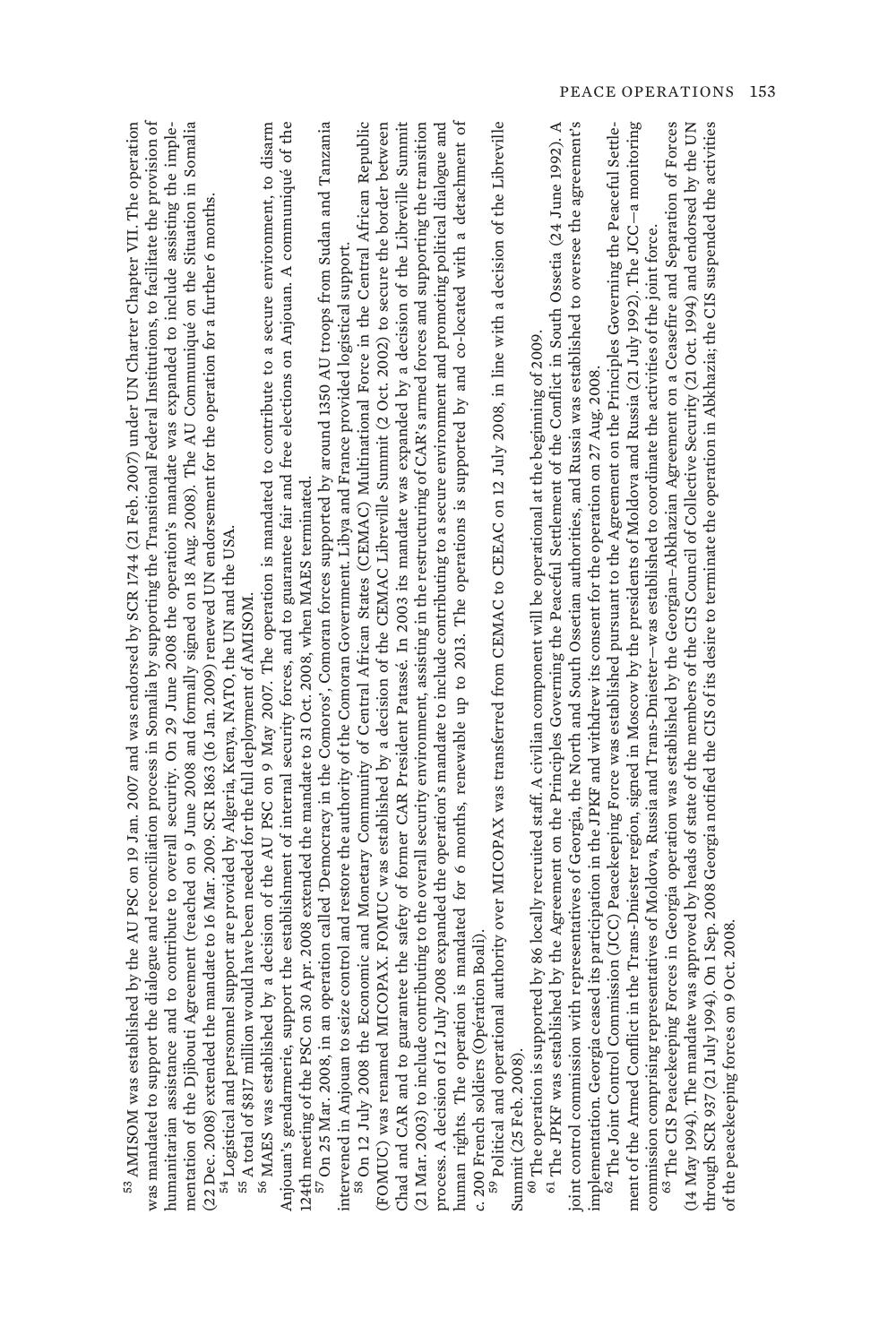| 24 Nov. 2009.                                                                                                                                                                                                                                                                                                                       |
|-------------------------------------------------------------------------------------------------------------------------------------------------------------------------------------------------------------------------------------------------------------------------------------------------------------------------------------|
| currently focuses on a mandate of capacity building and liaison. CJA 2008/862/CFSP (10 Nov. 2008) extended the mandate to<br>Authority's capacity building in the field of border control. EU BAM Rafah retains an operational capability although the crossing point was closed on 9 June<br>2007 following rioting. It            |
| security and customs officials at the Rafah Crossing Point with regard to the 2005 Agreed Principles for Rafah Crossing; and to support the Palestinian                                                                                                                                                                             |
| Authority (15 Nov. 2005). It is mandated to monitor, verify and evaluate the performance of Palestinian Authority border control,<br>Israel and the Palestinian                                                                                                                                                                     |
| by 1 locally recruited staff member in Iraq and 4 in Belgium.<br><sup>74</sup> EU BAM Rafah was established pursuant to CJA 2005/889/CFSP (12 Dec. 2005) and on the basis of the Agreement on Movement and Access between                                                                                                           |
| member states contribute to the operation by providing training, trainers, staff or financial resources. The operation is supported<br>73 The states listed are the host states providing training courses in 2007. The operation's staff includes national police, judicial experts and political<br>advisers. A total of 25 EU    |
| $^{22}$ The training activities take place in Europe. A liaison office is situated in Baghdad.<br>2009.                                                                                                                                                                                                                             |
| 's criminal justice system through the training of magistrates, senior police officers and senior penitentiary staff. It complements<br>law support and cooperates with NTM-I and UNAMI. CJA 2007/760/CFSP (22 Nov. 2007) extended the mandate to 30 June<br>mission to strengthen Iraq<br>other international rule of              |
| <sup>70</sup> The majority of the deployed personnel are military advisers. The operation is additionally supported by 33 locally recruited staff.<br><sup>71</sup> EUJUST LEX was established by CJA 2005/190/CFSP (7 Mar. 2005), in accordance w                                                                                  |
| and the principles of rule of law. In carrying out its activities, EUSEC operates in close coordination with MONUC and EUPOL DR Congo. CJA 2008/491/<br>CFSP (26 June 2008) extended the mandate to 30 June 2009                                                                                                                    |
| is established by CJA 2005/355/CFSP (2 May 2005). It is mandated to advise and assist the authorities of the DRC, specifically the<br>Ministry of Defence, on security matters, ensuring that policies are congruent with international humanitarian law, the standards of democratic governance<br><sup>69</sup> EUSEC RD Congo wa |
| are also assigned to the operation. EUFOR ALTHEA can be reinforced by KFOR and by EU Operational and Strategic Reserve<br>liaison and observer teams<br>forces.                                                                                                                                                                     |
| euvre battalion (made up of Hungarian, Polish, Spanish and Turkish troops) is stationed in Sarajevo. An integrated police unit and<br>12 months.<br><sup>68</sup> A multinational mano                                                                                                                                              |
| (22 Nov. 2004). It is mandated to maintain a secure environment for the implementation of the 1995 Dayton Agreement, to assist in the strengthening of<br>local capacity, and to support Bosnia and Herzegovina's progress towards EU integration. SCR 1845 (20 Nov. 2008) extended the mandate for a further                       |
| $^{67}$ EUFOR ALTHEA was established by CJA 2004/570/CFSP (12 July 2004) and was endorsed and given UN Charter Chapter VII powers by SCR 1575<br><sup>66</sup> The operation is supported by 219 locally recruited staff                                                                                                            |
| to include efforts to fight organized crime. CJA 2007/749/CFSP (19 Nov. 2007) extended the mandate to 31 Dec. 2009<br>the mandate was modified                                                                                                                                                                                      |
| $^{65}$ The EUPM was established by CJA 2002/210/CFSP (11 Mar. 2002) and tasked with the establishment, through monitoring, mentoring and inspection,<br>al and multi-ethnic police service in Bosnia and Herzegovina under Bosnian ownership. At the request of the Bosnian authorities,<br>of a sustainable, profession           |
| <sup>64</sup> In Apr. and May 2008 Russia reinforced its troop contingent with a 525-strong airborne battalion, 20 troops and an additional 300 unarmed troops,<br>which were tasked with rebuilding railways. The additional unarmed troops left Abkhazia at the end of July.                                                      |
|                                                                                                                                                                                                                                                                                                                                     |

 $^{75}$  The operation is supported by 6 locally recruited staff.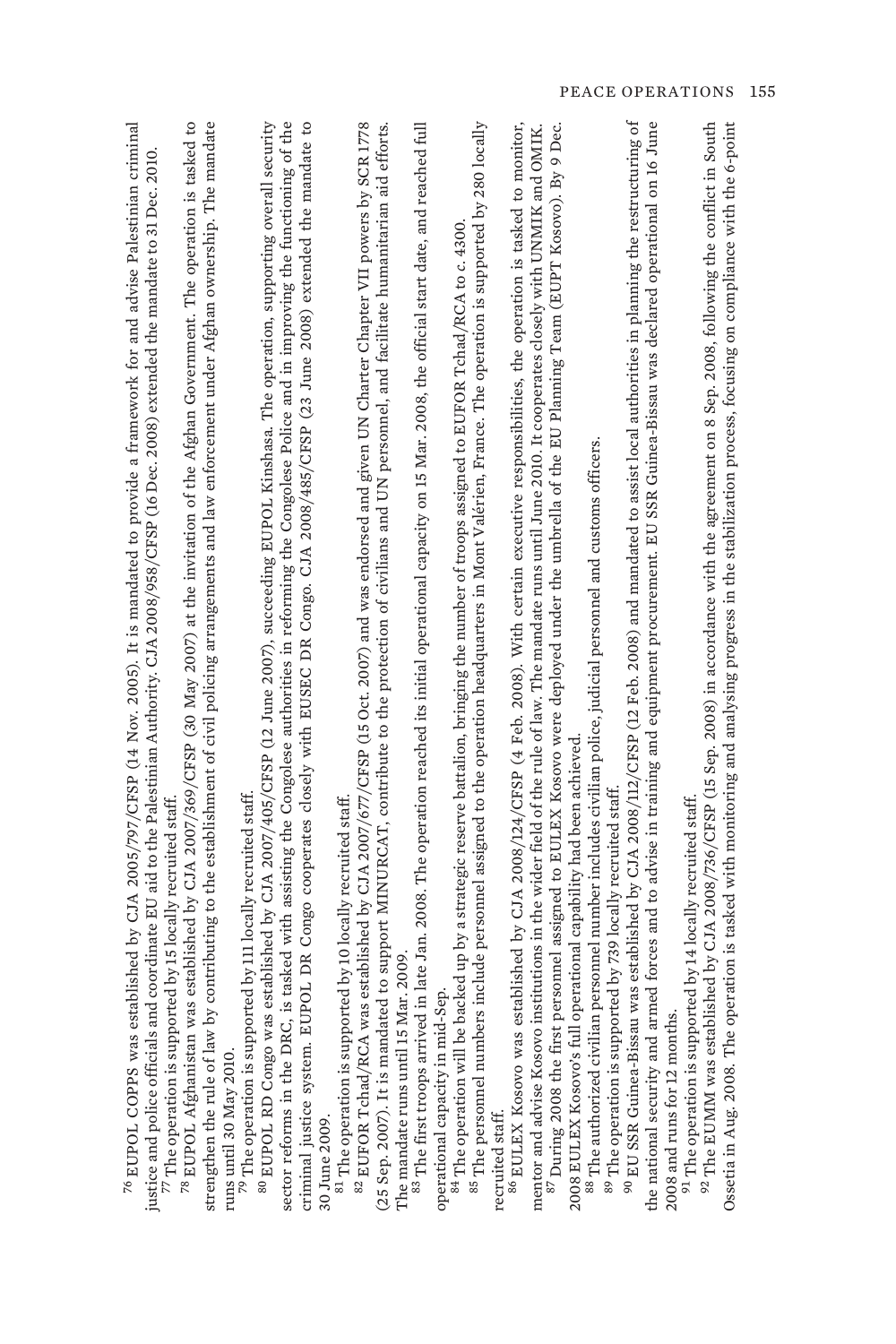| and in the normalization of civil governance; monitoring infrastructure security and the political and security aspects of the<br>return of internally displaced persons and refugees; and supporting confidence-building measures. The mandate runs until Oct. 2009.<br>peace plan of 12 Aug. 2008,                                                                                                                                   |  |
|----------------------------------------------------------------------------------------------------------------------------------------------------------------------------------------------------------------------------------------------------------------------------------------------------------------------------------------------------------------------------------------------------------------------------------------|--|
| a secure environment,<br>94 KFOR was established by SCR 1244 (10 June 1999). Its mandated tasks include deterring renewed hostilities, establishing<br>$^{93}$ The operation's personnel include military, police, justice and human rights experts. It is supported by 42 locally recruited staff.<br>supporting UNMIK and monitoring borders. A positive decision of the UN Security Council is required to terminate the operation. |  |
| <sup>95</sup> Along with KFOR headquarters in Pristina, KFOR contingents are grouped into 6 task forces: MNTF Centre (Lipljan) led by Finland; MNTF North<br>(Mitrovica), led by France; MNTF South (Prizren), led by Austria; MNTF West (                                                                                                                                                                                             |  |
| yy SCR 1386 (20 Dec. 2001) under UN Charter Chapter VII as a multinational force mandated to assist the Afghan Government to<br>national Specialized Unit (Pristina) is led by Italy. A Tactical Reserve Manoeuvre Battalion (KTM) is also stationed in Pristina.<br>96 ISAF was established b                                                                                                                                         |  |
| maintain security, as envisaged in Annex I of the 2001 Bonn Agreement. NATO took over command and control of ISAF in Aug. 2003. ISAF has control of all<br>26 provincial reconstruction teams (PRTs) in Afghanistan. SCR 1833 (22 Sep. 2008) extended the mandate to 13 Oct. 2009.                                                                                                                                                     |  |
| $^{97}$ The territory of Afghanistan is divided into 5 areas of responsibility: Regional Command (RC) Centre (Kabul), currently led by France; RC North<br>(Mazar-e Sharif), led by Germany; RC West (Herat), led by Italy; RC South (Kandahar), led by the Netherlands; and RC East (Bagram), led by the USA<br>10 deaths from causes other than hostile acts; no breakdown was available.<br>98 The operation suffered               |  |
| 99 NTM-I was established pursuant to SCR 1546 (8 June 2004) and approved by the North Atlantic Council on 17 Nov. 2004. It is mandated to assist in the                                                                                                                                                                                                                                                                                |  |
| development of Iraq's security institutions through training and equipment of, in particular, middle- and senior-level personnel from the Iraqi security<br>was revised to focus on mentoring and advising an Iraqi-led institutional training programme.<br>forces. In 2007 the mandate                                                                                                                                               |  |
| 101 MAPP/OEA was established by OAS Permanent Council (PC) Resolution CP/RES 859 (1397/04) of 6 Feb. 2004 to support the efforts of the Colombian<br>-I are carried out within Baghdad's secure 'green zone' and in undisclosed locations outside Iraq.<br><sup>100</sup> Activities of the NTM                                                                                                                                        |  |
| Government to engage in a political dialogue with the National Liberation Army (ELN). It is mandated to facilitate the DDR process.                                                                                                                                                                                                                                                                                                    |  |
| 103 The OSCE Spillover Monitor Mission to Skopje was established following a decision of the 16th meeting of the OSCE Committee of Senior Officials<br>102 The operation is supported by 67 locally recruited staff.                                                                                                                                                                                                                   |  |
| (CSO) (18 Sep. 1993). It was authorized by the FYROM Government through articles of understanding agreed by an exchange of letters on 7 Nov. 1992. Its                                                                                                                                                                                                                                                                                 |  |
| tasks include monitoring, police training, development and other activities related to the 1992 Ohrid Framework Agreement. PC.DEC/869 (27 Nov. 2008)<br>Dec. 2009<br>extended the mandate to 31                                                                                                                                                                                                                                        |  |
| 104 The operation is supported by 156 locally recruited staff.                                                                                                                                                                                                                                                                                                                                                                         |  |
| Georgia was established at the 17th CSO meeting (6 Nov. 1992). It was authorized by the Georgian Government through an MOU<br>th Ossetia's leaders through an exchange of letters on 1 Mar. 1993. Its initial objective was to promote negotiations between the<br><sup>105</sup> The OSCE Mission to<br>on 23 Jan. 1993 and by Sout                                                                                                   |  |
| conflicting parties. The mandate was expanded at the 14th PC Meeting (29 Mar. 1994) to include monitoring the Joint Peacekeeping Forces in South Ossetia,                                                                                                                                                                                                                                                                              |  |
| IG in Abkhazia and promote human rights and institutional development throughout Georgia. PC.DEC/450 (13 Dec. 1999) and<br>ensure liaison with UNOM                                                                                                                                                                                                                                                                                    |  |
| expanded the mandate to include observing and reporting on cross-border movement between Georgia and the Russian repub-<br>PC.DEC/522 (19 Dec. 2002)                                                                                                                                                                                                                                                                                   |  |
| lics of Ingushetia and Dagestan, respectively. In 2008 Russia vetoed the extension of the operation, asking for a separate mandate for the office in South<br>Ossetia. PC.DEC/883 (12 Feb. 2009) extended the mandate of the addi                                                                                                                                                                                                      |  |
|                                                                                                                                                                                                                                                                                                                                                                                                                                        |  |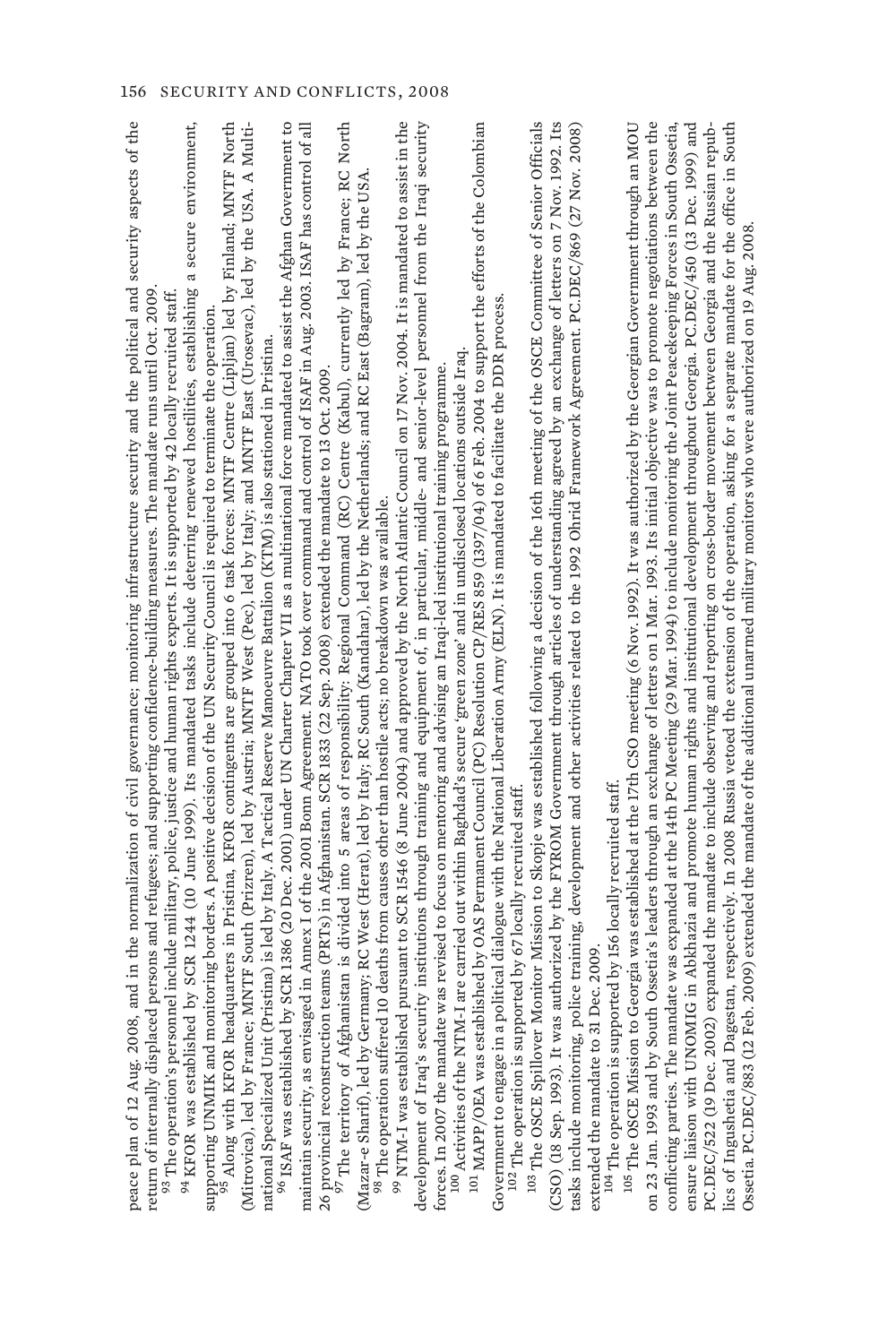| ;                         |            |
|---------------------------|------------|
| $\vdots$                  |            |
| ¢                         |            |
|                           |            |
| đ                         |            |
|                           |            |
|                           | ׇ֖֚֚֚֚֬֕֝֬ |
| i                         |            |
|                           |            |
| j<br>\$<br>$\overline{a}$ |            |
| I<br>l                    | ł,         |
|                           |            |
|                           |            |
| $\frac{1}{2}$             | l,         |
|                           |            |
|                           |            |
| ı                         |            |
| בירות המירוח<br>ı         |            |
|                           |            |
|                           |            |
|                           |            |
| Ì                         | i          |
| I                         |            |
| C esc<br>ı                |            |
|                           |            |
| $\frac{1}{2}$<br>ł<br>i   |            |
| ł                         |            |
| ¢<br>١                    | I<br>¢     |
| ł                         |            |

107 Two locally recruited staff member died in accidents. " Two locally recruited staff member died in accidents.

<sup>108</sup> The OSCE Mission to Moldova was established at the 19th CSO meeting (4 Feb. 1993) and authorized by the Moldovan Government through an MOU  $^{108}$  The OSCE Mission to Moldova was established at the 19th CSO meeting (4 Feb. 1993) and authorized by the Moldovan Government through an MOU (7 May 1993). Its tasks include assisting the conflicting parties in pursuing negotiations on a lasting political settlement and gathering and providing infor-(7 May 1993). Its tasks include assisting the conflicting parties in pursuing negotiations on a lasting political settlement and gathering and providing information on the situation. PC.DEC/875 (27 Nov. 2008) extended the mandate to 31 Dec. 2009. mation on the situation. PC.DEC/875 (27 Nov. 2008) extended the mandate to 31 Dec. 2009.

109 The operation is supported by 39 locally recruited staff. 109 The operation is supported by 39 locally recruited staff.

<sup>110</sup> The OSCE Centre in Dushanbe was established by a decision taken at the 4th meeting of the OSCE Ministerial Council, CSCE/4-C/Dec. 1, Decision 1.4  $^{110}$  The OSCE Centre in Dushanbe was established by a decision taken at the 4th meeting of the OSCE Ministerial Council, CSCE/4-C/Dec. 1, Decision I.4 (1 Dec. 1993). No bilateral MOU has been signed. The operation's mandate includes facilitating dialogue, promoting human rights and informing the OSCE (1 Dec. 1993). No bilateral MOU has been signed. The operation's mandate includes facilitating dialogue, promoting human rights and informing the OSCE about further developments. This was expanded in 2002 to include an economic and environmental dimension. The mandate expired on 30 June 2008. The about further developments. This was expanded in 2002 to include an economic and environmental dimension. The mandate expired on 30 June 2008. The operation was succeeded by the OSCE Office in Tajikistan. operation was succeeded by the OSCE Office in Tajikistan.

<sup>111</sup> A Personal Representative on the Conflict Dealt with by the OSCE Minsk Conference was appointed by the OSCE Chairman-in-Office (CIO) on 111 A Personal Representative on the Conflict Dealt with by the OSCE Minsk Conference was appointed by the OSCE Chairman-in-Office (CIO) on 10 Aug. 1995. The Minsk Conference seeks a peaceful settlement to the Nagorno-Karabakh conflict. The Personal Representative's mandate consists of 10 Aug. 1995. The Minsk Conference seeks a peaceful settlement to the Nagorno-Karabakh conflict. The Personal Representative's mandate consists of assisting the Chairman-in-Office in planning possible peacekeeping operations, assisting the parties in confidence-building measures and in humanitarian assisting the Chairman-in-Office in planning possible peacekeeping operations, assisting the parties in confidence-building measures and in humanitarian matters, and monitoring the ceasefire between the parties. A positive decision is required to terminate the mandate. matters, and monitoring the ceasefire between the parties. A positive decision is required to terminate the mandate.

<sup>112</sup> The operation is supported by 11 locally recruited staff. <sup>112</sup> The operation is supported by 11 locally recruited staff.

 $^{113}$  The OSCE Mission to Bosnia and Herzegovina was established by a decision of the 5th meeting of the OSCE Ministerial Council (MC(5).DEC/1, 8 Dec. 1995), in accordance with Annex 6 of the 1995 Dayton Agreement. The operation is mandated to assist the parties in regional stabilization measures and 1995), in accordance with Annex 6 of the 1995 Dayton Agreement. The operation is mandated to assist the parties in regional stabilization measures and  $^{13}$  The OSCE Mission to Bosnia and Herzegovina was established by a decision of the 5th meeting of the OSCE Ministerial Council (MC(5).DEC/1, 8 Dec. democracy building. PC.DEC/866 (27 Nov. 2008) extended the mandate to 31 Dec. 2009. democracy building: PC.DEC/866 (27 Nov. 2008) extended the mandate to 31 Dec. 2009.

<sup>114</sup> The operation is supported by 438 locally recruited staff. 114 The operation is supported by 438 locally recruited staff.

115 One locally recruited staff member died due to illness. 115 One locally recruited staff member died due to illness.

<sup>116</sup> The OSCE Presence in Albania was established by PC/DEC/160 (27 Mar. 1997). In 2003 the operation's mandate was revised to include assisting in 116 The OSCE Presence in Albania was established by PC/DEC/160 (27 Mar. 1997). In 2003 the operation's mandate was revised to include assisting in legislative, judicial and electoral reform; capacity building; anti-trafficking and anti-corruption activities; police assistance; and good governance. PC.DEC/ legislative, judicial and electoral reform; capacity building; anti-trafficking and anti-corruption activities; police assistance; and good governance. PC.DEC/ 865 (27 Nov. 2008) extended the mandate to 31 Dec. 2009. 865 (27 Nov. 2008) extended the mandate to 31 Dec. 2009.

<sup>117</sup> The operation is supported by 78 locally recruited staff. <sup>117</sup> The operation is supported by 78 locally recruited staff.

trators and monitoring and promoting human rights. The operation is a component of UNMIK. PC.DEC/835 (21 Dec. 2007) extended the mandate to 31 Jan. <sup>118</sup> The OSCE Mission in Kosovo was established by PC.DEC/305 (1 July 1999). Its mandate includes training police, judicial personnel and civil adminis- $^{13}$  The OSCE Mission in Kosovo was established by PC.DEC/305 (1 July 1999). Its mandate includes training police, judicial personnel and civil administrators and monitoring and promoting human rights. The operation is a component of UNMIK. PC.DEC/835 (21 Dec. 2007) extended the mandate to 31 Jan. 2008, after which the mandate is renewed on a monthly base unless 1 of the participating states objects. 2008, after which the mandate is renewed on a monthly base unless 1 of the participating states objects.

<sup>119</sup> The operation is supported by 601 locally recruited staff. 119 The operation is supported by 601 locally recruited staff.

lished by PC.DEC/401(11 Jan. 2001) as the OSCE Mission to the Federal Republic of Yugoslavia. It is mandated to advise on the implementation of laws and to monitor the proper functioning and development of democratic institutions and processes in Serbia. It assists in the training and restructuring of law lished by PC.DEC/401(11 Jan. 2001) as the OSCE Mission to the Federal Republic of Yugoslavia. It is mandated to advise on the implementation of laws and <sup>120</sup> The OSCE Mission to Serbia is the new name given to the OSCE Mission to Serbia and Montenegro in June 2006. The operation was originally estab- $^{120}$  The OSCE Mission to Serbia is the new name given to the OSCE Mission to Serbia and Montenegro in June 2006. The operation was originally estabto monitor the proper functioning and development of democratic institutions and processes in Serbia. It assists in the training and restructuring of law enforcement bodies and the judiciary. PC.DEC/868 (27 Nov. 2008) extended the mandate to 31 Dec. 2009. enforcement bodies and the judiciary. PC.DEC/868 (27 Nov. 2008) extended the mandate to 31 Dec. 2009.

121 The operation is supported 139 locally recruited staff. <sup>121</sup> The operation is supported 139 locally recruited staff.